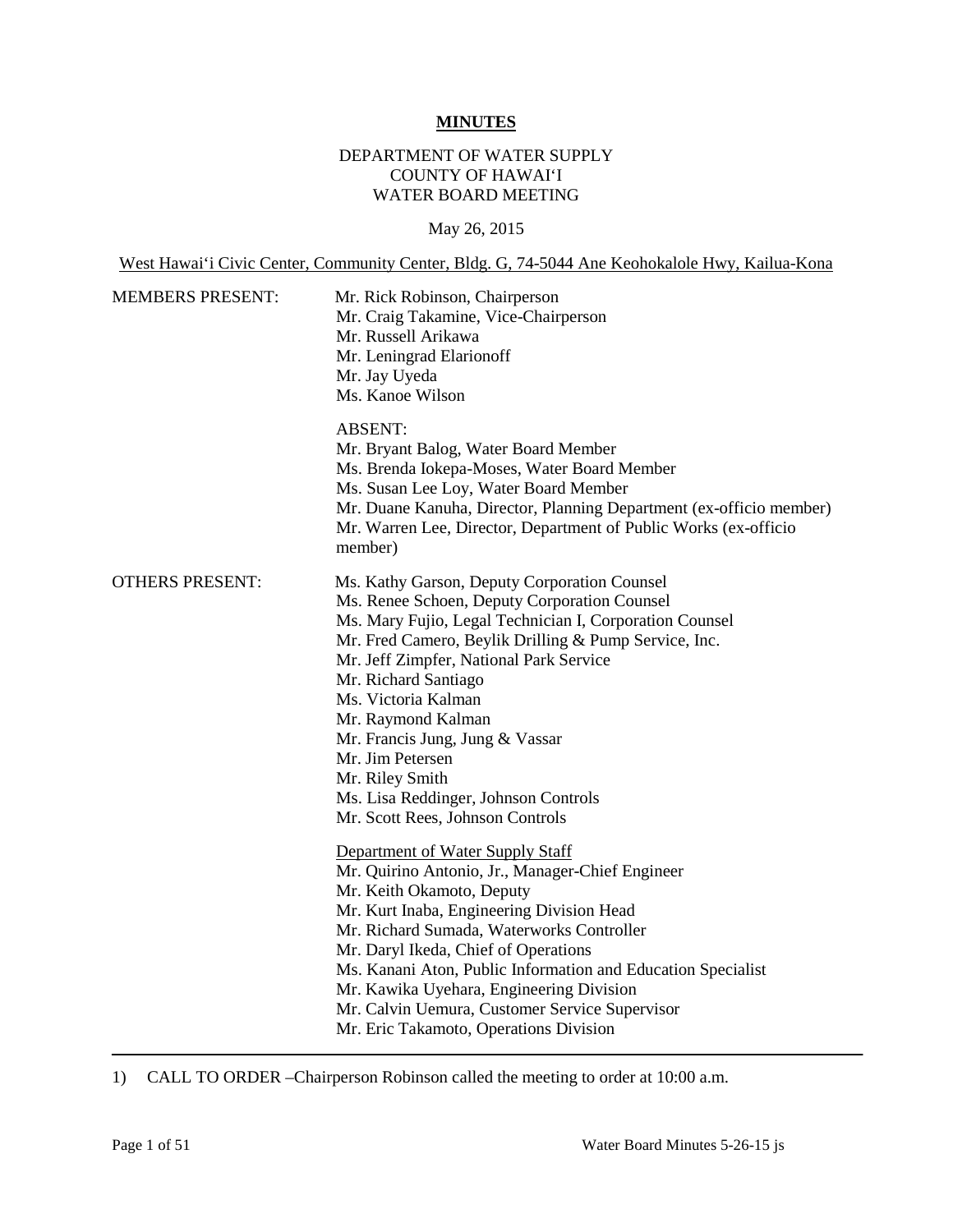#### 2) STATEMENTS FROM THE PUBLIC

(Mr. Richard Santiago testified regarding Water Meter No. 78714754, TMK 5-5-004:021.)

#### *(The following testimony is verbatim.)*

 MR. SANTIAGO: I'm here because of your General Manager refused to put my case on your agenda. I am asking that you instruct him to place it on the agenda of your June meeting. I believe clouding the separation of church and state. I will make this brief. My partner of 20-plus years, Valerie Stevens, is related to several owners of a 10-plus acre parcel in Hāwī that is a subject of The water bill has for that long been in the name of Joseph Chang, Sr., attention: Richard Santiago. myself, I believe your employee, Ms. Bannister, who originally gave us her name as Ms. Valenzuela (sic), in complete disregard of Department of Water Supply Rule 3(a) (sic), not only allowed the approval. This process was completely ignored, and in violation of Rule 3-11(2) and Rule 3-11(3). Our water was shut off. We learned of this the evening of January  $16<sup>th</sup>$ , and I have been complaining and seeking redress ever since – to no avail. But during this process, I earned the enmity of your general manager and other employees. They went to my brother's house and took advantage of the fact that he is in Hilo following a stroke. My granddaughter is his tenant, a fact absolutely no notice. This, I believe, is retaliation. When she asked your three employees to please at least let her finish the load of wash that she was washing in the machine, they laughed at her and Department gave me a bill saying the \$145.00 was due, payable by May  $15^{th}$ . I gave Mr. Antonio a good, huh? Turn the water off illegally, in violation of your own Rules, then charge a \$300 fee to the lies. Um…so now you know why I am asking for this matter to be placed on next month's agenda. I think the matter should be brought up sooner than next month, Mr. Chairman. Wow! agenda. I think the matter should be brought up sooner than next month, Mr. Chairman. Wow! This sounds to me like it's very serious, you know? I'm asking for a special session of this Board. you guys stated how wonderful 40 years he put in this Department, and what a good team he's leaving behind. Is this the way to leave the team behind?! Is this how to retire after 40 years?! Mr. Antonio has allowed the Water Department to become involved in a personal family dispute. This was not appropriate, and should not have happened. But it did happen, because I believe a staff member…your staff member in your Waimea office is a family member of an individual who is making all the pilikia. And this whole issue is made more sensitive because I believe the issue is dispute. Val and I leased approximately 2.2 acres from the family 13 years ago, in September 2002. I personally laid the water line from the meter on Ilikini Road to our house. Heather Hook's mother passed on, and Heather started pilikia for a reason that is not known to me. What I do know is that on January 15, 2015, she and her sister walked into your Waimea office and claimed to be the new owners of the property. They wanted the meter to be in their name. With no notice to Valerie or illegal substitution, but also ordered the water cut off the very next day. Rule 3-1 and Rule 3-4, Application for Water Service and Service Connection, provides a somewhat lengthy process before which your Water Department conveniently ignored as they cut off my granddaughter's water with told her she should have thought of that before she didn't pay her bill. She walked away crying. Do you want to hear the sad part of the story? On April 15<sup>th</sup> I agreed to pay the bill, and the Water copy of that bill. But a week later, on April 23<sup>rd</sup>, they cut my granddaughter's water off. I paid the bill on May  $12<sup>th</sup>$  in its entirety, and now they want a \$300 deposit to turn the water back on. Pretty turn it back on. And by letter dated May  $12<sup>th</sup>$ , Mr. Antonio lied, and said, I said I would pay the bill by April  $20<sup>th</sup>$ . I never said such thing. Mr. Antonio is not the only one who's been lying in this instance. There's also Calvin Inumura (sic) who has been lying to me about this. And also, uh, Tanya Whatever-Her-Last-Name is, in Waimea…has been lying. Not only to me, people. They lied to the police. Can you imagine that?! So the police has reopened the case after they found out about If not, well, I wait for November (sic). Mr. Antonio is retiring. I've also filed a complaint with the Ethics Board, and my hearing will be held on July  $12<sup>th</sup>$  via feed from Kohala. But this is a serious matter, people! It's your Department! Mr. Antonio is on his last...uh...in February Board meeting, With lies? I don't think so. Thank you, sir.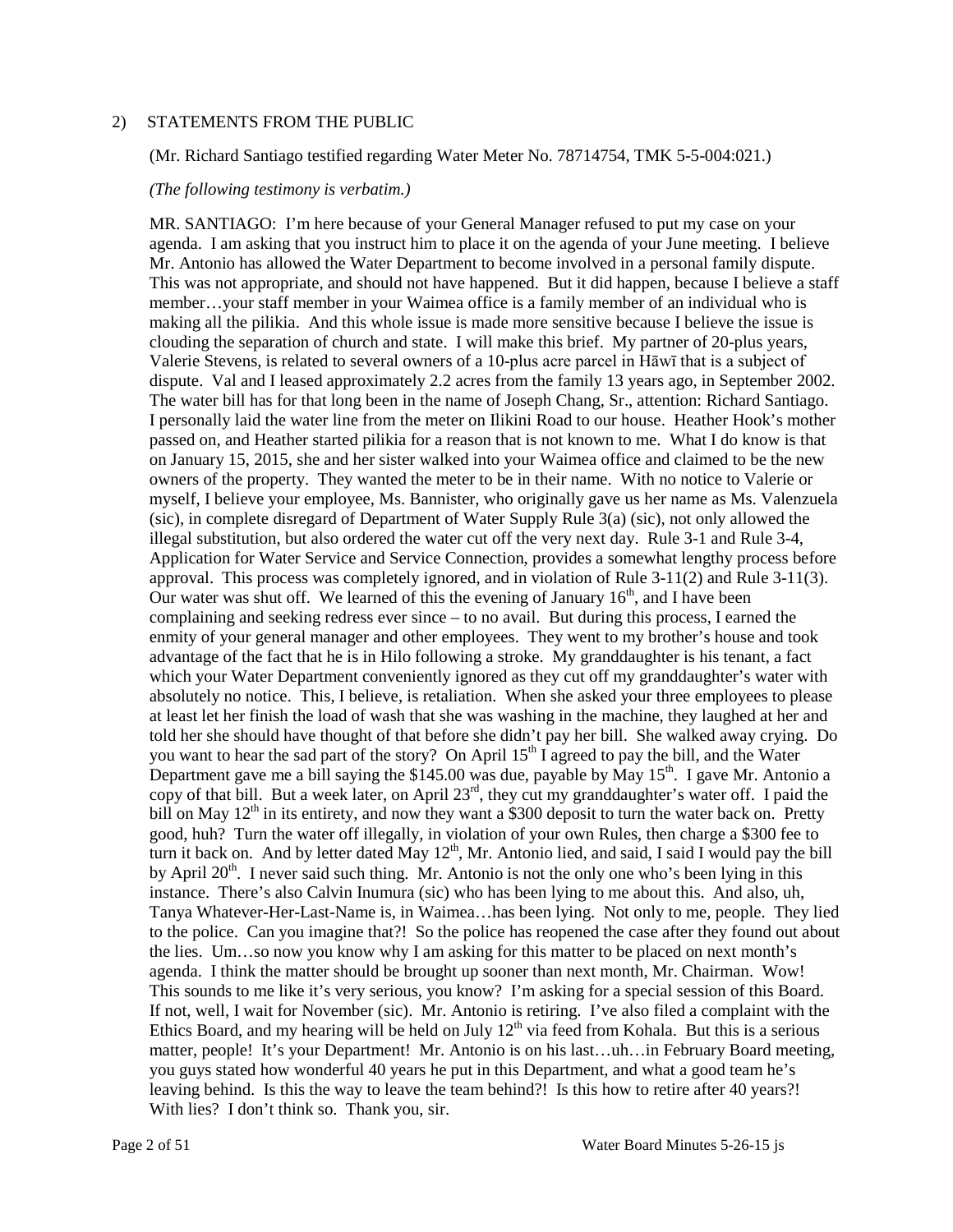whereby the matter would be put on the Water Board Agenda. Mr. Santiago would be able to present all of the facts and information he has, and then the Department would present its facts, he Chairperson Robinson offered Mr. Santiago the option to apply for a Contested Case Hearing, said. After that, the Board would make a decision regarding the Contested Case.

Mr. Santiago asked when that would be.

Chairperson Robinson said that Mr. Santiago would have to make an application, and then the Board would place the Contested Case Hearing on the Agenda.

Mr. Santiago asked if it would be held at the next Board meeting.

 Chairperson Robinson said no, he did not think it would be that quick. He explained that the process of requesting the Contested Case, etc., would probably make it difficult to hold it next month.

Mr. Santiago asked if it was possible.

 Chairperson Robinson said he did not know; the Board would have to schedule it, and the notice would have to be posted within the required Public Notice period, etc.

Mr. Santiago said he understood, and expressed appreciation for the Chairperson's concern and thanked the Board for the opportunity to speak.

#### 3) APPROVAL OF MINUTES

 The Chairperson entertained a Motion to approve the Minutes of the April 28, 2015, Public Hearing on the Power Cost Charge.

ACTION: Mr. Arikawa moved to approve; seconded by Mr. Uyeda; and carried unanimously by voice vote.

 The Chairperson entertained a Motion to approve the Minutes of the April 28, 2015, Water Board meeting.

ACTION: Mr. Arikawa moved to approve; seconded by Ms. Wilson; and carried unanimously by voice vote.

## 4) APPROVAL OF ADDENDUM AND/OR SUPPLEMENTAL AGENDA

None.

## 5) SOUTH HILO:

# A. **JOB NO. 2014-1016, FURNISHING AND INSTALLATION OF AN AUTOMATED FLEET FUEL MANAGEMENT & INTEGRATED TANK LEVEL SYSTEM – PHASE I FOR THE DEPARTMENT OF WATER SUPPLY:**

 There were no bids received for this contract aimed at upgrading DWS's gas pump system at the Hilo Baseyard, and staff will obtain quotations in the best interest of the Department.

The Manager-Chief Engineer said that the Department would seek quotations in accordance with State Procurement laws.

#### 6) SOUTH KOHALA: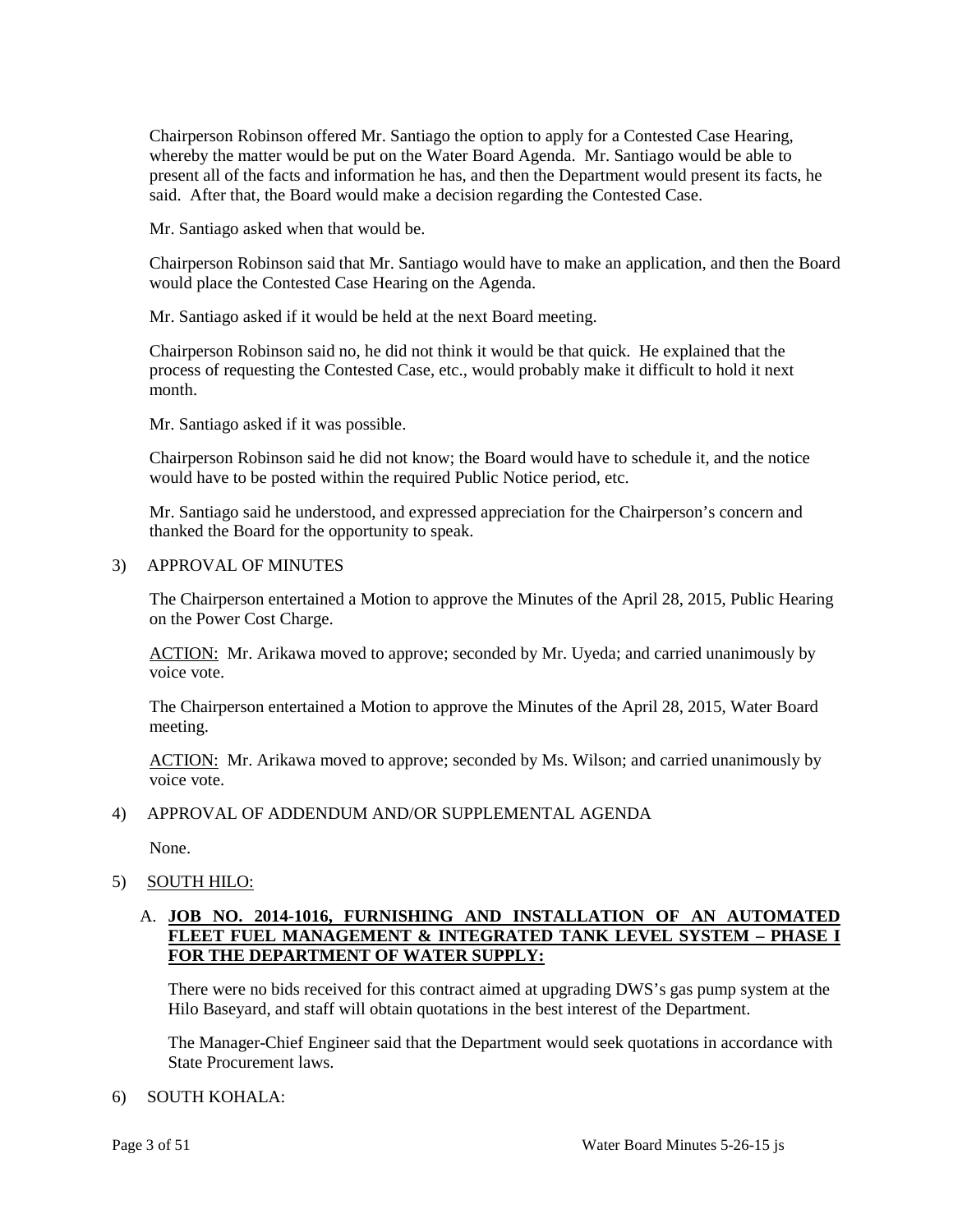# **UPGRADES – PHASE 2 PROJECT (FUNDED BY THE DRINKING WATER STATE**  A. **RESOLUTION NO. 2015-02, APPROVING THE RECEIPT AND EXPENDITURE OF MONIES FOR THE WAIMEA WATER TREATMENT PLANT COMPLIANCE REVOLVING FUND):**

#### *(Note: Resolution requires roll call vote)*

 Resolution is a prerequisite for the Drinking Water State Revolving Fund (DWSRF) program. This Water Board Resolution No. 2015-02 seeks to supersede Resolution No. 2015-01. The Construction bids for this project were opened on May 7, 2015. This Resolution is specifically identified for the following project: JOB NO. 2010-964, WAIMEA WATER TREATMENT PLANT COMPLIANCE UPGRADES - PHASE 2, and authorizes the Manager–Chief Engineer or Deputy to execute loans and/or grants with the State Department of Health for up to \$13,000,000.00.

 The Manager-Chief Engineer recommended that the Water Board adopt DRINKING WATER STATE REVOLVING FUND RESOLUTION NO. 2015-02, subject to the approval of Corporation Counsel.

MOTION: Mr. Arikawa moved to approve; seconded by Mr. Takamine.

 State Department of Health (DOH) Safe Drinking Water Branch. This project is one of the bigger ones that DWS has qualified for under the State Revolving Fund program. Mr. Uyehara said that the reason for today's Resolution is because of the bid results received; he noted that the bid results would be taken up in the next Agenda item. DWS went through the process of revising the original Resolution for this project, so that DWS can execute the loan agreement with Mr. Uyehara, noting the presence of new Board members, explained that the Drinking Water State Revolving Fund is a low-interest, low-administrative fee loan program, administered by the DOH for the actual bid results.

Mr. Elarionoff asked who actually makes the Recommendations for action by the Board.

The Manager-Chief Engineer said that the DWS staff makes the Recommendations.

Ms. Wilson asked about the project amount, which had been \$11.9 million; DWS is now asking for \$13 million.

Mr. Uyehara confirmed this, saying that the DOH is also allowing some loan monies for the design cost of the project. Therefore, the \$13 million will cover the design, construction and construction contingencies.

ACTION: The Secretary took a roll call vote: Mr. Uyeda (Aye); Ms. Wilson (Aye); (Aye); Motion carried with Six (6) Ayes, Zero (0) Nays, and Three (3) Absent: Mr. Balog, Mr. Takamine (Aye); Chairperson Robinson (Aye); Mr. Elarionoff (Aye) and Mr. Arikawa Ms. Iokepa-Moses, and Ms. Lee Loy.

Chairperson Robinson, noting that three members were absent today, asked whether there was a quorum.

The Secretary confirmed that with six members present today, the Board had a quorum.

# B. JOB NO. 2010-964, CONSTRUCTION OF THE WAIMEA WATER TREATMENT **PLANT COMPLIANCE UPGRADES, PHASE 2:**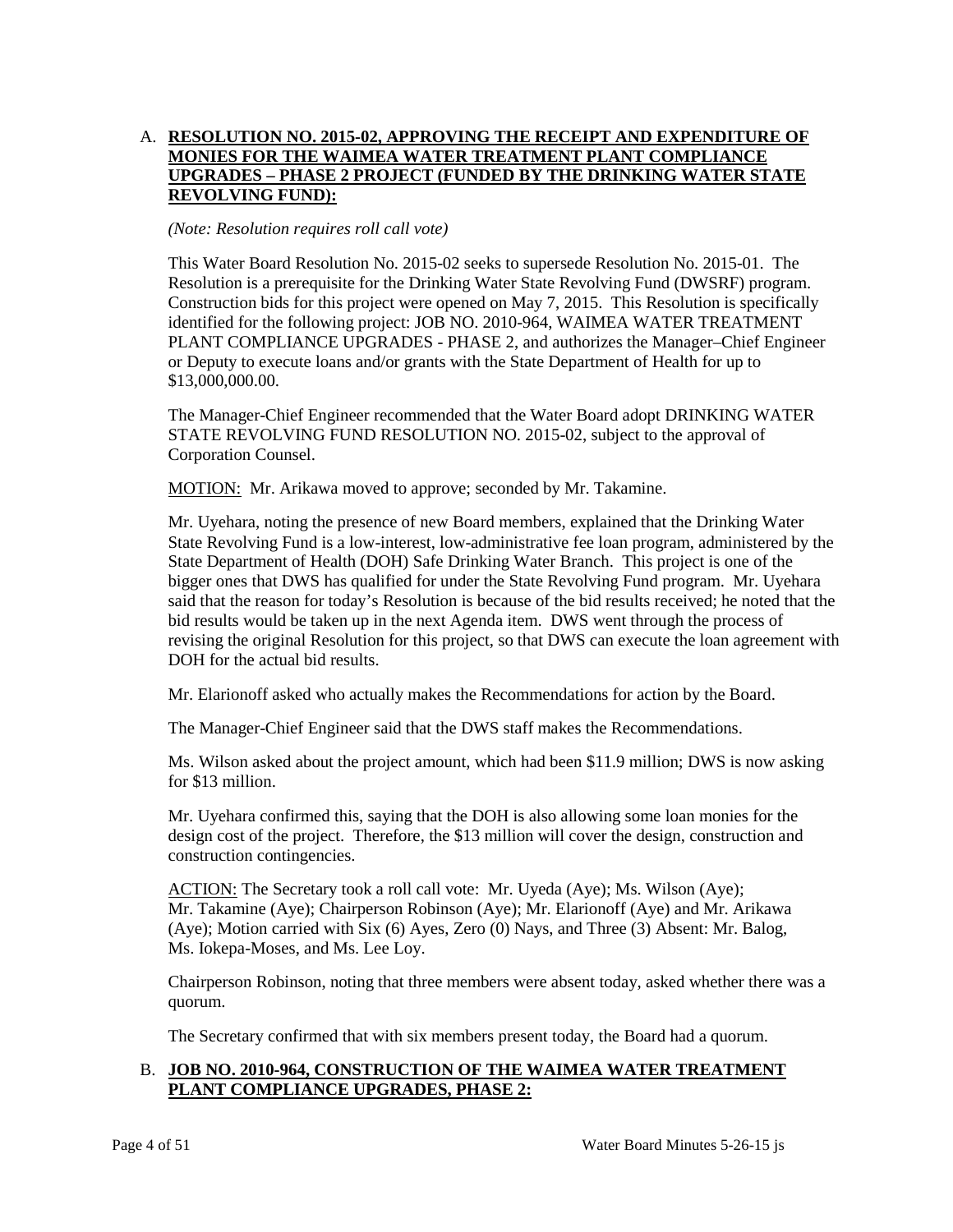This project generally encompasses the conversion and expansion of the existing 2 million-gallon per day (MGD) Waimea Water Treatment Plant using conventional water filtration processes to a 4-MGD membrane filtration plant and related improvements.

 membrane process building; a new emergency generator; together with associated site work, Specific improvements include: site grading; paving, drainage, walkways, clarifiers and a causeway; modifications to several existing structures and processes; construction of a new fencing, water systems piping, electrical work, instrumentation, painting, and demolition.

Bids for this project were opened on May 7, 2015, 2:00 p.m., and the following are the bid results:

| <b>Bidder</b>                      | <b>Bid Amount*</b> | <b>Adjusted Bid Amount**</b><br>(for purposes of bid<br>award) |
|------------------------------------|--------------------|----------------------------------------------------------------|
| <b>Bodell Construction Company</b> | \$10,854,154.20    | \$10,311,446.49                                                |
| Performance Systems, Inc.          | \$11,964,830.00    | \$11,342,036.41                                                |
| Isemoto Contracting Co., Ltd.      | \$13,981,798.00    | \$13,282,708.10                                                |
| <b>F&amp; H Construction</b>       | Bid withdrawn      |                                                                |

\*Bids were allowed to be corrected because of an obvious mistake, in accordance with DWS General Requirements and Covenants and Hawaii Administrative Rules.

 \*\*Bids were adjusted (for the purposes of award) to provide credits for use of Hawai'i Products and participation in the State Apprenticeship Program, in accordance with Hawai'i Administrative Rules.

Project Costs:

|                                             | <b>Total Cost:</b> | \$11,900,000.00 |
|---------------------------------------------|--------------------|-----------------|
| 2) Construction Contingency $(\sim 9.6\%)$  |                    | \$1,045,845.80  |
| 1) Low Bidder (Bodell Construction Company) |                    | \$10,854,154.20 |

Funding for this project will be from a DWSRF Loan. The contractor will have 600 calendar days to complete this project.

 \$10,854,154.20, plus \$1,045,845.80 for construction contingency, for a total contract amount of be authorized to sign the contract, subject to review as to form and legality by Corporation The Manager-Chief Engineer recommended that the Board award the contract for JOB NO. 2010 964 WAIMEA WATER TREATMENT PLANT COMPLIANCE UPGRADES PHASE 2, to the lowest responsible bidder, Bodell Construction Company, for their corrected bid amount of **\$11,900,000.00**. It is further recommended that either the Chairperson or the Vice-Chairperson Counsel.

MOTION: Mr. Takamine moved to approve; seconded by Mr. Arikawa.

 Mr. Elarionoff asked why the Board needed to go through the formality of voting on the bid, if it is merely a formality, since the contract is offered to the lowest bidder anyway.

 award the contract. He noted that there might be issues or concerns regarding a particular bid, but Chief Engineer cannot award such projects; it is the Water Board that awards contracts. The Manager-Chief Engineer said that for projects like this, it is a formality for the Board to for the most part, the Board awards the contracts as a formality. He said that he as Manager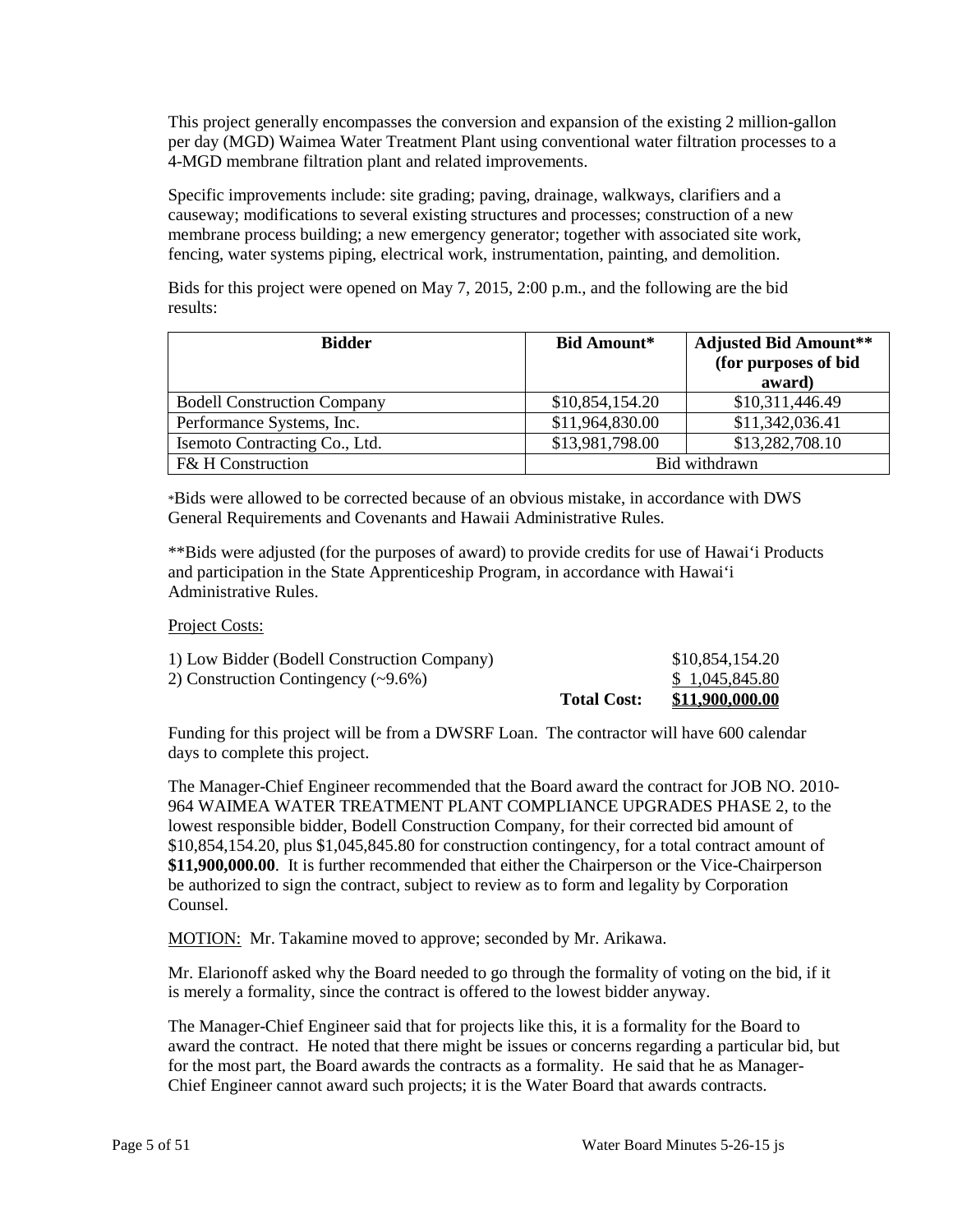bringing contracts to the Board provides the public format for the Board to review and approve the information that the staff gives to the Board. This provides public acknowledgement and public review of the contracts, to ensure that everything is done as it should be, he said. Chairperson Robinson said that the Water Board is actually the signatory to the contracts;

Mr. Elarionoff apologized for asking the question.

Chairperson Robinson said that it is good to ask; he said it took him time to understand how things work as well.

 Ms. Wilson asked what the financial threshold was with regards to contracts that are awarded by the Water Board.

The Manager-Chief Engineer said he was not sure he understood the question.

Ms. Wilson said she was assuming that there is a cap on what comes to the Board, and that some things do not come to the Board.

 The Manager-Chief Engineer said that DWS comes to the Board with projects like this that go out to bid. The Department presents the Board with a listing of CIP projects, that shows the total estimated amount of the projects that DWS wants to put out to bid. In this case, DWS went a little over the estimated amount.

Mr. Uyehara said that this project was on the CIP list at an estimated cost of \$10 million, so the amount is slightly over the estimate.

 The Deputy went back to Ms. Wilson's original question, and noted that several years ago, the Department to administratively enter into contracts on an emergency basis, or for contracts less than \$25,000.00 in value. There was a proviso that DWS provide reports to the Board on such contracts covered by Resolution 2004-01. He said that most of the major contracts do come Board passed a Resolution 2004-01, which authorized the Manager-Chief Engineer and the before the Board.

Chairperson Robinson asked Mr. Uyehara to make the distinction between CIP projects and ordinary course-of-business operations where there are unforeseen circumstances.

 The Manager-Chief Engineer noted that DWS's CIP list had listed this project as \$10 million, and project that goes out for a smaller bid amount; this is how DWS juggles its projects. For this project at hand, DWS has the funding to cover the project cost, he said. DWS is now asking the Board to award this project at \$11.9 million. He said that the additional funding comes from within the Department's CIP funding. DWS may, for example, have another

Chairperson Robinson asked Mr. Uyehara to explain the difference between the bid amount and the adjusted big amount.

 Mr. Uyehara said the table he provided in the Agenda first showed each bidder, and the middle checks all of the numbers to ensure that the math is correct. That middle column is the actual purposes of the award. Bidders are allowed to get bid credits, or credits used only for evaluation of the bid, for the State Apprenticeship Program and the Hawai'i Products Preference. That third column is used only for the evaluation of the bids for awarding purposes. column had their corrected bid amount. After bidders submit their bids, DWS opens the bids and corrected bid amounts, he said. The third and final column shows the adjusted bid amount for

Chairperson Robinson asked Mr. Uyehara to elaborate on those two bid credit categories.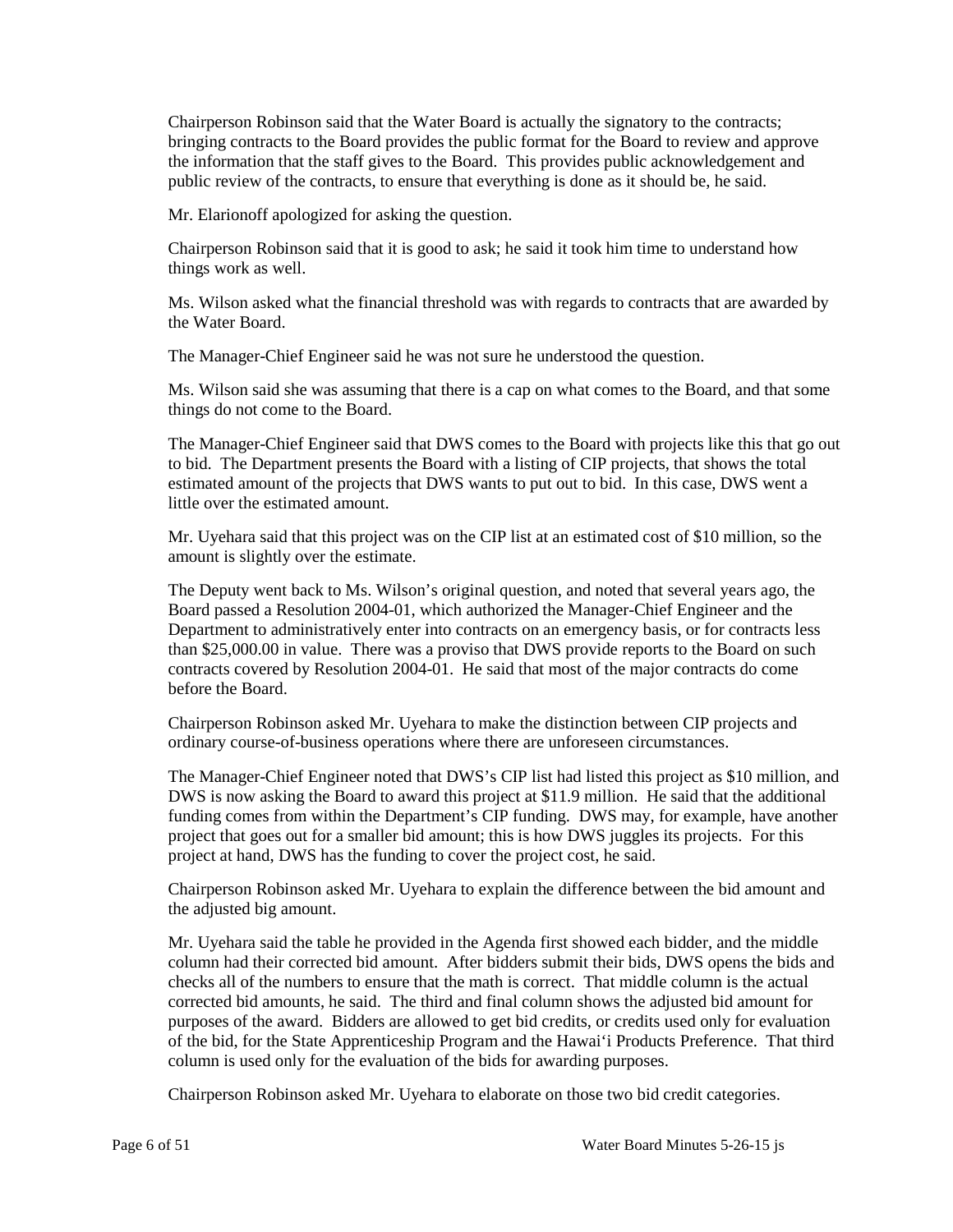Mr. Uyehara said that under the State Apprenticeship Program, participating contractors get a five percent credit to their bid. Under the Hawai'i Products Preference, bidders are required to tabulate what Hawai'i products they prefer, and are given a 10 percent bid credit.

 Mr. Inaba noted that there are different classes for different materials. In this particular case, it is 10 percent for that quantity of that specific Hawai'i product.

 Mr. Uyehara said that those percentages are subtracted from the bid amount, and used for evaluating the bid.

 Chairperson Robinson said the apprenticeship program involves the trades: electricians, carpenters, pipe-fitters, masons, etc.

Mr. Uyehara confirmed this; as long as the bidder has one apprentice from the trades, they get the bid credit.

Mr. Uyeda asked if this project involved surface water treatment.

Mr. Uyehara confirmed this.

Mr. Uyeda asked if this project was necessary to meet current water quality standards.

 quality standards with its current facilities. However, the Waimea facility is over 30 years old, Mr. Uyehara said that the project was to maintain and upgrade; DWS is already meeting all water and uses a conventional sand treatment process which limits DWS's production capacity to about 2.25 million gallons per day (gpd). The conversion to membrane filtration will boost DWS's production capacity, and provide a positive barrier to meet the water quality requirements, he said.

Mr. Uyeda asked if DWS would be able to keep the existing plant operational amid construction.

 made to keep the plant running throughout construction. Mr. Uyehara confirmed this; there are specific drawings and temporary connections that will be

Chairperson Robinson asked about Bodell Construction, with whom he was not familiar.

 who have local operations. Bodell has had recent projects on Maui and in the Wahiawa area of Oahu, which appear to be similar to the project at hand. Mr. Uyehara said that this is DWS's first contract with Bodell, who are from the Mainland but

 The Manager-Chief Engineer said that DWS qualifies bidders by reviewing their financials, their Statement of Qualifications, etc. This information indicates to DWS whether they are able to bid.

Chairperson Robinson said that their bonding company will have qualified them as well.

Mr. Takamine confirmed that Bodell has been doing business in Hawai'i for a while.

ACTION: Motion carried unanimously by voice vote.

## C. **JOB NO. 2014-1010, LĀLĀMILO A DEEPWELL REPAIR:**

The contractor, Beylik Drilling and Pump Service, Inc., is requesting to address the Board to appeal the Department's decision to deny a time extension for JOB NO. 2014-1010, LĀLĀMILO A DEEPWELL REPAIR.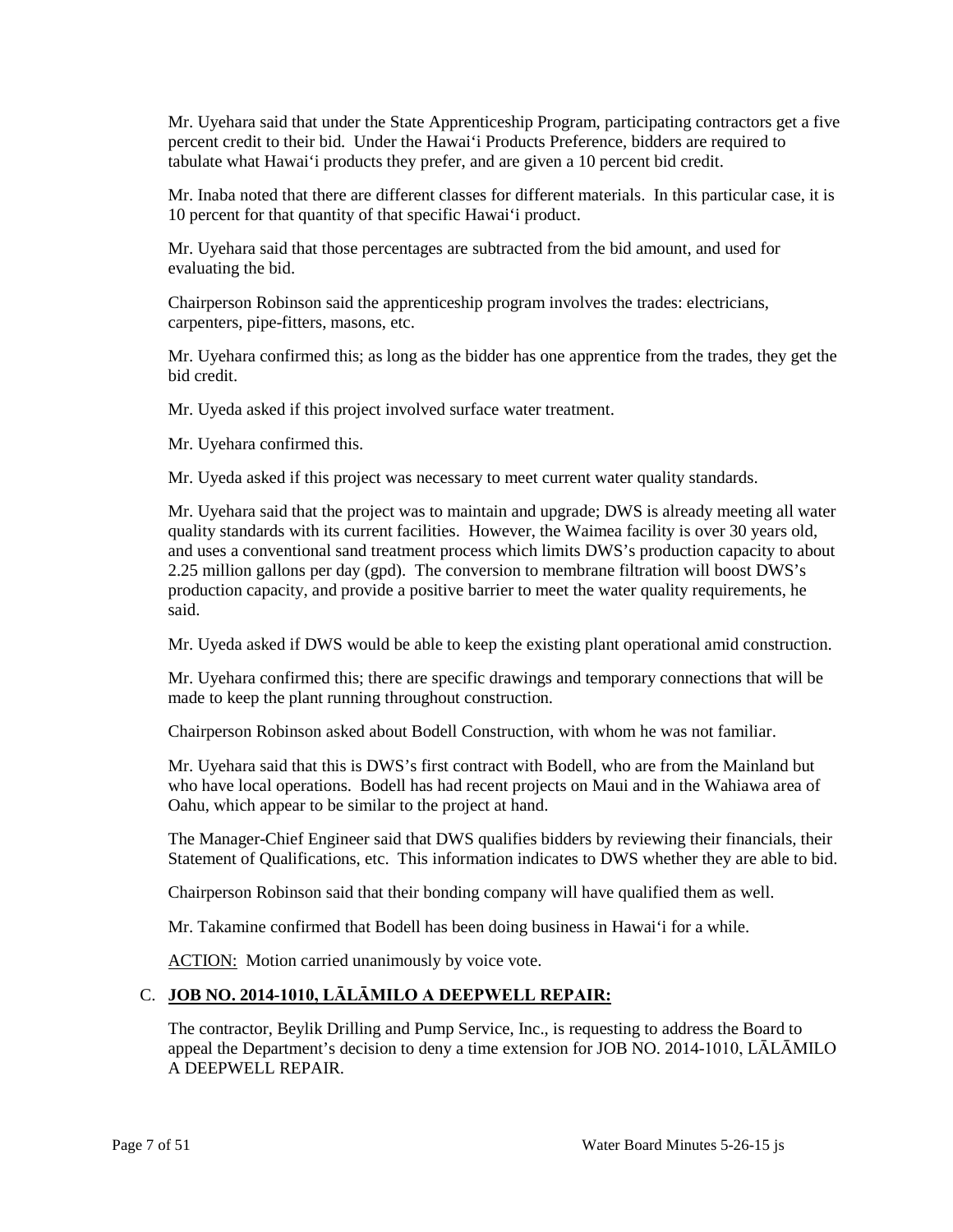deny the initial request for a time extension, based on the information that was provided. For that The Manager-Chief Engineer said that DWS did not have a Recommendation; DWS has not seen the contractor's justification, or additional information to justify the time extension. DWS had to reason, Mr. Fred Camero from Beylik Drilling and Pump Service, Inc. is here to plead his case.

 Mr. Camero, Beylik's general manager, told the Board that his company was asking for a two- month time extension, due mainly to the delay by the manufacturer to deliver the pump. The to deliver it. There have also been a couple of approved change orders with DWS, he said. One of the change orders involved problems that Beylik had with debris found in the well when two change orders, Mr. Camero said. Based on all of these issues, Beylik is respectfully requesting the Board to approve the time extension, he said. pump was ordered in October, but only arrived in Hawai'i last week; it took about seven months Beylik was removing the pump; Beylik had to remove those foreign objects. That issue triggered

The Manager-Chief Engineer noted that the two change orders have already been completed.

 Mr. Eric Takamoto of Operations Division clarified that it was one change order that went through, which encompassed both the extra work associated with the well extraction and the work to remove the debris.

 The Manager-Chief Engineer said that at this point, the main issue is the delivery of the pump from the Mainland. He said that hopefully Mr. Camero will provide additional information as to why the delivery of the pump was delayed.

 delay with the manufacturer, he said. Mr. Camero said that unfortunately he did not have anything in writing from the manufacturer/distributor. He had had numerous phone conversations with them, and they told him that there were significant delays in obtaining the raw material for the pump. The other reason for the delay was because the manufacturer missed the window for testing, so that DWS's pump was put at the back of the line to do the factory pump test. That also caused a significant

Chairperson Robinson asked what the original contract amount was.

Mr. Camero said he was sorry but he did not have that information.

Chairperson Robinson asked if this project was the one whose pricing kept rising over time, with several change orders, etc.

Mr. Camero said no, this project is a different one.

The Manager-Chief Engineer said that was the Hualālai Deepwell.

Chairperson Robinson asked how much the liquidated damages were.

Mr. Camero said it was \$150.00 per day; the current contract completion date is May 31, 2015.

Chairperson Robinson asked when Mr. Camero thought he would be finished with the project.

Mr. Camero said it would be at the end of July.

Mr. Elarionoff asked the Manager-Chief Engineer and Mr. Camero what the consequences would be if the time extension were denied.

 The Manager-Chief Engineer said that DWS would impose the liquidated damages on the contract if the contract is not completed by May  $31<sup>st</sup>$ .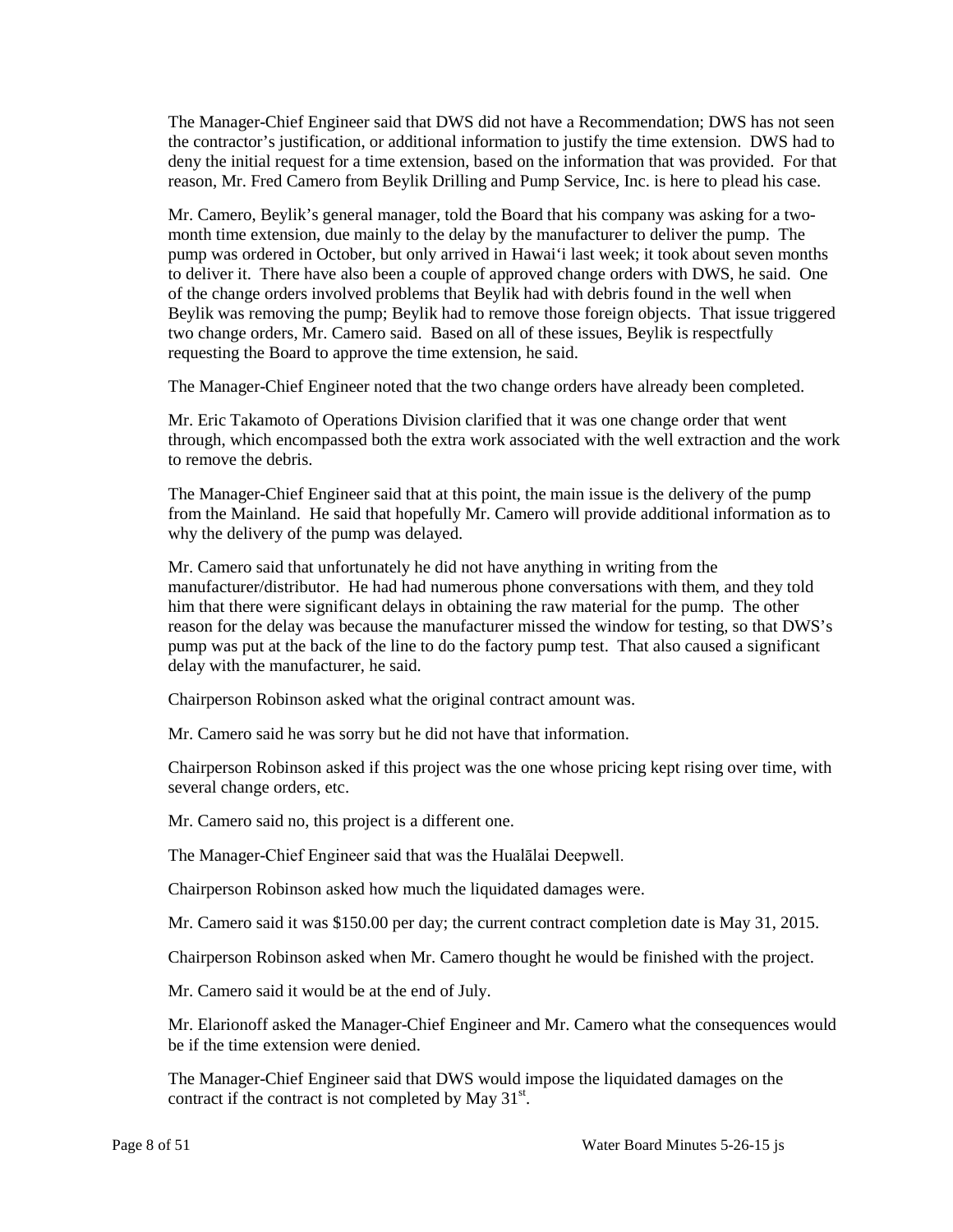Mr. Elarionoff asked if the liquidated damages were similar to a fine.

Ms. Garson said no, it is not a fine.

Mr. Elarionoff asked Mr. Camero what the consequences would be for him.

Mr. Camero said that Beylik would be assessed the liquidated damages for that amount, and that he would be responsible for it.

The Manager-Chief Engineer said that DWS would deduct the liquidated damages from the contract amount.

Mr. Elarionoff asked what foreign objects were found in the well, and asked how that happened.

 Mr. Camero said that the debris was old air line, old PVC, some strapping metal, etc., which was left over from the previous installation or was the result of deterioration over time.

Mr. Elarionoff said that it seemed that Mr. Camero was not too sure, but it was not something that Beylik did.

Mr. Camero said no. When Beylik first went out to remove the pump, the debris problems were there from the beginning; the debris caused the pump to be stuck in the first place, he said.

Mr. Elarionoff asked the Manager-Chief Engineer if he agreed with that statement.

The Manager-Chief Engineer said yes.

 staff learns a lot from experiences like this. Referring to Beylik, the Minutes quoted the Manager-Chief Engineer as saying: "The good thing about the current situation is that DWS is working with a very good contractor who had a lot of experience." Mr. Elarionoff asked the Manager-Chief Engineer if he still stood by that statement. Mr. Elarionoff noted that on Page 8 of the April 28, 2015, Water Board Minutes, the Manager-Chief Engineer was quoted as saying that he appreciated Ms. Lee Loy's comments, and that the

The Manager-Chief Engineer said definitely, yes.

 Mr. Uyeda needed to know when the project started, when DWS plans to end it, and the contract into the hole. Mr. Uyeda asked when the contractor plans to put the pump and motor into this Mr. Uyeda said he had contract questions. In order for the Board to make a better decision here, value. DWS has been experiencing problems at other wells when the pump and motor are put well and test it to see if it works.

 Mr. Camero said that at either the end of June or in early July, Beylik plans to install the pump, and testing would take place immediately after that.

 meantime, DWS would get more information so that the Board can make a better decision going Mr. Uyeda said that he was concerned about the possibility that the pump will fail to work again; that would mean that Beylik would have to come back to the Board again with yet another change order and time extension request. He recommended that the Board defer action, and in the forward.

 Chairperson Robinson said that because this Agenda item was presented to the Board as an allow for further discussion and possible action. opportunity for Mr. Camero to address the Board, the staff might want to respond to the Board to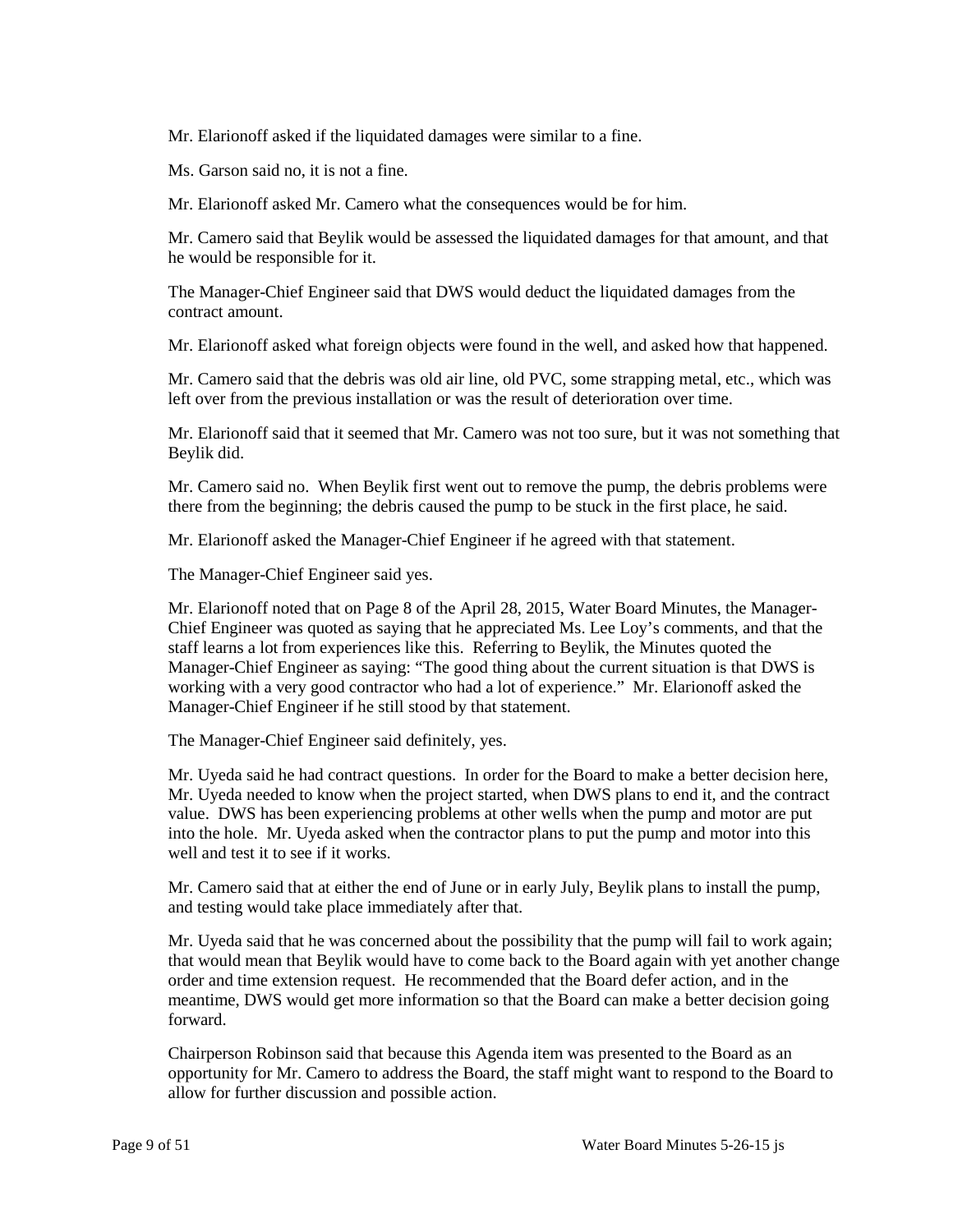MOTION: Mr. Uyeda moved that the Board get more information regarding the project on the following points:

- The contract start and end dates;
- The contract amount: and
- A schedule of when the project will be completed, with the remaining activities to be done.

Ms. Wilson seconded.

 Mr. Elarionoff asked Mr. Camero how this Motion would affect his project. He noted that Mr. Camero is subject to a time limit; he asked how the Board's deferred action would affect him.

 inspection is completed, Beylik will ship it here and will install it. He said that the deferral would not affect him because he will be doing his due diligence to get the pump installed. Mr. Camero reiterated that Beylik had just taken delivery of the pump last week. Beylik is now working to inspect the components to make sure every piece of equipment is okay. Once the

 time limit looming, the contractor would "cockroach" on the side to make things work to meet the deadline. He asked the Manager-Chief Engineer what he thought. Mr. Elarionoff said that in his younger days, he had worked in construction. When there was a

The Manager-Chief Engineer said that it would affect Beylik, because the contract completion date is May  $31<sup>st</sup>$ , and Mr. Camero had already said that he is looking at June/July as far as installation, testing, etc. Therefore, Mr. Camero is going to go beyond his contract completion date. Mr. Camero needs to come up with additional information to justify the delays and what needs to be done to complete the project. Hopefully, some of the time delays in the contract days, i.e., the days beyond the May  $31<sup>st</sup>$  deadline, may be cut back, he said. Beylik will be affected, he said.

Mr. Arikawa asked to have the Motion repeated.

Mr. Uyeda recapped his Motion, saying that it calls for more information on the project:

- The contract start and end dates;
- The contract amount; and
- The schedule from today to the completion of this project, and the items that still need to be done for the well to be turned on and working.

The Deputy said it encompassed the scope and schedule.

Mr. Arikawa asked what happened to the original Motion.

The Secretary said that this was actually the recap of Mr. Uyeda's Motion.

 to the Board. Mr. Uyeda's Motion is to obtain further information, so that the Board can take Chairperson Robinson said yes, the Agenda item was just presented as Mr. Camero's presentation some kind of constructive action. He said that Mr. Camero's liquidated damages come to about \$5,000.00 a month.

 Mr. Uyeda asked Mr. Camero for confirmation that the pump project will be completed sometime in July.

Mr. Camero confirmed this.

Mr. Uyeda asked if Mr. Camero was just asking for a one-month time extension.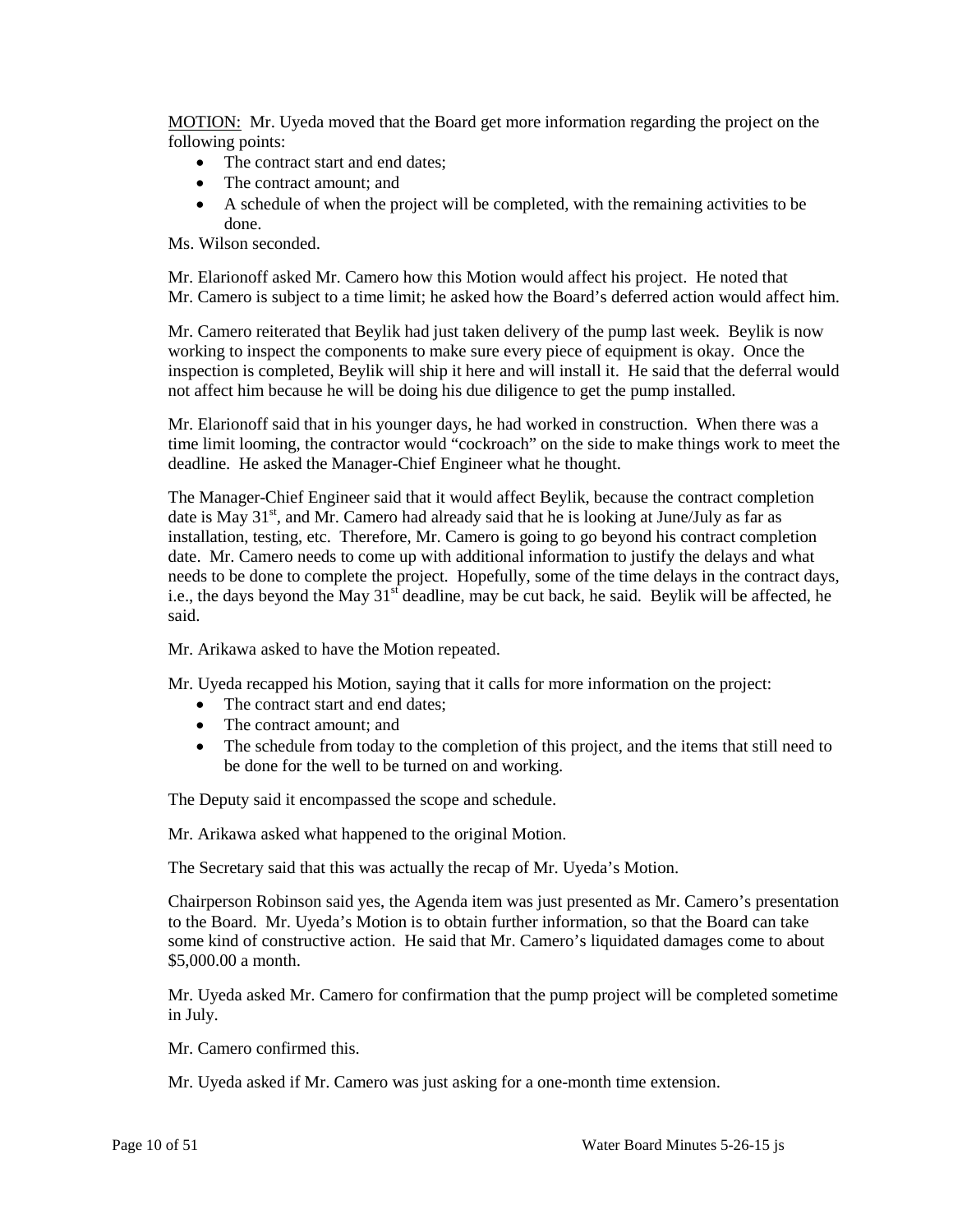Mr. Camero said no, he was actually asking for two months.

The Manager-Chief Engineer said Mr. Camero was asked for two months, to end on July  $31<sup>st</sup>$ .

Chairperson Robinson asked for confirmation that the staff would prepare a presentation with their Recommendation.

The Manager-Chief Engineer said yes.

ACTION: Motion carried unanimously by voice vote.

# 7) NORTH KONA:

# A. **MAINTENANCE BID NO. 2015-02, REPAIR AND MAINTENANCE OF KAHALU'U SHAFT HIL-A-VATOR, KONA:**

There were no bids received for this contract, and staff will obtain quotations in the best interest of the Department.

The Manager-Chief Engineer said that the Department would seek quotations from qualified contractors in accordance with State Procurement laws.

 bid. This time, at least one contractor was interested, but he submitted his Intent to Bid too late Mr. Ikeda noted that the same thing happened two years ago when this contract last came up for and therefore was unable to bid. DWS will be getting quotes.

Mr. Arikawa asked if there were no bids two years ago; he asked if nothing happened.

 Mr. Ikeda said that there were no bids, but when DWS sought quotes, there were a couple of companies interested.

Mr. Arikawa asked if the repair and maintenance occurred.

Mr. Ikeda said yes, the contractor goes to the site every month to check to ensure that everything is running well. Mr. Ikeda said that this time, DWS will just be getting quotes, and will not be coming back to the Board with a presentation. He noted this is a two-year contract.

## 8) MISCELLANEOUS:

# **CHLORINATORS, MOTORS AND MISCELLANEOUS ITEMS FOR THE**  A. **MATERIAL BID NO. 2015-01, FURNISHING AND DELIVERING PIPES, FITTINGS, WATER METERS, FIRE HYDRANTS, BRASS GOODS, VALVES, ELECTRICAL SUPPLIES, ELECTRICAL EQUIPMENT, SCADA, WATER QUALITY EQUIPMENT, DEPARTMENT OF WATER SUPPLY STOCK:**

 Bids were received and opened on May 13, 2015, at 1:30 p.m. The contract period for all Parts is one year, from July 1, 2015 to June 30, 2016. All Parts are established price agreements for materials on an "As-Needed" basis.

RECOMMENDATION: It is recommended that the Board award the contract to the following bidders for MATERIAL BID NO. 2015-01, FURNISHING AND DELIVERING PIPES, FITTINGS, WATER METERS, FIRE HYDRANTS, BRASS GOODS, VALVES, ELECTRICAL SUPPLIES, ELECTRICAL EQUIPMENT, SCADA, WATER QUALITY EQUIPMENT, CHLORINATORS, MOTORS, AND MISCELLANEOUS ITEMS FOR THE DEPARTMENT OF WATER SUPPLY STOCK, on an as-needed basis, as listed below, and that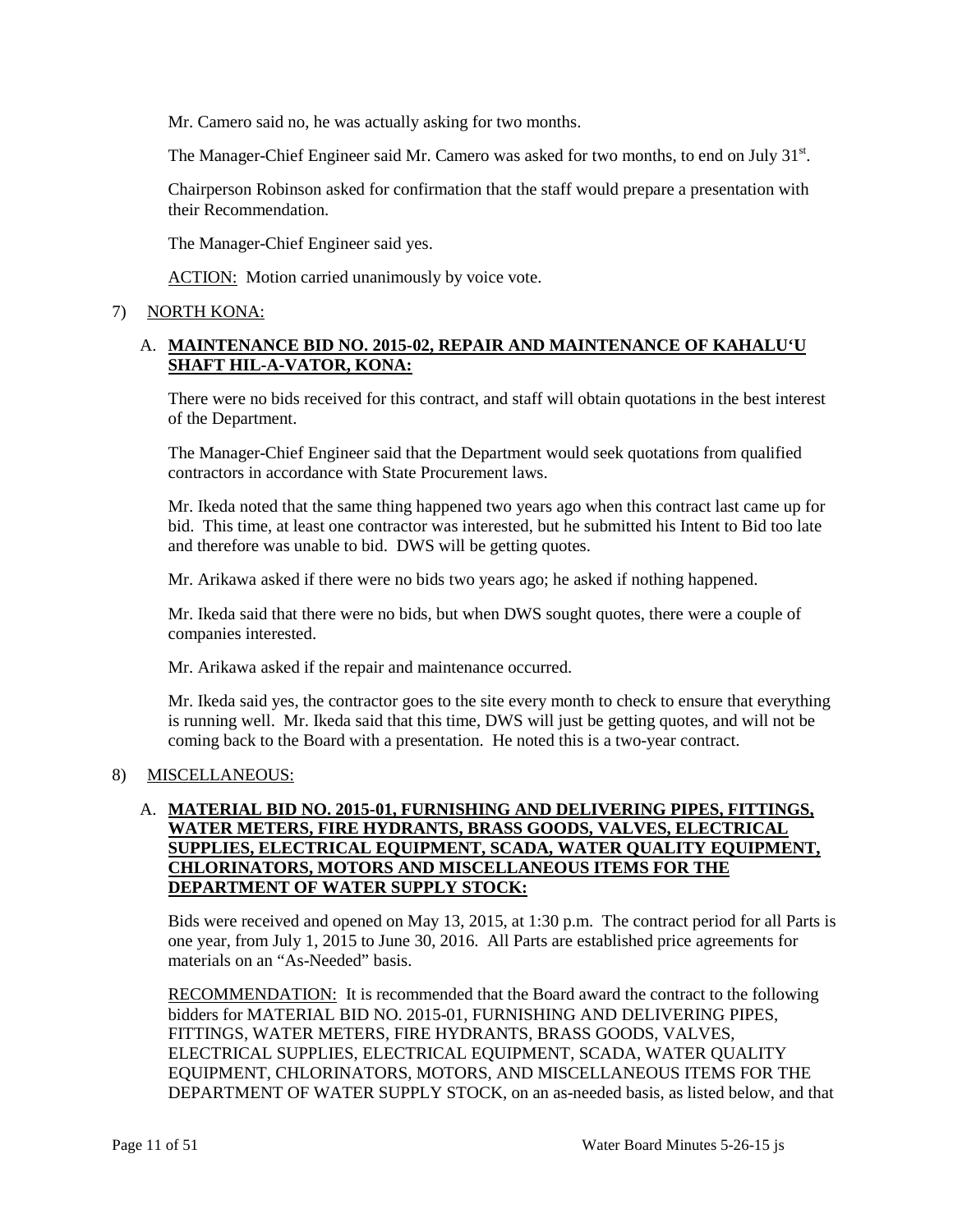either the Chairperson of the Vice-Chairperson be authorized to sign the contract(s), subject to review as to form and legality of the contract(s) by Corporation Counsel. The contract period shall be from July 1, 2015 to June 30, 2016.

| <b>PART</b><br>NO.      | <b>DESCRIPTION</b>                                             | <b>BIDDER</b>                            | <b>AMOUNT</b> |
|-------------------------|----------------------------------------------------------------|------------------------------------------|---------------|
|                         | DUCTILE IRON PIPE, PUSH-ON                                     |                                          |               |
| $\mathbf{1}$            | TYPE JOINT                                                     | Ferguson Enterprises, Inc.               | \$95,350.00   |
| $\overline{2}$          | <b>DUCTILE IRON FITTINGS</b>                                   | Ferguson Enterprises, Inc.               | \$31,088.90   |
| $\overline{\mathbf{3}}$ | <b>FLANGE GASKETS</b>                                          | Ferguson Enterprises, Inc.               | \$4,329.64    |
| $\overline{\mathbf{4}}$ | NUTS, BOLTS, AND THREADED<br><b>RODS</b>                       | AP Water Supply, Inc. dba HIW<br>Hawaii  | \$51,677.08   |
| 5                       | <b>COPPER TUBING</b>                                           | Ferguson Enterprises, Inc.               | \$123,155.35  |
|                         | <b>GALVANIZED PIPES T&amp;C</b>                                |                                          |               |
| 6                       | (THREADED & COUPLED)                                           | Ferguson Enterprises, Inc.               | \$15,961.80   |
| 7                       | HIGH DENSITY POLYETHYLENE<br>"HDPE" PIPE                       | Ferguson Enterprises, Inc.               | \$119,879.60  |
| ${\bf 8}$               | <b>METER BOXES</b>                                             | Ferguson Enterprises, Inc.               | \$49,374.00   |
| 9                       | <b>METER COVERS</b>                                            | Ferguson Enterprises, Inc.               | \$3,469.00    |
|                         | <b>AUTOMATIC METER READING</b>                                 |                                          |               |
| 10                      | <b>UNIT</b>                                                    | Ferguson Enterprises, Inc.               | \$511.70      |
| 11                      | 5/8" WATER METERS                                              | Ferguson Enterprises, Inc.               | \$85,338.00   |
| 12                      | NEPTUNE T-10 SERIES METER<br><b>PARTS</b>                      | Ferguson Enterprises, Inc.               | \$87.00       |
| 13                      | <b>BADGER RECORDALL SERIES</b><br><b>METER PARTS</b>           | National Meter & Automation,<br>Inc.     | \$542.25      |
| 14                      | 1"-2" WATER METERS                                             | Ferguson Enterprises, Inc.               | \$22,005.25   |
| 15                      | <b>COMPOUND WATER METERS</b>                                   | Ferguson Enterprises, Inc.               | \$10,792.72   |
| 16                      | <b>TURBINE METERS AND</b><br><b>STRAINERS</b>                  | Ferguson Enterprises, Inc.               | \$22,096.12   |
| 17                      | DETECTOR CHECK METERS                                          | Ferguson Enterprises, Inc.               | \$6,200.00    |
| 18                      | FIRE SERVICE METERS                                            | Ferguson Enterprises, Inc.               | \$39,267.08   |
| 19                      | <b>FIRE HYDRANTS</b>                                           | Ferguson Enterprises, Inc.               | \$96,657.95   |
|                         | MUELLER FIRE HYDRANT                                           | AP Water Supply, Inc., dba HIW           |               |
| 20                      | <b>PARTS</b>                                                   | Hawaii                                   | \$4,691.80    |
| 21                      | MUELLER FIRE HYDRANT<br><b>EXTENSION KITS</b>                  | AP Water Supply, Inc., dba HIW<br>Hawaii | \$4,596.00    |
| 22                      | <b>AMERICAN DARLING FIRE</b><br><b>HYDRANT PARTS</b>           | Ferguson Enterprises, Inc.               | \$8,341.17    |
| 23                      | AMERICAN DARLING FIRE<br>HYDRANT EXTENSION KIT                 | Ferguson Enterprises, Inc.               | \$8,346.75    |
| 24                      | <b>BALL METER VALVES</b>                                       | Ferguson Enterprises, Inc.               | \$54,702.50   |
| 25                      | <b>BALL VALVE, PACK JOINT X</b><br><b>METER COUPLING / FIP</b> | Ferguson Enterprises, Inc.               | \$33,351.50   |
| 26                      | COMPRESSION JOINT COUPLING                                     | Ferguson Enterprises, Inc.               | \$5,276.00    |
| 27                      | METER FLANGE COUPLING                                          | Ferguson Enterprises, Inc.               | \$3,949.00    |
| 28                      | PACK JOINT COUPLING                                            | Ferguson Enterprises, Inc.               | \$39,993.90   |
| 29                      | <b>CORPORATION AND CURB</b><br>STOPS - BALL TYPE               | Ferguson Enterprises, Inc.               | \$75,827.20   |
| 30                      | PRESSURE REGULATORS                                            | Ferguson Enterprises, Inc.               | \$1,122.03    |
|                         |                                                                |                                          |               |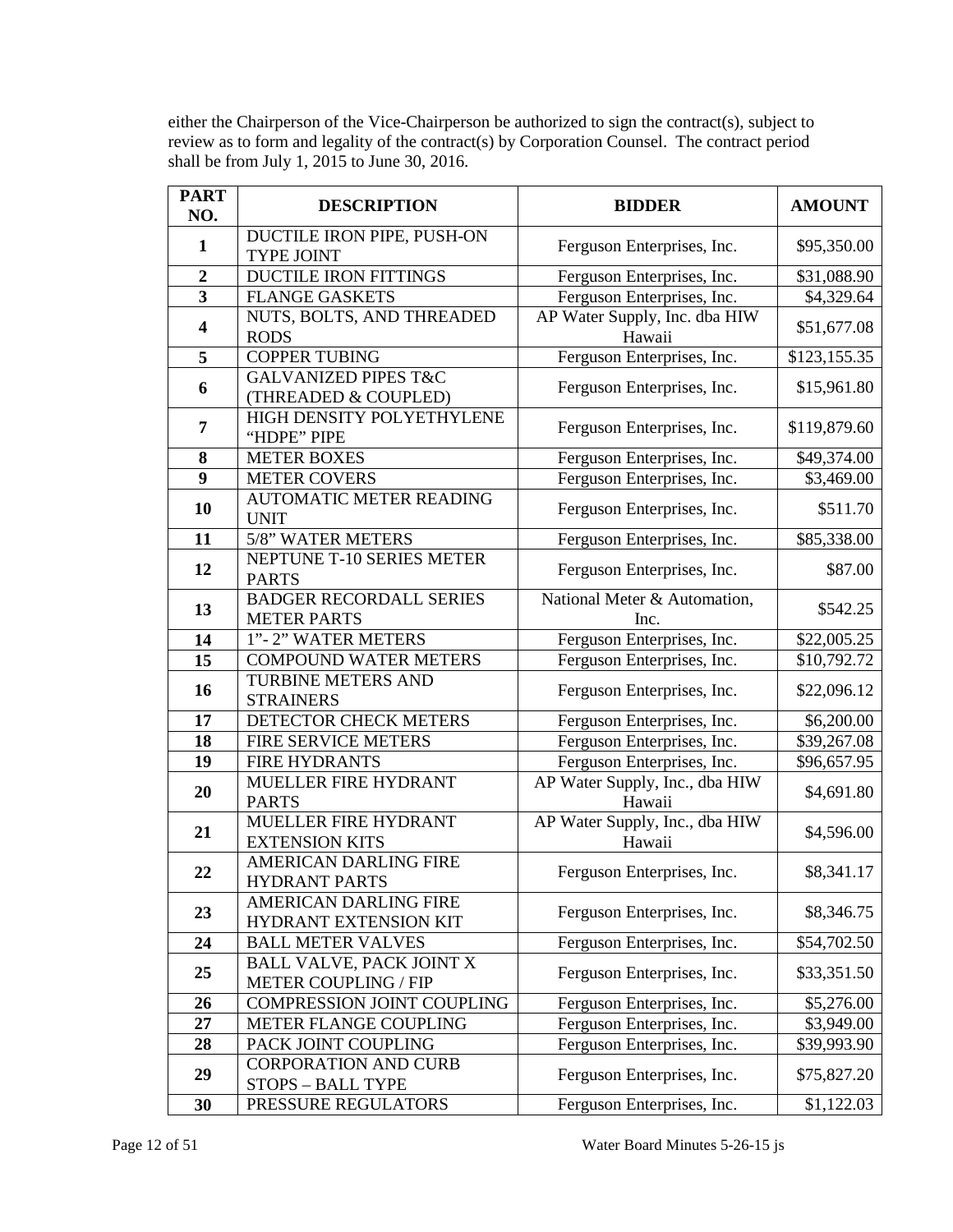| 31  | <b>HOSE BIBBS</b>                                                         | Ferguson Enterprises, Inc.               | \$3,850.00         |
|-----|---------------------------------------------------------------------------|------------------------------------------|--------------------|
| 32  | <b>INVERTED MARKING PAINT</b>                                             | Ferguson Enterprises, Inc.               | \$10,756.00        |
| 33  | <b>AIR RELIEF VALVES</b>                                                  | Ferguson Enterprises, Inc.               | \$8,652.00         |
| 34  | DUCKBILL CHECK VALVES                                                     | Ferguson Enterprises, Inc.               | \$95,901.75        |
| 35  | <b>VALVE BOX DEBRIS CAP</b>                                               | Ferguson Enterprises, Inc.               | \$179.36           |
| 36  | <b>GATE VALVES - 3" AND</b>                                               | AP Water Supply, Inc., dba HIW           | \$35,834.00        |
|     | LARGER, 125# CLASS                                                        | Hawaii                                   |                    |
| 37  | <b>GATE VALVES - 3" AND</b><br>LARGER, 250# CLASS                         | Ferguson Enterprises, Inc.               | \$55,257.08        |
| 38  | <b>BUTTERFLY VALVES</b>                                                   | AP Water Supply, Inc., dba HIW<br>Hawaii | \$8,750.00         |
| 39  | <b>AUTOMATIC CONTROL VALVES</b>                                           | Ferguson Enterprises, Inc.               | \$1,043,161.<br>33 |
| 40  | <b>ANTI-CAVITATION VALVES</b>                                             | Ferguson Enterprises, Inc.               | \$297,362.23       |
| 41  | <b>HIGH PERFORMANCE</b><br><b>BUTTERFLY PUMP CONTROL</b><br><b>VALVES</b> | Ferguson Enterprises, Inc.               | \$334,617.57       |
| 42  | RESERVOIR LEVEL INDICATOR                                                 | TK Process Hawaii, LLC                   | \$5,151.53         |
| 43  | HATCH FRAMES AND COVERS                                                   | Ferguson Enterprises, Inc.               | \$8,530.26         |
| 44  | ARC FLASH PPE - DAILY WEAR                                                | OneSource Distributors, LLC              | \$1,273.75         |
| 45  | <b>ARC FLASH PPE -</b><br>SUPPLEMENTAL                                    | Safety Systems & Signs Hawaii,<br>Inc.   | \$12,175.72        |
| 46  | <b>ELECTRICAL GLOVES &amp;</b><br><b>TESTING</b>                          | TK Process Hawaii, LLC                   | \$1,406.03         |
| 47  | DIGITAL MULTIMETER &<br><b>TESTING</b>                                    | TK Process Hawaii, LLC                   | \$7,086.90         |
| 48  | <b>ELECTRICAL SAFETY</b><br><b>EQUIPMENT</b>                              | OneSource Distributors, LLC              | \$1,758.00         |
| 49  | <b>ELECTRICAL TAPE</b>                                                    | OneSource Distributors, LLC              | \$93.00            |
| 50  | DUCT SEAL COMPOUND                                                        | OneSource Distributors, LLC              | \$159.00           |
| 57  | <b>ELECTRICAL CONNECTORS &amp;</b><br><b>TERMINATIONS</b>                 | TK Process Hawaii, LLC                   | \$6,229.75         |
| 58  | <b>INDUSTRIAL MOTOR LEAD</b><br><b>CABLE</b>                              | TK Process Hawaii, LLC                   | \$34,132.65        |
| 59  | INDUSTRIAL CONTROL WIRING                                                 | TK Process Hawaii, LLC                   | \$3,802.05         |
| 60  | <b>JUNCTION BOXES &amp;</b><br><b>ENCLOSURES</b>                          | TK Process Hawaii, LLC                   | \$92,453.15        |
| 61  | HEAVY DUTY SAFETY SWITCH                                                  | OneSource Distributors, LLC              | \$34,950.00        |
| 62  | NON-AUTOMATIC TRANSFER<br><b>SWITCH</b>                                   | OneSource Distributors, LLC              | \$116,562.00       |
| 63  | <b>SOLID STATE REDUCED</b><br><b>VOLTAGE SOFT STARTER</b>                 | TK Process Hawaii, LLC                   | \$725,384.04       |
| 64  | MEDIUM-VOLTAGE REDUCED<br><b>VOLTAGE SOFT STARTER</b>                     | TK Process Hawaii, LLC                   | \$205,294.02       |
| 65  | <b>VARIABLE FREQUENCY DRIVES</b>                                          | TK Process Hawaii, LLC                   | \$281,848.87       |
| 67A | <b>SURGE PROTECTION DEVICES</b>                                           | TK Process Hawaii, LLC                   | \$50,143.69        |
| 68  | <b>3 PHASE MONITOR RELAY</b>                                              | TK Process Hawaii, LLC                   | \$1,999.12         |
| 69  | POWER MONITORING                                                          | OneSource Distributors, LLC              | \$50,498.23        |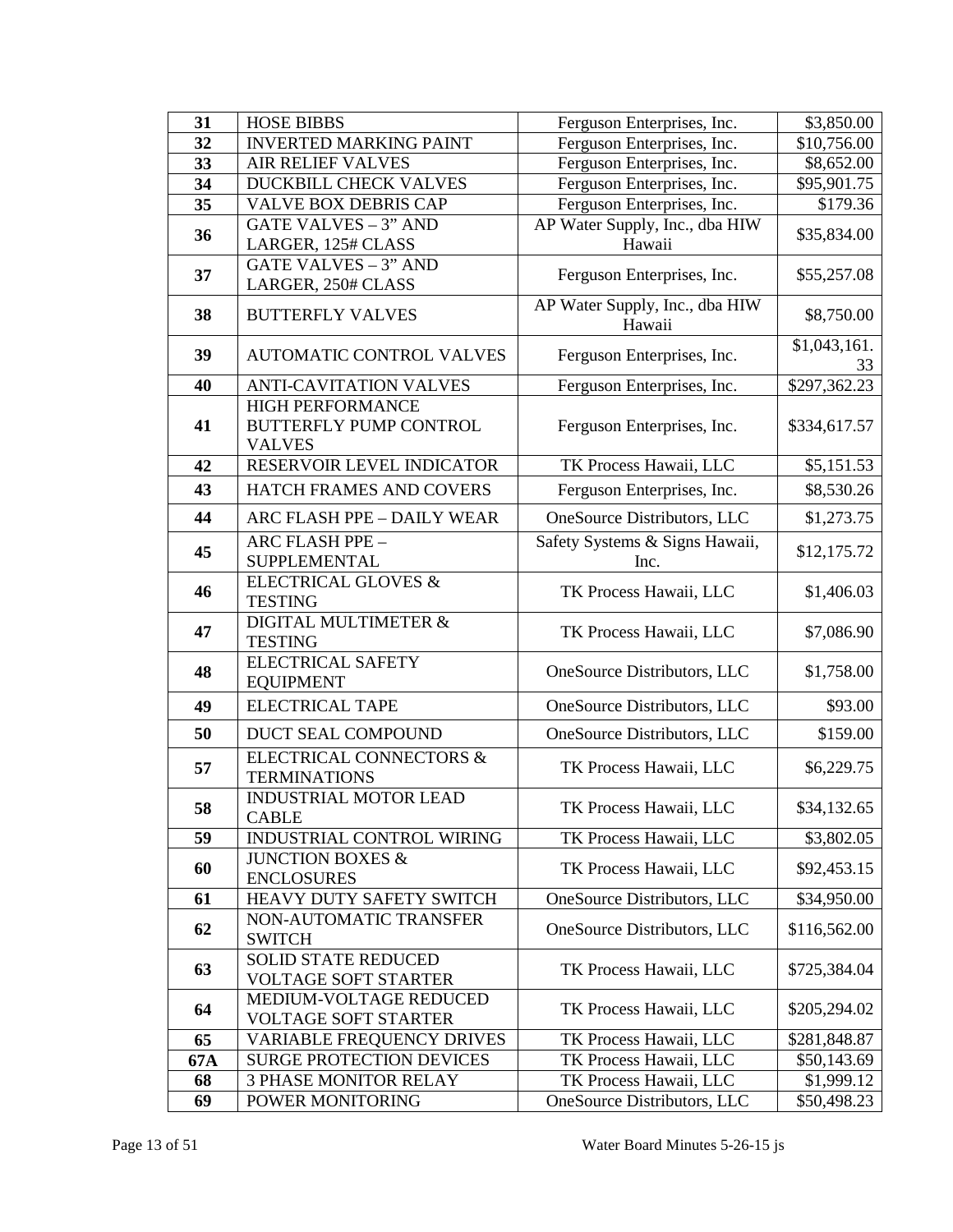|             | <b>EQUIPMENT</b>                                          |                                           |              |
|-------------|-----------------------------------------------------------|-------------------------------------------|--------------|
|             | <b>INDUSTRIAL ELECTRONIC</b>                              |                                           |              |
| 70          | <b>COMPONENTS</b>                                         | OneSource Distributors, LLC               | \$12,266.72  |
| 71          | RETROFIT RTU PANEL                                        | TK Process Hawaii, LLC                    | \$8,131.09   |
| 72          | PRE-FABRICATED SCADA<br><b>SOLUTIONS</b>                  | Control Systems West, Inc.                | \$978,025.41 |
| 73          | <b>AUTOMATION AND CONTROL</b><br><b>SYSTEMS</b>           | Control Systems West, Inc.                | \$46,308.71  |
| 74          | PROGRAMMING SERVICES                                      | TK Process Hawaii, LLC                    | \$1,354.16   |
| 75          | UNINTERRUPTIBLE POWER<br><b>SUPPLY (UPS)</b>              | TK Process Hawaii, LLC                    | \$4,655.94   |
| 76          | <b>GROUNDING EQUIPMENT</b>                                | TK Process Hawaii, LLC                    | \$964.29     |
| 77          | <b>COMMUNICATIONS HARDWARE</b>                            | TK Process Hawaii, LLC                    | \$65,691.97  |
| 78          | LICENSED RADIO EQUIPMENT                                  | TK Process Hawaii, LLC                    | \$3,536.33   |
| 79          | <b>AUTODIALERS</b>                                        | TK Process Hawaii, LLC                    | \$1,063.78   |
| 80          | <b>PRESSURE TRANSDUCER -</b><br><b>WELL LEVEL</b>         | TK Process Hawaii, LLC                    | \$1,041.48   |
| 81          | <b>PRESSURE TRANSDUCER -</b><br><b>DISCHARGE PRESSURE</b> | TK Process Hawaii, LLC                    | \$11,644.19  |
| 82          | <b>PRESSURE TRANSDUCER -</b><br><b>RESERVOIR LEVEL</b>    | OneSource Distributors, LLC               | \$2,682.06   |
| 83          | PRESSURE TRANSMITTER                                      | TK Process Hawaii, LLC                    | \$2,117.13   |
| 84          | <b>LIQUID LEVEL SENSOR</b>                                | OneSource Distributors, LLC               | \$5,300.75   |
| 85          | <b>FLOW SWITCH</b>                                        | Superior Technology & Supplies<br>Corp.   | \$704.12     |
| 86          | ELECTROMAGNETIC FLOW<br><b>METERS</b>                     | Ferguson Enterprises, Inc.                | \$546,701.07 |
| 87          | WATER QUALITY EQUIPMENT                                   | Ferguson Enterprises, Inc.                | \$27,893.74  |
| 88          | <b>REAGENTS AND STANDARDS</b>                             | Ferguson Enterprises, Inc.                | \$2,163.09   |
| 90          | <b>CHEMICAL FEEDER PUMP</b>                               | Ferguson Enterprises, Inc.                | \$7,683.47   |
| 91          | DIGITAL CHLORINE CYLINDER<br><b>SCALE</b>                 | TK Process Hawaii, LLC                    | \$5,803.91   |
| 92          | STAND-ALONE CHLORINE GAS<br><b>DETECTOR</b>               | Safety Systems & Signs Hawaii,<br>Inc.    | \$1,953.11   |
| 93          | <b>CHLORINATOR</b>                                        | Superior Technology & Supplies<br>Corp.   | \$10,278.42  |
| 94          | <b>CHLORINE GAS FEEDER</b>                                | OneSource Distributors, LLC               | \$15,377.95  |
| 95          | TABLET CHLORINATOR PARTS                                  | TK Process Hawaii, LLC                    | \$5,915.44   |
| 97          | MECHANICAL SEALS                                          | TK Process Hawaii, LLC                    | \$153,126.42 |
| 98          | <b>MOTORS</b>                                             | TK Process Hawaii, LLC                    | \$261,672.48 |
| <b>100A</b> | <b>LEAK NOISE DATA LOGGERS</b>                            | Wong's Equipment & Service,<br><b>LLC</b> | \$51,835.24  |
| 101         | <b>LIGHT EMITTING DIODE</b><br><b>LUMINARIES</b>          | TK Process Hawaii, LLC                    | \$9,291.30   |
| 102         | <b>INFRARED WINDOWS</b>                                   | TK Process Hawaii, LLC                    | \$5,453.46   |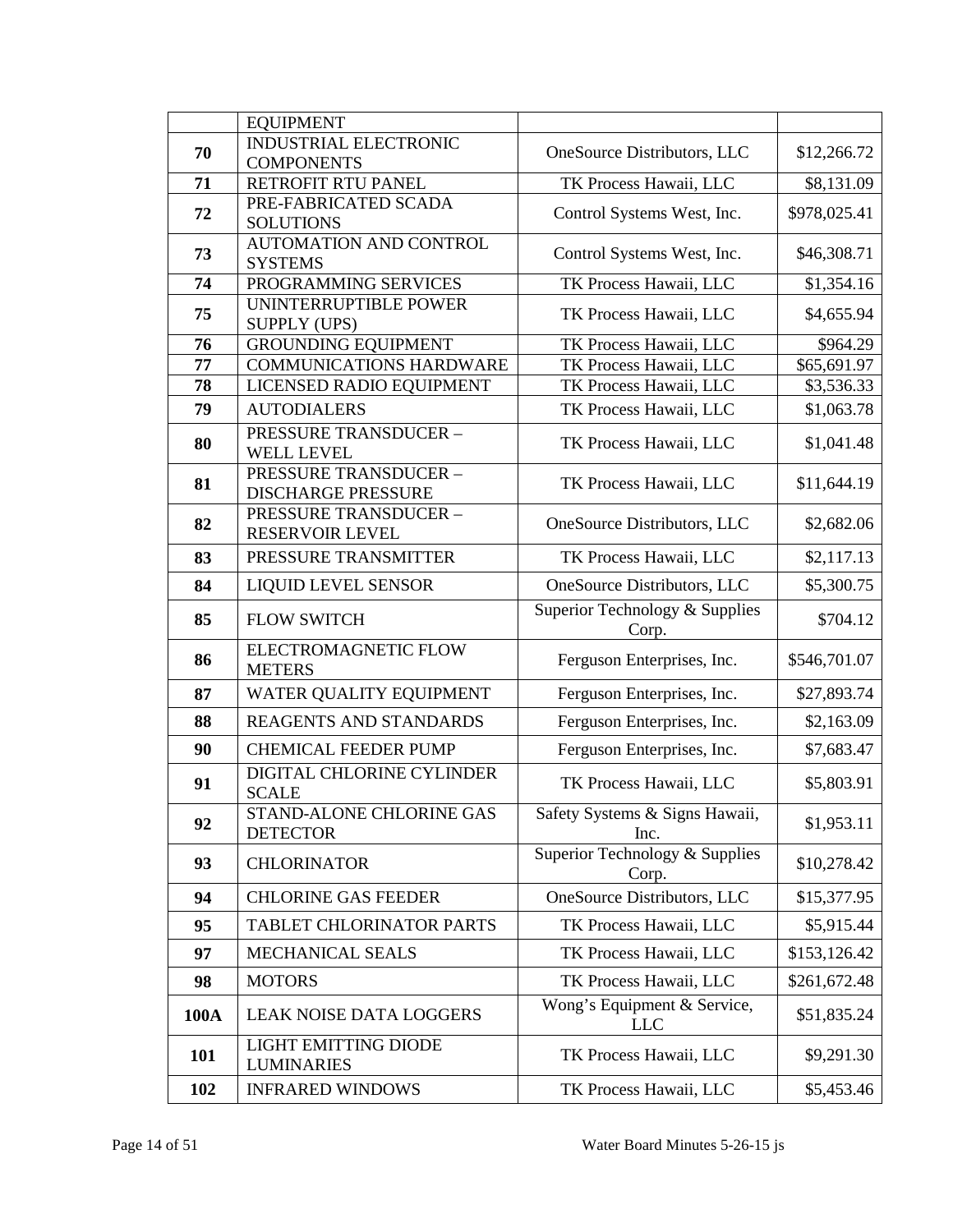(Liquidtight Flexible Metallic Conduit & Fittings), 53 (Rigid PVC Conduit & Fittings), 54 (EMT For the following Sections: 51 (Liquidtight Flexible Non-Metallic Conduit & Fittings), 52 Conduit & Fittings), 55 (Rigid Galvanized Steel Conduit & Fittings), 56 (Unistrut Channel and Hardware), 66 (Pad-Mounted Step-up Transformer), 89 (Multistage Booster Pumps), 96 (Ultrafiltration Package Plant), and 99 (Submersible Motors – Refurbish / Rewind), no bids were received.

 For the Sections where no bids were received, staff shall obtain quotations in the best interest of the Department.

MOTION: Mr. Uyeda moved to approve; seconded by Mr. Arikawa.

 Mr. Ikeda said that this is just a list of items that DWS puts out for bid every year; this is just to establish a price agreement. DWS will be ordering on an as-needed basis; the list might seem a lot, but DWS is not ordering everything. The vendors will hold their prices for a year, and DWS can just order, based on the contract.

 listing for \$123,000.00 in copper tubing; he asked what that means. Chairperson Robinson asked Mr. Ikeda to explain what the list actually involves. He noted one

Mr. Ikeda said that it means that DWS has different sizes such as 3/4-inch, 1 inch or 2 inches, and DWS estimates the number of rolls that it will be ordering for the year. All added up, it comes to that total of \$123,000.00. DWS just has the price per 60-foot roll. As DWS needs things, it will order. In this particular case, DWS will be ordering from Ferguson Enterprises, because they were the low bidder.

Chairperson Robinson asked Mr. Ikeda to explain the process of determining the bidders.

 Mr. Ikeda said that the low bidder gets the award. DWS just compares bids. The Department they all were accurate. The bidders listed on this Item are all of the recommended low bidders, he said. He noted that for several items, there were no bids. DWS will seek quotes for those items. opened the bids a couple of weeks ago, and then went through all of the numbers to make sure

 what percentage of increase or decrease there was. Mr. Uyeda asked if DWS had compared last year's pricing with this year's pricing. He asked

 Mr. Takamoto said that DWS had not done a year-to-year price comparison for all items. DWS did a comparison for certain items as point of interest. In general, the prices were even, and highdollar items had not shown much change year-to-year, he said.

 Mr. Uyeda said he was just wondering how material or commodities prices were changing in general.

The Deputy said it was a good question, and DWS will take a look. It was good information to keep track of, he said.

ACTION: Motion carried unanimously by voice vote.

# B. **MATERIAL BID NO. 2015-03, FURNISH BASE COURSE, SAND, COLD MIX, HOT MIX, AND NO. 3F ROCK TO THE DEPARTMENT OF WATER SUPPLY:**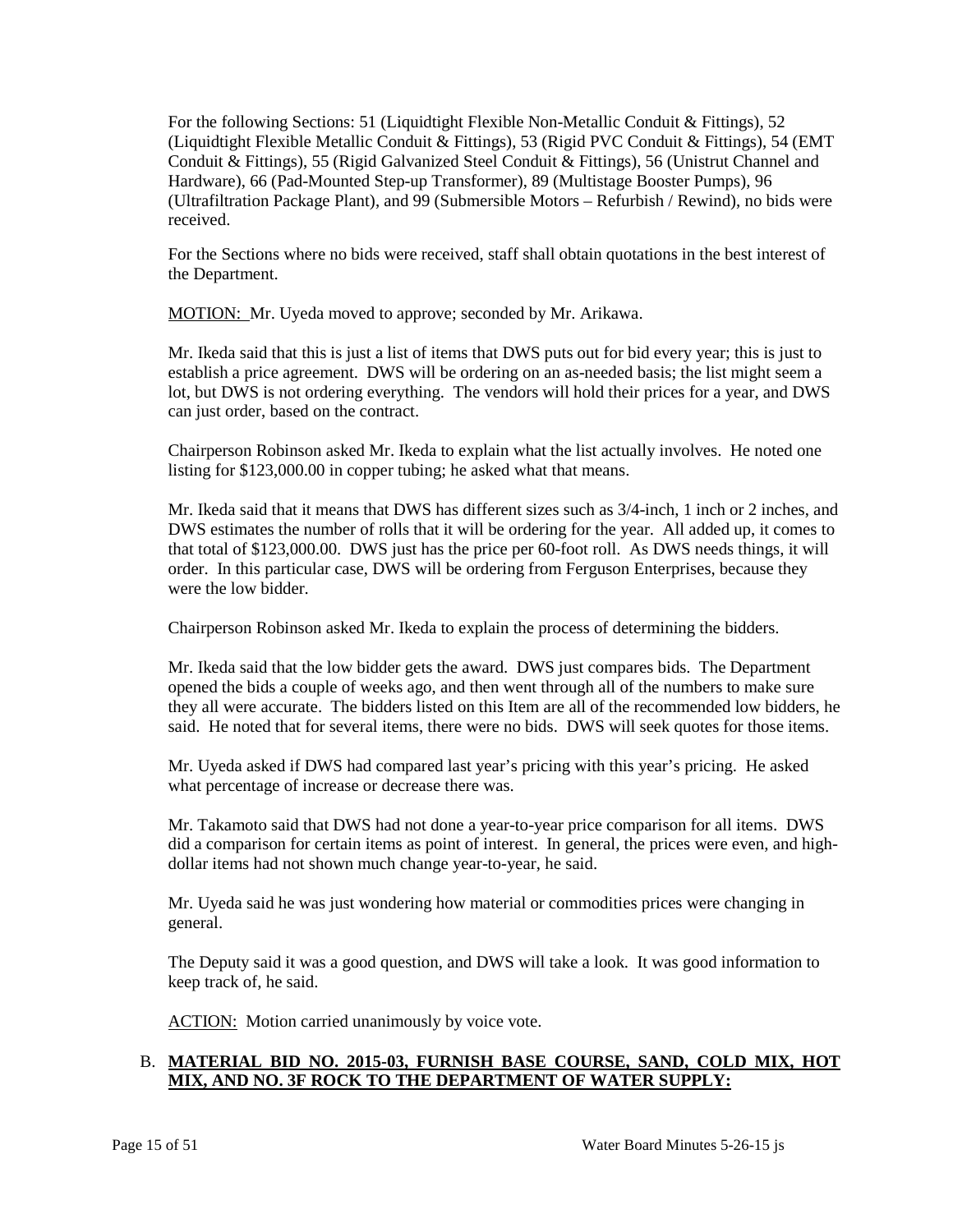|            |                                                                    | Yamada &<br>Sons, Inc. | WHC LTD<br>dba West<br>Hawai'i<br><b>Concrete</b>        | Grace<br>Pacific LLC               | Jas. W.<br>Glover, Ltd.    |
|------------|--------------------------------------------------------------------|------------------------|----------------------------------------------------------|------------------------------------|----------------------------|
|            | <b>DISTRICT I:</b>                                                 |                        |                                                          |                                    |                            |
| A.         | 3/4-Inch Base Course (Cost per ton)                                | \$17.60                | No Bid                                                   | No Bid                             | \$18.75                    |
| <b>B.</b>  | 1½-Inch Base Course (Cost per ton)                                 | \$17.05                | No Bid                                                   | No Bid                             | \$17.71                    |
| C.         | No. 3F Rock (Cost per ton)                                         | \$25.80                | No Bid                                                   | No Bid                             | \$26.04                    |
| D.         | #4 Sand (Cost per ton)                                             | \$41.65                | No Bid                                                   | No Bid                             | \$46.87                    |
| Ε.         | Mortar Sand - ASTM C144 (Cost per ton)                             | No Bid                 | No Bid                                                   | No Bid                             | \$64.58                    |
| F.         | Cold Mix-ASTM D4215-87 (Cost per ton)                              | \$148.10               | No Bid                                                   | No Bid                             | \$150.00                   |
| G.         | Blended Material 60% #4 Sand and 40% No.<br>3F Rock (Cost per ton) | \$52.10                | No Bid                                                   | No Bid                             | \$50.00                    |
| H.         | Hot $Mix - County Mix IV (Cost per ton)$                           | \$142.60               | No Bid                                                   | No Bid                             | \$148.96                   |
|            | <b>DISTRICT II:</b>                                                | Yamada&<br>Sons, Inc.  | <b>WHC LTD</b><br>dba West<br>Hawai'i<br><b>Concrete</b> | Grace<br>Pacific LLC               | Jas. W.<br>Glover, Ltd.    |
| A.         | 3/4-Inch Base Course (Cost per ton)                                | No Bid                 | \$13.59                                                  | No Bid                             | No Bid                     |
| <b>B.</b>  | 1½-Inch Base Course (Cost per ton)                                 | No Bid                 | \$12.31                                                  | No Bid                             | No Bid                     |
| C.         | No. 3F Rock (Cost per ton)                                         | No Bid                 | \$21.43                                                  | No Bid                             | No Bid                     |
| D.         | #4 Sand (Cost per ton)                                             | No Bid                 | \$24.21                                                  | No Bid                             | No Bid                     |
| E.         | Mortar Sand - ASTM C144 (Cost per ton)                             | No Bid                 | \$41.35                                                  | No Bid                             | No Bid                     |
| ${\bf F}.$ | Cold Mix-ASTM D4215-87 (Cost per ton)                              | No Bid                 | No Bid                                                   | No Bid                             | No Bid                     |
|            | <b>DISTRICT III:</b>                                               | Yamada &<br>Sons, Inc. | <b>WHC LTD</b><br>dba West<br>Hawai'i<br><b>Concrete</b> | <b>Grace Pacific</b><br><b>LLC</b> | Jas. W.<br>Glover,<br>Ltd. |
| А.         | 3/4-Inch Base Course (Cost per ton)                                | No Bid                 | \$18.56                                                  | No Bid                             | No Bid                     |
| Β.         | 1½-Inch Base Course (Cost per ton)                                 | No Bid                 | \$17.10                                                  | No Bid                             | No Bid                     |
| C.         | No. 3F Rock (Cost per ton)                                         | No Bid                 | No Bid                                                   | No Bid                             | No Bid                     |
| D.         | #4 Sand (Cost per ton)                                             | No Bid                 | \$34.72                                                  | No Bid                             | No Bid                     |
| E.         | Mortar Sand - ASTM C144 (Cost per ton)                             | No Bid                 | \$55.01                                                  | No Bid                             | No Bid                     |
| F.         | Cold Mix-ASTM D4215-87 (Cost per ton)                              | No Bid                 | No Bid                                                   | \$146.00                           | No Bid                     |
| G.         | Hot Mix - County Mix IV (Cost per ton)                             | No Bid                 | No Bid                                                   | \$145.10                           | No Bid                     |

Bids for this project were opened on May 14, 2015, at 2:00 p.m., and the following are the bid results.

 BID NO. 2015-03, FURNISH BASE COURSE, SAND, COLD MIX, HOT MIX, AND NO. 3F amounts shown above, and that either the Chairperson or the Vice-Chairperson be authorized to sign the contract(s), subject to review as to form and legality of the contract(s) by Corporation The Manager-Chief Engineer recommended that the Board award the contract for MATERIAL ROCK TO THE DEPARTMENT OF WATER SUPPLY, by Parts to the following for the Counsel.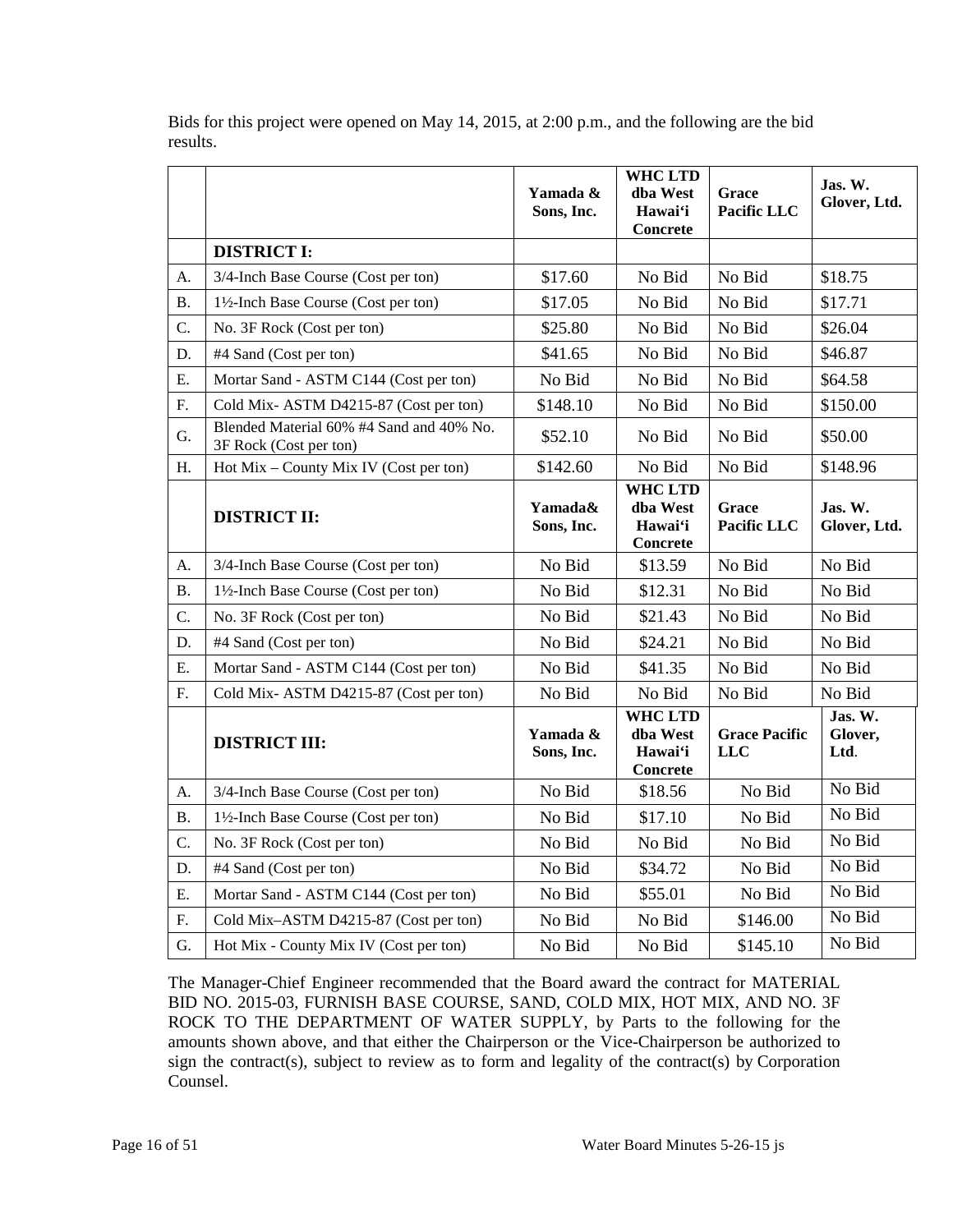| District I –   | Parts A, B, C, D, F, and H to Yamada and Sons, Inc.<br>Parts E and G to Jas W. Glover, Ltd     |
|----------------|------------------------------------------------------------------------------------------------|
| District II –  | Parts A, B, C, D and E to WHC LTD dba West Hawai'i Concrete                                    |
| District III – | Parts A, B, D and E to WHC LTD dba West Hawai'i Concrete<br>Parts F and G to Grace Pacific LLC |

 Department. The contract period shall be from July 1, 2015, to June 30, 2016. For the Parts where no bids were received, staff shall obtain quotations in the best interest of the

MOTION: Mr. Arikawa moved to approve; seconded by Ms. Wilson.

 The Manager-Chief Engineer said that this Item is aimed at getting a price list for materials that DWS normally uses throughout the year.

Chairperson Robinson asked what Districts I, II, and III were.

Mr. Ikeda said District I is Hilo, District II is Waimea and District III is Kona. District IV is Ka'u, and if they need material, they pick it up from Hilo.

Chairperson Robinson asked about the items listed as "No Bid."

Mr. Ikeda said that DWS will get quotes, or bring the material from one District to another.

ACTION: Motion carried unanimously by voice vote.

## C. **WATER HAULING BID NO. 2015-04, PRICE AGREEMENT TO PROVIDE WATER HAULING SERVICES TO VARIOUS LOCATIONS ISLAND-WIDE (ON AN AS-NEEDED BASIS) FOR THE DEPARTMENT OF WATER SUPPLY:**

Bids for this contract were opened on May 14, 2015, at 2:30 p.m., and the following are the bid results.

| 1. | <b>Carnor Sumida dba ACR Water Hauling</b><br>4,000-, and 5,000-gallon water trucks (price for all districts): |              |  |
|----|----------------------------------------------------------------------------------------------------------------|--------------|--|
|    |                                                                                                                |              |  |
|    | <b>Regular Hours</b>                                                                                           | \$103.28/hr. |  |
|    | Overtime Hours                                                                                                 | \$117.48/hr. |  |
| 2. | Kea'au Service Station, Inc.                                                                                   |              |  |
|    | 4,200-, and 5,000-gallon water truck (price for all districts):                                                |              |  |
|    | Regular Hours                                                                                                  | \$142.36/hr. |  |

| 6,000-gallon water truck (price for all districts): |              |
|-----------------------------------------------------|--------------|
| <b>Regular Hours</b>                                | \$156.60/hr. |
| <b>Overtime Hours</b>                               | \$174.19/hr. |

Overtime Hours \$159.95/hr.

 shall be from July 1, 2015 to June 30, 2017. The Manager-Chief Engineer recommended that the Board approve the price agreement for WATER HAULING BID NO. 2015-04, PRICE AGREEMENT TO PROVIDE WATER HAULING SERVICES TO VARIOUS LOCATIONS ISLAND-WIDE (ON AN AS-NEEDED BASIS) FOR THE DEPARTMENT OF WATER SUPPLY at the prices listed above, and that either the Chairperson or the Vice-Chairperson be authorized to sign the contract(s), subject to review as to form and legality of the contract(s) by Corporation Counsel. The price agreement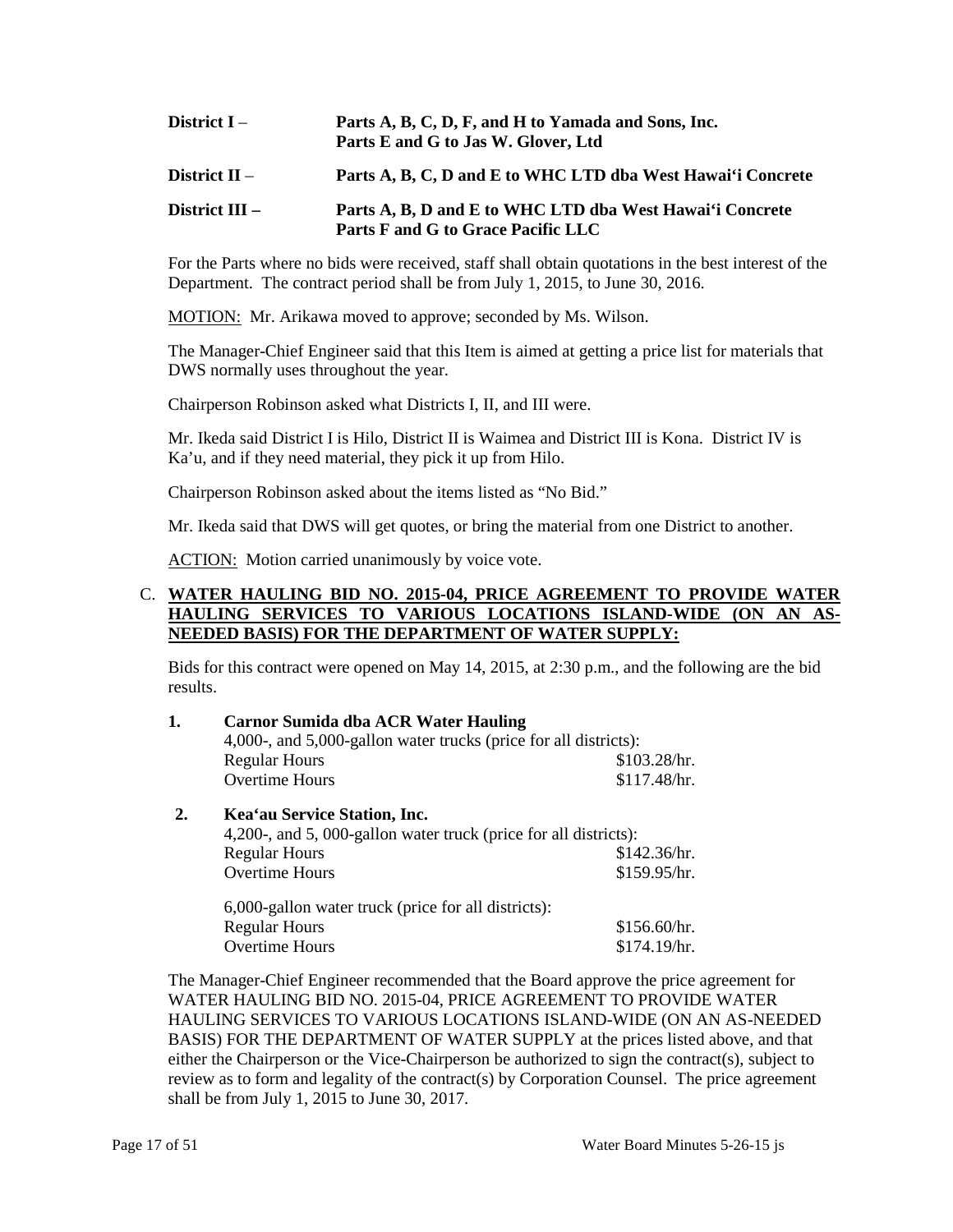MOTION: Mr. Uyeda moved to approve; seconded by Mr. Takamine.

 Mr. Elarionoff, noting that an hourly rate is involved, asked how DWS controls the speed at which the water haulers carry their loads; they might drive slowly to clock more hours.

 only call the water hauler in the event of an emergency or when a small water tank needs to be Mr. Ikeda said that it is hard to say, because it depends on where the emergency is. DWS will filled. It does not happen very often, he said. The prices are regulated by the Public Utilities Commission. This Item is to establish a price that the water haulers will charge DWS. However, it is difficult to control how fast they drive, Mr. Ikeda said.

 Department knows how long it takes to haul from Hilo to Kalapana, for example. The Manager-Chief Engineer said that DWS monitors the water haulers closely, and the

 Mr. Elarionoff said that is true, but he wondered what happens when the Police Department closes the road for several hours.

The Manager-Chief Engineer said that in such a situation, DWS would probably have information about the situation, etc., and the water hauler will tell DWS how long it took him to reach his destination.

 Mr. Elarionoff asked how DWS deals with that; he asked if it was not a problem because it has not happened yet.

The Manager-Chief Engineer said DWS has not come across such a situation.

Mr. Ikeda agreed that there has not been an instance where a water truck could not get through to its destination; if such a situation arose, the water hauler would just have to wait until DWS could get a water tanker out there to start filling the tank.

Mr. Elarionoff said this was the first time he saw water hauling being priced by the hour; that kind of threw him off.

 actual vendor. It usually would be someone who is in Mr. Ikeda's office, who would keep in pretty good contact with the vendor. If the contractor runs into a road closure, he would normally water – if it looked to be a long-term closure. DWS would need to relocate where the hauler is the water, and how long it would take to unload and drive back. DWS has a good feel for the that to the Police Department, he said. DWS definitely stays in contact with the contractor while The Deputy clarified that when DWS orders the hauling service, DWS is in contact with the contact DWS, and then DWS would have to make other arrangements to relocate the source of getting the water from, so that they could do their runs unimpeded, the Deputy said. DWS has an estimation of how long it would take to fill up a truck and drive to the location where they deposit approximate times involved. However, as far as enforcement of speed limits, DWS has to leave the emergency event is going on.

 Mr. Arikawa said that he too had never seen water hauling being priced by the hour. He was familiar with pricing by the load.

 Mr. Ikeda noted that in some cases, the nearest place to fill up the tank might be 10 miles away, and in some cases, it might be just a mile away. That will really affect the timing; pricing it by hours is fairer, he said.

 Mr. Takamine said it seems like this format allows for more flexibility, because DWS does not know where it will need to take water to.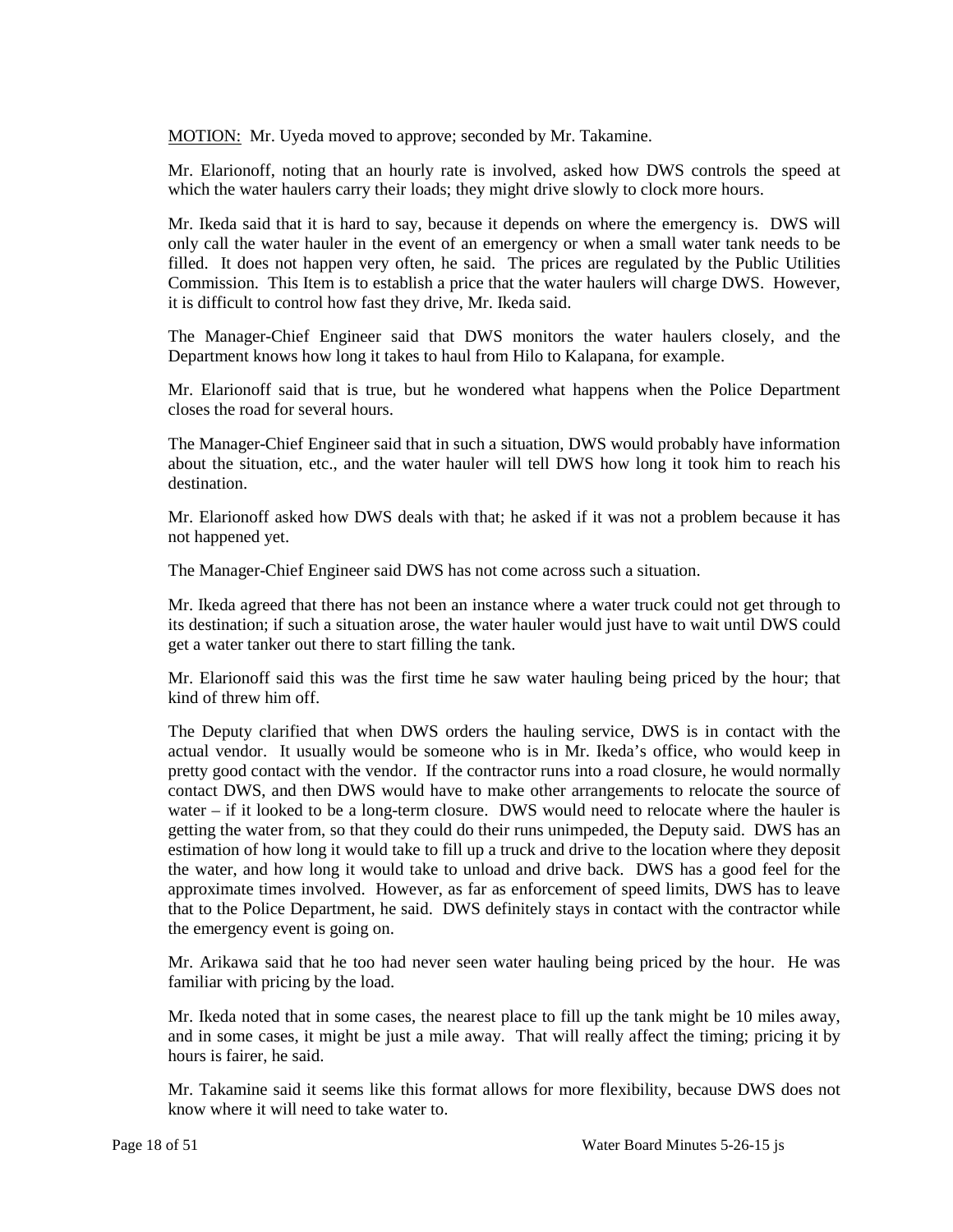for their time to deliver that water. The Manager-Chief Engineer said that was correct, and noted that the water that is being hauled is DWS's water anyway. Therefore, the hauler is not charging for the water; they are charging

Chairperson Robinson asked how much hauling DWS did last year.

Mr. Ikeda said there were several instances when DWS had to haul.

 The Manager-Chief Engineer said that one of the biggest instances was when DWS had to haul to Kalapana when the hurricane hit DWS's water system; that was for a couple of days.

ACTION: Motion carried unanimously by voice vote.

# D. **UPDATE RE: NATIONAL PARKS SERVICE'S PETITION TO DESIGNATE KEAUHOU AQUIFER AS A GROUND WATER MANAGEMENT AREA:**

Chairperson Robinson noted that archeological work on the Queen Ka'ahumanu Highway project started today; that is a good thing.

 (CWRM) meeting in Kona. The fact that it was in Kona was good for DWS, he noted. The water informative. For the most part, the meeting dealt with status updates on the various items related to the NPS petition to designate the Keauhou Aquifer; among the items were those outlined in the requested of the Department, ahead of the dates that the items were due. DWS submitted its draft Water Use and Development Plan (WUDP) along with its infrastructure plan. Within the WUDP, in the future, the Deputy said. DWS gave CWRM everything that they asked for, he said. digest all of the information, so it is unlikely that they will have digested everything in time to August, he said. The Deputy said that DWS is keeping in touch with CWRM staff to see how declaratory orders, but no formal action was taken on that. That petition was to see if CWRM would entertain or be able to designate an area smaller than the Keauhou Aquifer system area. The Deputy briefed the Board on the recent Commission on Water Resource Management supplies of Honolulu and Maui talked about their experiences with designation, which was Preliminary Order dated December 29, 2014. DWS had provided all of the items that had been DWS described the methodology and numbers, particularly DWS's projections for water demand Everyone has to get their respective items in by May  $30<sup>th</sup>$ , he said. CWRM will need time to take up the full petition at the CWRM meeting in June. July would be the earliest, or maybe things are going. He noted that the National Parks Service (NPS) also has a petition for CWRM has not indicated whether or when they planned to take up that petition in formal proceedings. DWS will keep the Board posted as more information comes in, the Deputy said.

Ms. Garson said that she wanted to discuss something with the Board in Executive Session.

ACTION: Mr. Uyeda moved to go into Executive Session; seconded by Mr. Arikawa, and carried unanimously by voice vote.

# E. **EXECUTIVE SESSION RE: NATIONAL PARKS SERVICE'S PETITION TO DESIGNATE KEAUHOU AQUIFER AS A GROUND WATER MANAGEMENT AREA:**

 Keauhou Aquifer as a Ground Water Management Area, and for the purpose of consulting with The Water Board convened an executive meeting, closed to the public, pursuant to Hawai'i Revised Statutes, Sections  $92-4$ ,  $92-5(a)(2)$ , to discuss mediation as directed by the Commission on Water Resource Management regarding the National Park Service's petition to designate the Water Board's attorney on questions and issues pertaining to the Water Board's powers, duties, privileges, immunities and liabilities.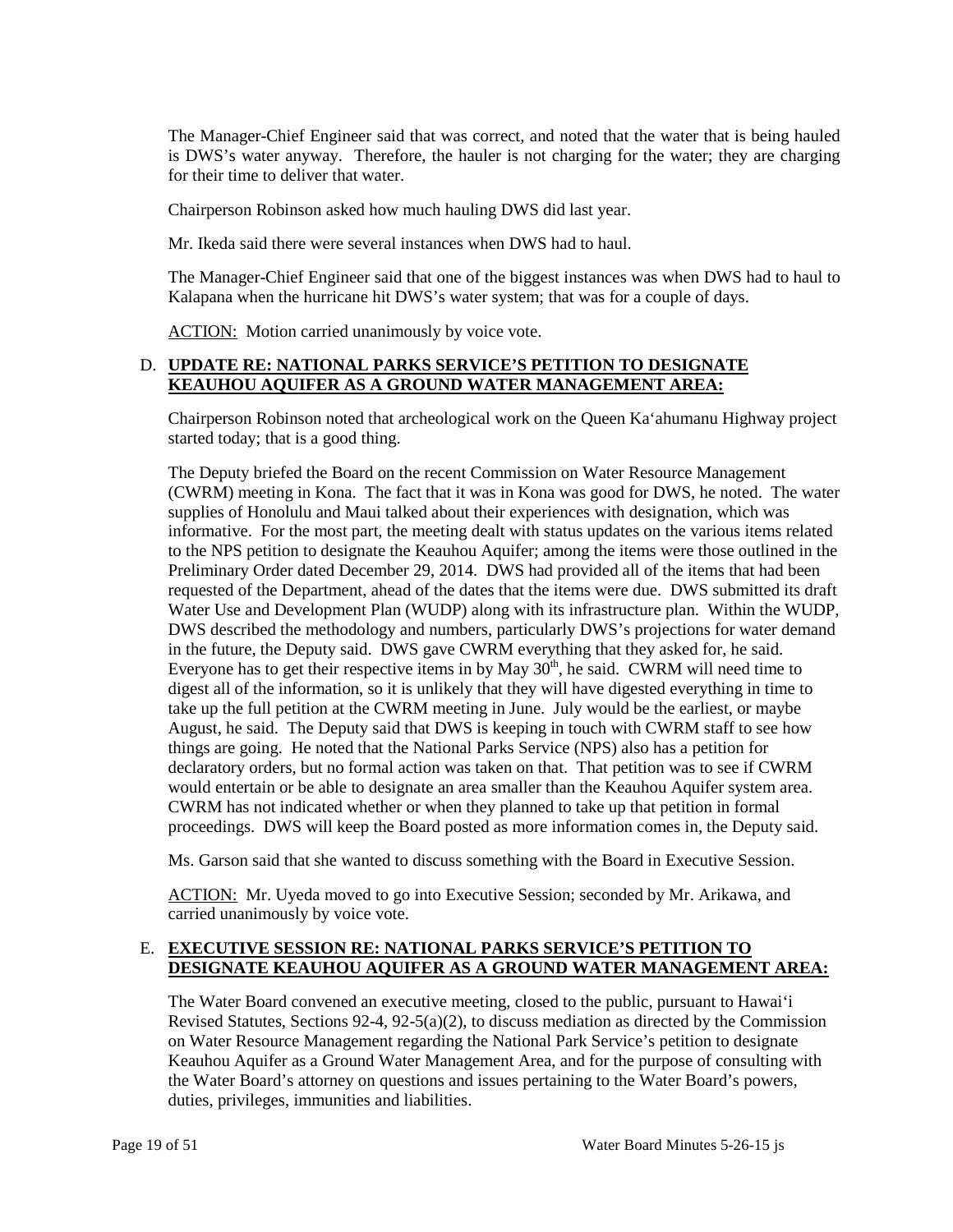(*Executive Session began at 10:54 a.m., and ended at 11:06 a.m.)* 

# F. DISCUSSION OF AMENDING RULES AND REGULATIONS REGARDING PLACING **RESPONSIBILITY WITH PROPERTY OWNERS FOR TENANTS' DELINQUENT BILLS:**

(*This Item was deferred from the April 28, 2015, Board meeting.)* 

 Chairperson Robinson said that in the absence of Ms. Lee Loy, this Item should again be deferred to the next meeting.

## G. **MONTHLY PROGRESS REPORT**:

Chairperson Robinson asked Mr. Inaba whether there was anything on the CIP list that the Board should know about. Noting that DWS has pipes sitting waiting to be used on the Queen Ka'ahumanu Highway Widening project, he said that DWS meanwhile is doing its own design instead of contracting it out.

Mr. Inaba said that DWS is providing red-line drawings to the design/build team, who will draft the information. By doing that, DWS will save at least \$150,000.00; that work should take DWS a week to do.

 Mr. Elarionoff asked if the Board could refrain from referring to the highway project as the "Queen K", noting that this is a formal meeting and Native Hawaiians prefer to have it referred to as the Queen *Ka'ahumanu* Highway project.

 Chairperson Robinson corrected himself, and said he would refer to it as the Queen Ka'ahumanu Highway project. He reiterated that the archaeological work started today, and the contractor, Goodfellow Brothers, will be putting red fencing around the sites. He said he anticipated possible glitches along the way as the review proceeds, and asked if DWS plans to go ahead with the design now.

 complete that, they will start their baseline drawings. DWS is meeting with the contractor this week to get the design/build team familiar with DWS's standards. This will enable them to put in their baseline drawings for the road, drainage, and other design work, as well as the wastewater from DWS's waterlines and other utilities. Mr. Inaba said he was sure that the contractor would finish their archeological work first, before DWS starts incurring costs. Mr. Inaba said that the contractor is proceeding with the archeological work, and once they lines that they will be including. The contractor already has some questions regarding clearances

Chairperson Robinson asked for confirmation that the archeological work is slated for two months.

Mr. Inaba confirmed this.

 Ms. Wilson asked why there were contracts on the spreadsheet that had no start or end dates, noting that the Queen Ka'ahumanu Highway project was one of them.

 Mr. Inaba said that the highway project is a State project; he said he can provide the start date, as taken care of first. The design/build team will be providing a new completion date once they have a Notice to Proceed again. A Notice to Proceed was issued once, but the work was stopped; well as when the original contract was established and the original completion date. However, that project has been suspended until all of the archeological sites are addressed and everything is a new Notice to Proceed will be issued, Mr. Inaba said.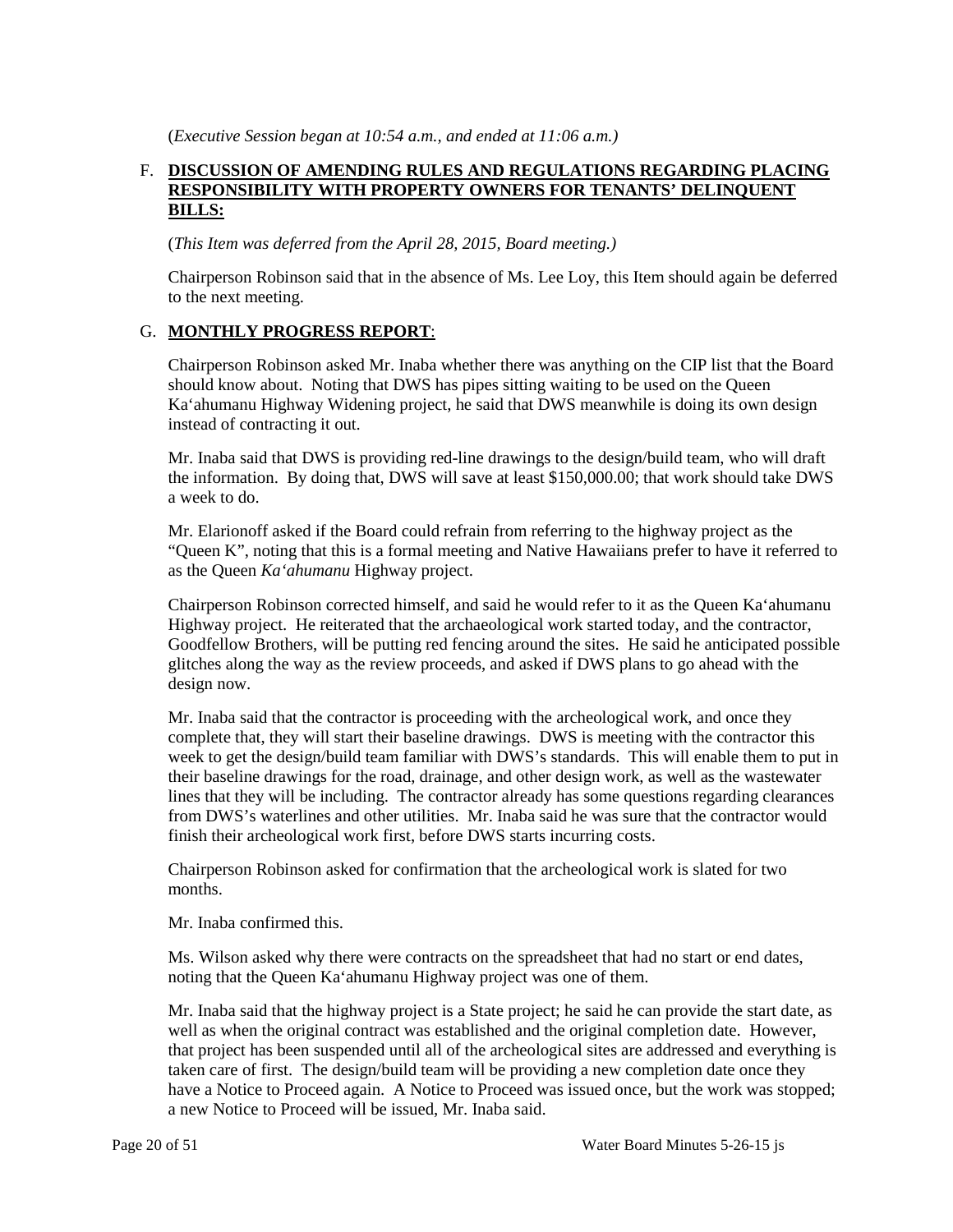spreadsheet. He noted that this spreadsheet format was drafted at the request of the Board some years ago, and it was aimed to track primarily construction activity. Therefore, a lot of the blank spaces are probably because the projects are not in construction yet, or have not been awarded for The Deputy said he thought Ms. Wilson's question involved all of the other blanks on the construction. Those projects that lack a start or end date are probably in the planning or design phase.

Ms. Wilson asked about the budgeted amounts versus the contract amounts.

Chairperson Robinson asked Mr. Inaba to walk the Board through the spreadsheet.

Mr. Inaba said that the spreadsheet started with the project name and the job number. On the Status column, it may state that a project has been awarded.

 The Deputy drew Ms. Wilson's attention to the total, where there is an amount and an estimate. The estimate is the Engineering Estimate for the possible cost of construction; it is a construction estimate.

 Mr. Inaba said that he believed that the only project that is in construction, but which is blank, is the Queen Ka'ahumanu Highway project.

 as the design work. That comes to 35.7 percent complete. Chairperson Robinson said that on that project, the Department originally had an estimated amount of \$3,280,000.00. Of that amount, DWS spent \$1.2 million to purchase the pipes, as well

Mr. Inaba said that was correct; the percentage complete is in the last column, and is based on the money paid-to-date. That is the money spent so far on the entire project.

 Chairperson Robinson noted that the Board today approved the Waimea Wastewater Treatment Facility project. That project will go on this CIP list, and once construction starts, the list will track things like time extensions, change orders, etc.

Ms. Wilson said that seemed to be related to what Mr. Uyeda was talking about earlier.

 The Manager-Chief Engineer clarified that the Treatment Plant in Waimea is not for wastewater. award. It will take a month or so to get all of the contracts executed. Once the contracts are executed, Mr. Uyehara will prepare a letter of Notice to Proceed, and then that project will appear On that project, DWS will be sending out a letter to the contractor, notifying him officially of the on the CIP list.

 Mr. Inaba said that the project may not be on next month's Agenda, because of the time it takes to actually execute the contract. It actually takes about two months to route the contract, get all of the signatures, etc.

Mr. Arikawa noted to Ms. Wilson that the Queen Ka'ahumanu project started before he came onto the Board, and would probably not be finished after he leaves the Board.

Chairperson Robinson said he did not believe how much money this project has cost the taxpayers. He said it is outrageous.

## H. **REVIEW OF MONTHLY FINANCIAL STATEMENTS:**

 the benefit of the new Board members. Chairperson Robinson asked Mr. Sumada to explain the makeup of the Financial Statements, for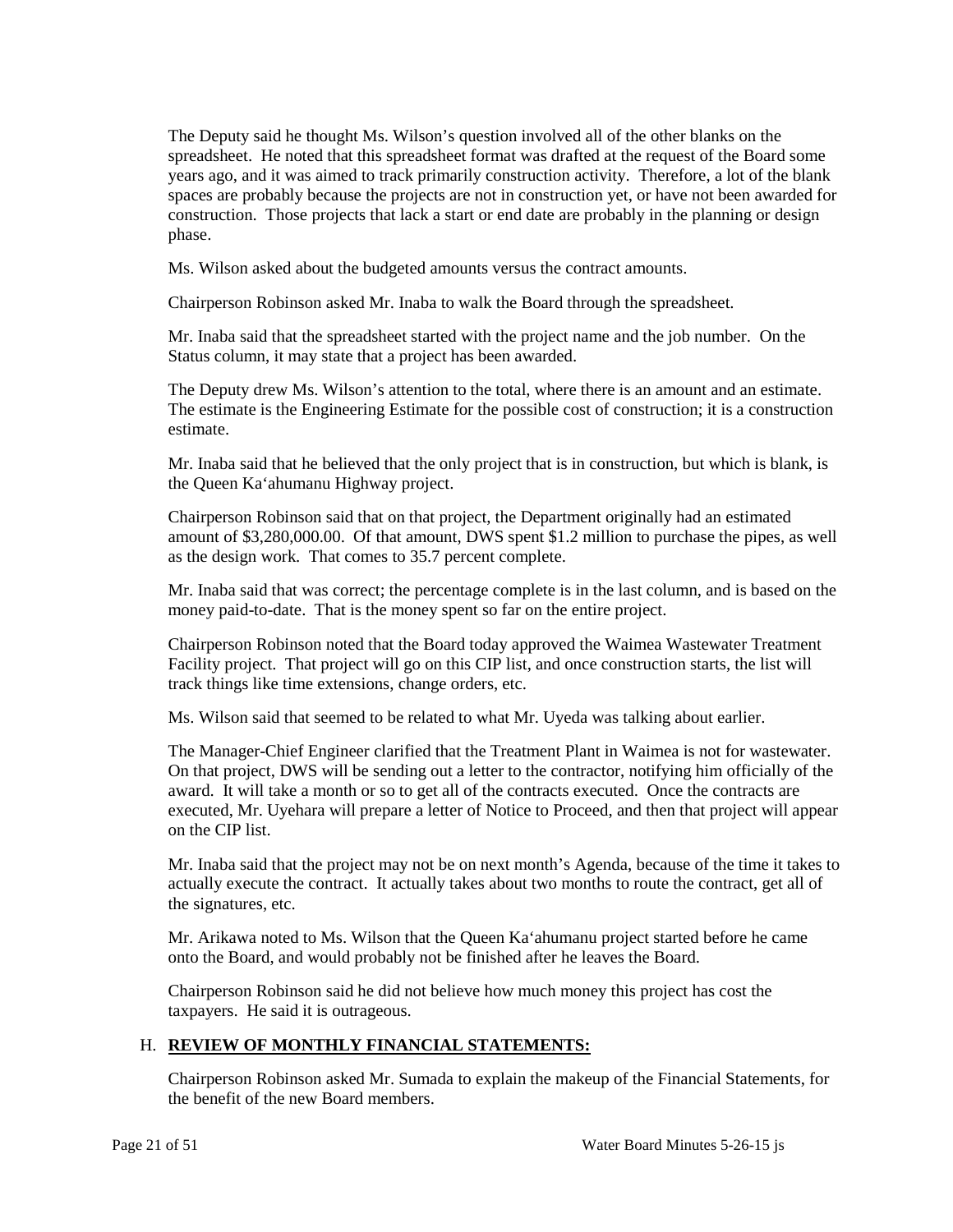Mr. Sumada said the top sheet is a letter to the Chairperson and the Board which gives an explanation of the accounts on the Balance Sheet and the Statement of Income that went through while the Statement of Revenues had one such account, with an explanation for the change. changes from prior year to the current month, to the current year, of 20 percent or \$10,000.00 or more. The Balance Sheet in this case has four accounts that experienced that degree of change,

 activity on the next couple of pages, which represent the Department's Budget. There is an elapsed time equaling 83 percent, i.e., the amount of time that has elapsed through the current Fiscal Year, he said. That percentage is a rate that DWS uses to compare to the actual year-to-The second and third pages represent the Balance Sheet and Income Statement as of April 30, Mr. Sumada said. The fourth page is the Budget Status Report Analysis, which explains accounts where actual activity exceeded 20 percent or \$10,000.00 or more. The fourth page explains the date activities' comparison to the Budget; for example, it would be expected that 83 percent of the payroll will have been expended by the end of April, etc. In the case of items that DWS pays for all at once, such as computer maintenance and support, the percentages do not exactly line up, Mr. Sumada noted.

 Chairperson Robinson asked for an explanation of the item labeled CIAC, or Contributions in Aid of Construction.

 Mr. Sumada said that CIAC appears on the Income Statement and the Balance Sheet. That account captures large amounts that are contributions from contractors, who have constructed reservoirs or wells for development. The contractors will have donated, or contributed, them to DWS. These are large assets that come into DWS's possession, which depreciate over the life of the Department to maintain and operate as part of development agreements they enter into with the asset; they are typically large amounts to the tune of several million dollars a year, he said.

Chairperson Robinson asked about the final sheets, labeled Finance, Operations, Board, Administration and Engineering.

each division having its budget. DWS budgets anticipated income, or revenues, from water sales. Mr. Sumada said this refers to DWS's Budget. Every year, DWS puts together the Budget, with The Budget breaks down salaries by division, supplies, equipment, etc., as well as income from water sales, he said.

Mr. Elarionoff asked about the page numbering of the Financial Statements.

 Mr. Sumada said that the first three pages refer to the Balance Sheet and Income Statement, and the next set of four pages refer to the Budget; that is why the pages are numbered that way.

Mr. Elarionoff asked what happened to Page 2.

 2, but in this case, Mr. Sumada only needed one page for the cover letter. Mr. Sumada said that sometimes the cover letter runs a couple of pages long, depending on how many accounts he needs to explain. In that case, the second page of the cover letter will be Page

 but he asked for a Motion to recess the regular meeting in order to go into the Contested Case Chairperson Robinson noted that it is 11:28 a.m., and there are a few more Items on the Agenda, Hearing, which is scheduled to start at 11:30 a.m.

 Ms. Garson said that the Contested Case Hearing is part of the regular meeting, so the Board can just move to that Item, which is Item 9.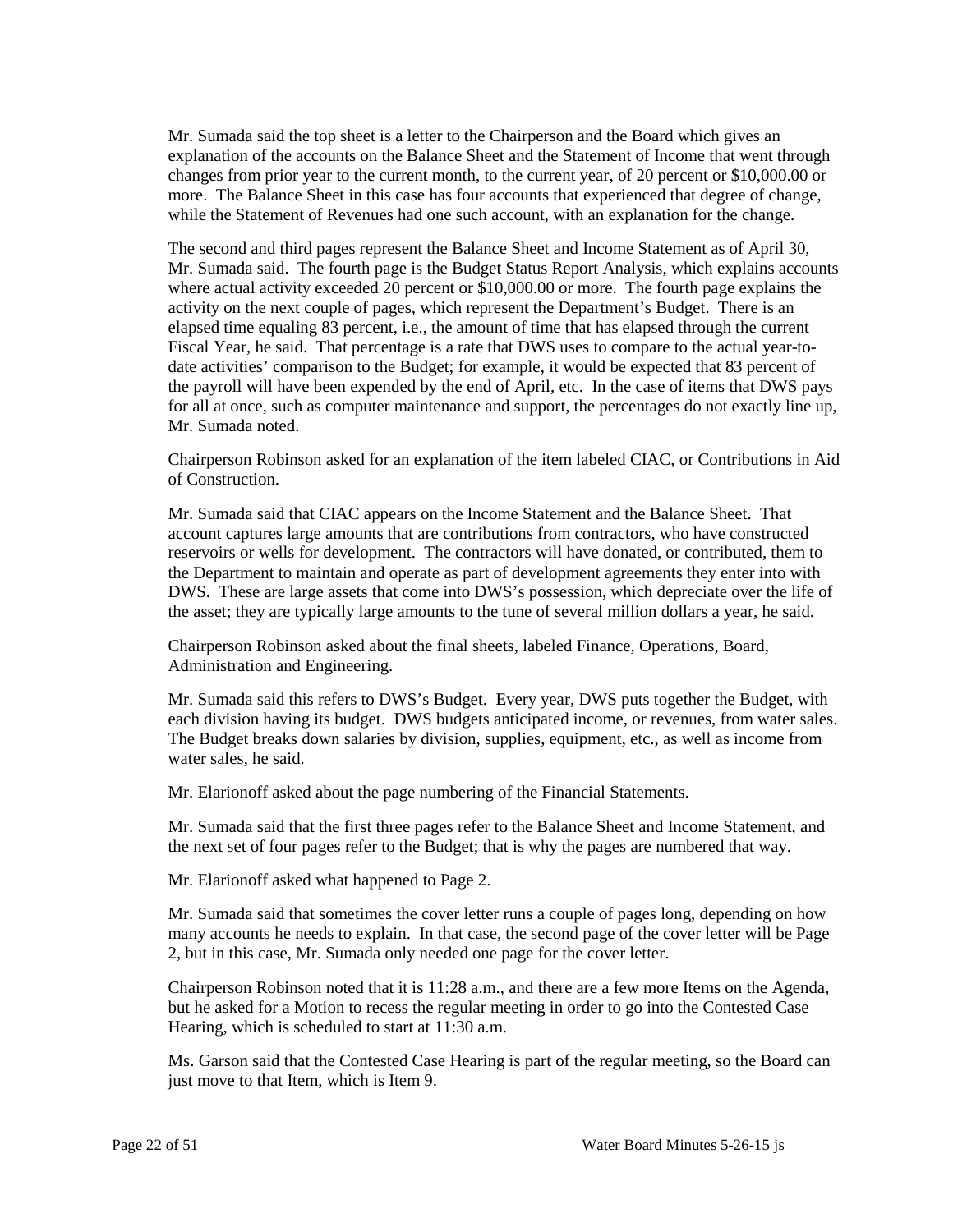Hearing*.* He called for a brief recess to allow the parties to set up. Chairperson Robinson asked that Items 8(I) through 8(L) be taken up after the Contested Case

*(The meeting recessed at 11:29 a.m. and reconvened at 11:39 a.m.)* 

# 9) CONTESTED CASE HEARING (NOTICED FOR 11:30 A.M.):

# A. **WATER SERVICE ACCOUNT NO. 86530820-10 (TMK 7-8-017:020):**

 The above Contested Case Hearing took place in accordance with Chapter 91 of the Hawai'i Revised Statutes and Rule 2-5 of the Rules and Regulations of the Department of Water Supply.

The issues involved in the above-referenced hearing were Raymond and Victoria Kalman's appeal of the amounts shown due and owing on account #86530820-10 and consequently, the appeal of the shut-off notice dated March 4, 2014, for failure to pay said amount.

This hearing was set pursuant to Mr. and Mrs. Kalman's written request of July 10, 2014.

*(The following proceedings are recorded verbatim:)* 

 represented me in real estate matters. I just wanted to disclose that, and see if anyone has any Mr. Craig Takamine, we have myself, Rick Robinson; we have Mr. Leningrad Elarionoff, and **CHAIRPERSON ROBINSON:** Okay, we'll reconvene our meeting, and go into the Contested Case Hearing. Before we start this, I just, in the interest of full disclosure, for myself, I had hired Ms. Kalman probably 15 years ago to draft a will and trust for me, and Mr. Jung's firm has concerns. Okay. Welcome, everyone. At this point I'd like to introduce our Water Board members present. We have Mr. Jay Uyeda; we have Ms. Kanoe Wilson; we have Mr. Russell Arikawa. Okay. And if the parties could introduce themselves for the record, starting with Mr. Jung?

 Raymond and Victoria Kalman. **MR. JUNG**: Mr. Chairman, members of the Board. First, thanks for making the time to be here. My name is Francis Jung; I'm with the law firm of Jung & Vassar, and I represent the petitioners,

 **MS. SCHOEN:** Good morning, Mr. Chair, members of the Board. My name is Renee Schoen. I'm Deputy Corporation Counsel, appearing on behalf of the Department of Water Supply.

 do you expect to call, and how long do you anticipate that taking? **CHAIRPERSON ROBINSON**: Uh, pre-hearing matters… The appellant…how many witnesses

**MR. JUNG**: My two witnesses are Raymond and Victoria Kalman themselves, and I would think that they might take 20 minutes, depending on what members of the Board…have any questions that they want to ask…or cross-examination by Corporation Counsel.

**CHAIRPERSON ROBINSON**: Okay. Ms. Schoen?

**MS. SCHOEN**: I have just one witness.

 **CHAIRPERSON ROBINSON**: One witness. Just to explain a little bit of the process in the DWS…Ms. Schoen will be able to present their case…subject to the same process. And at Contested Case Hearings…we'll allow Opening Statements, and then the Appellant will present his witnesses, or their witnesses. Cross examination of each witness will then be allowed...and there will be Re-Directs. After Re-Directs, I will ask if there is any questions, if the Water Board members would like to ask of the witnesses before they are excused. After the Appellant rests, the end, each party will allow closing comments, or Closing Remarks. And the Board will then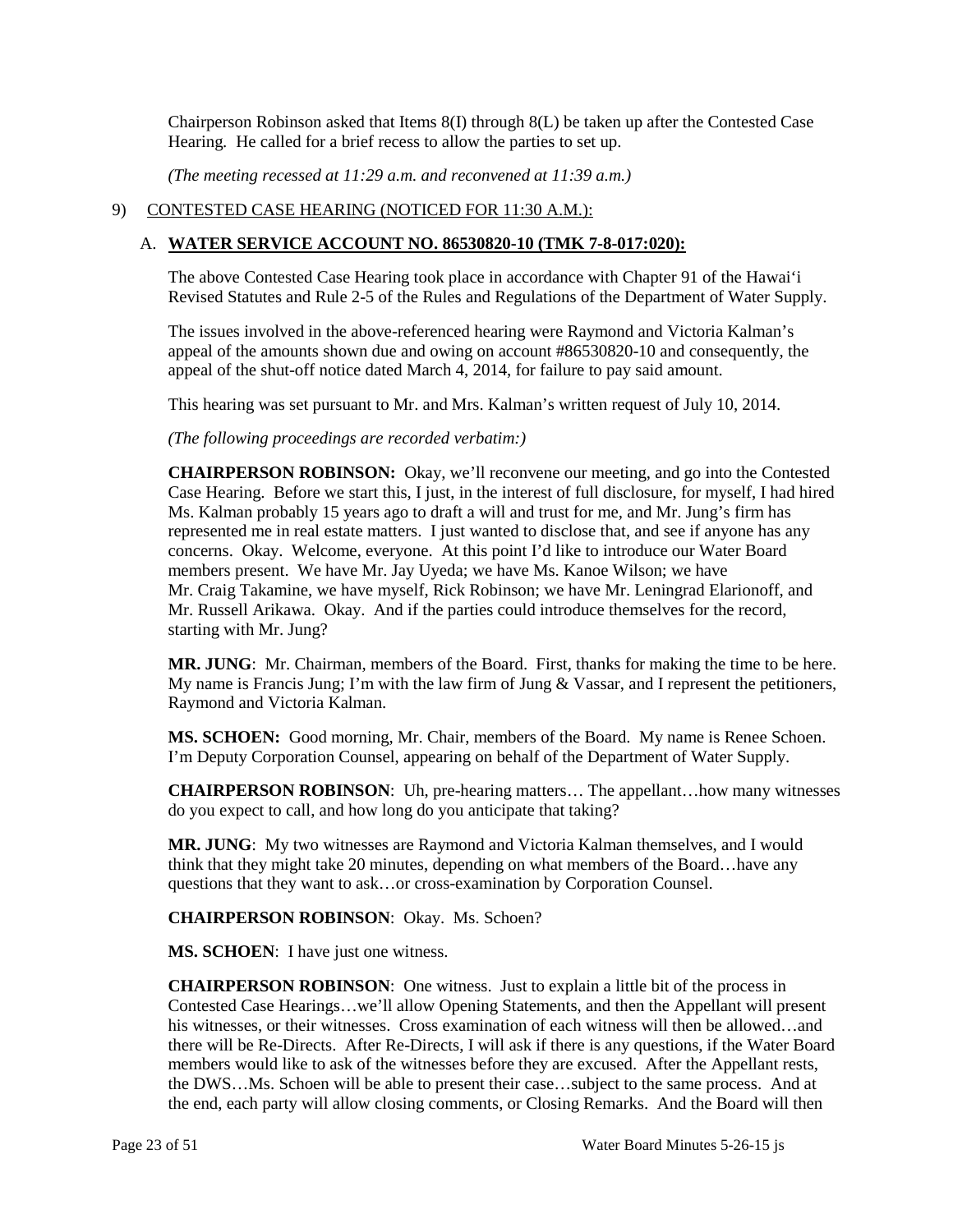deliberate…and deliberation will be in public. Are there any pre-hearing matters that either party would like to address?

**MR. JUNG:** Yes, may it please the Board...

#### **CHAIRPERSON ROBINSON**: Yes.

**MR. JUNG**: I would like to stipulate to the admission of Corporation Counsel's Exhibits…no objection to the witness, and my understanding is that we have a reciprocal agreement with Corporation Counsel.

 **MS. SCHOEN**: That is correct, Mr. Chair. We are stipulating to all of the Exhibits submitted by Appellant and the Department, and so what that means is basically, everything is in, and the Board can consider the Exhibits…

**CHAIRPERSON ROBINSON**: So that was the next Item. Opening Statements…we'll start with the Appellant.

 **MR. JUNG**: Thank you, Mr. Chairman and members of the Board. Again, my name is pipe between the…uh, after the meter…to the Kalmans' residence. The distance is substantial, think, 90 cents. Yes, that's correct. This, uh…the reason for this is that this is the second leak that came up. The first issue came up in 2012, and there was some leakage, and the Kalmans significantly less than what we're talking about now. And the Department of Water Supply was flow valve that would stop this, and advise the Kalmans that there was none… At least that's disposed of, and they are gone… The Kalmans, uh, are very concerned about this, and then did could be done. I think the…part of the confusion is that a lot of the volumetric control valves that valves that were purely mechanical. You don't have to have electrical power to it, and they can control flows of up to, say, 5,000 gallons a month, or more. The cost is not…is insignificant compared to what the charge would be if the, uh, uh…with respect to a leak, particularly if it goes undetected at the beginning, say, of your two-month billing period. So what the Kalmans did is for about \$125.00, and he installed it after the two million, or almost two million gallon loss. expensive one. Uh, purchase, installation itself is about \$600.00. The Kalmans are both retirees, Francis Jung, and this is a…technically, it's an appeal on a shutdown notice. The matter before the Board deals with about two million gallons of water that leaked because of a breakage in the because, as you know, there's a two-month billing cycle, and if you wind up with a leak at the end…you've got a real problem. The amount in controversy is approximately \$12,240.00, and I appeared before the Board…the Board has been very…was very thoughtful, and then gave them an adjustment. The Board's Rules, though, say that no real adjustment should take place again unless a period of three years passes. Well, this is what happened. In 2014, there was a leak in the line, and 1.97 million gallons of water were leaked out of the system, between their…uh, to the Kalmans' residence, resulting in that bill for over \$12,000.00. Going back to 2012, though, the Kalmans were very concerned when they first appeared before the Board, and the Board gave the adjustment. And they inquired with the Department of Water Supply what can be done to save water, and prevent this from happening… The amounts in question…which were unaware at that time that there could be…that there was any such device that could…a volumetric what they were told. Well, 2014 comes by, you got a leak, and two million gallons of water get their own investigation, and what they found out was that in the 1980s, there was something that are…require electrical, uh, apparatus, or power control from an electric line… If you don't have an electric line, my understanding is that the Department of Water Supply then thought there was nothing you could do… Well, in fact, in the 1980s, there was…there were a number of control that Raymond Kalman, he will testify… He checked it out; there *is* a valve that can be purchased Shipping, installation costs about \$300.00, and subsequent to that, he has installed a little more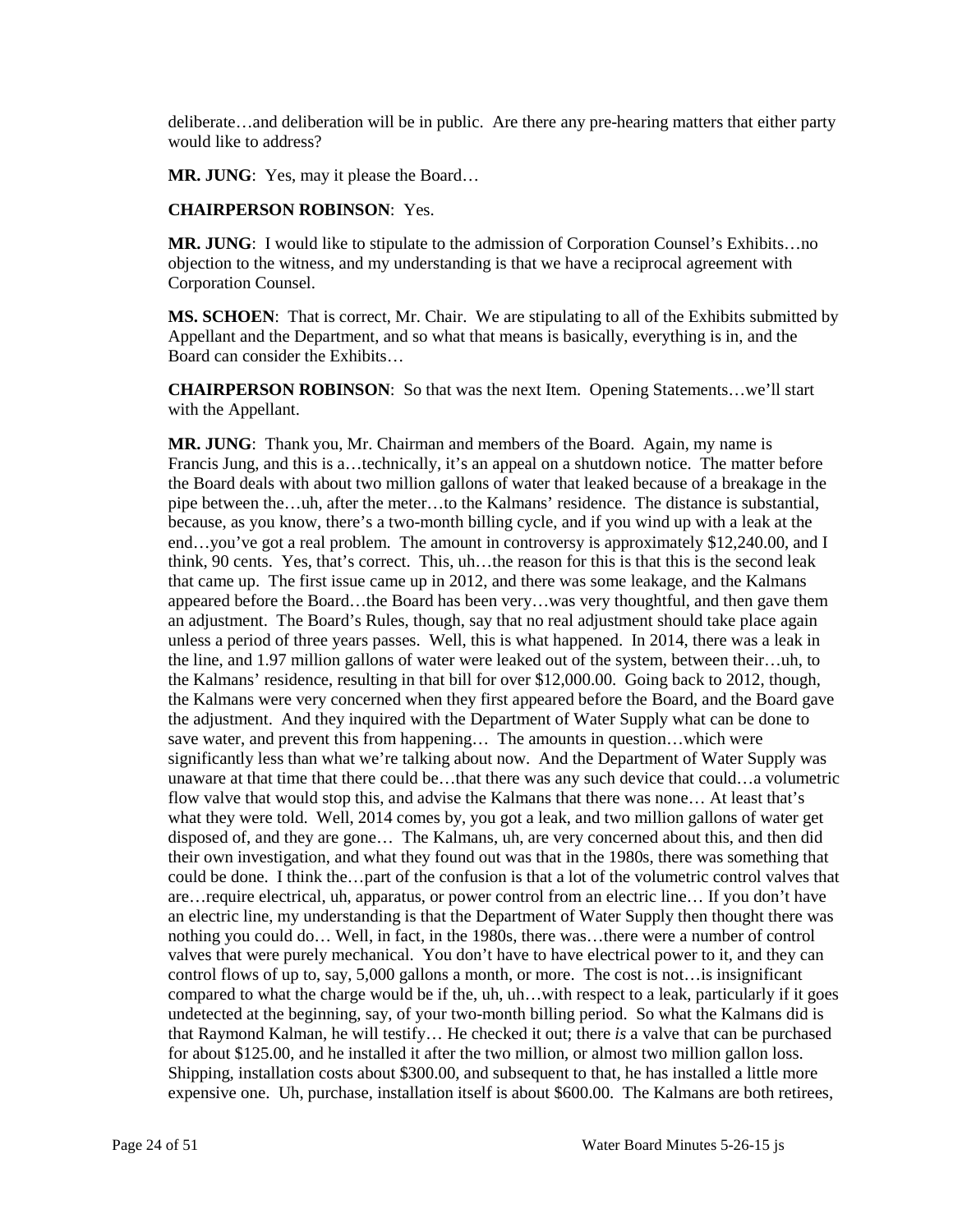and so the loss is substantial to them. Their concern, though, is not only for their loss, but there and if you stretch that line, and they get a leak in the line that results in massive losses, it'll have a agreement; they have been paying. It's not like they're...it's not a deadbeat situation, okay? are many inhabitants of the island…Native Hawaiians that live some distance from their meter, severe effect upon people that are just trying to earn a living...and more importantly, upon those who are retirees. And that's primarily why the matter is before you today. They have an The…what we would like to do, though, and just to be brief, because I know your time is all valuable, and appreciate your service…that I would then start by calling up the Kalmans to testify. First, Mr. Kalman, Raymond Kalman.

**CHAIRPERSON ROBINSON**: Well, we're still on Opening Statements right now.

**MR. JUNG**: Yeah, yeah, I'm just trying to give you an idea of what I'm going to do… I'm not calling him now.

## **CHAIRPERSON ROBINSON**: Okay.

 **MR. JUNG**: And then, the Kalmans will ask for consideration from the Department of Water retirees and those of lower income. So I thank you, Mr. Chair. Supply to reduce the \$12,000.00 bill, which they've been paying on, by agreement. So the, um, that's about where we're coming from, and also to make some suggestion to the Department of Water Supply that might be helpful to other residents of the County, to which you serve...and could possibly save other members of the public considerable cost, particularly those who are

# **CHAIRPERSON ROBINSON:** Okay. Ms. Schoen?

 notified in the field by a meter reader. That day, the same day that the leak was detected, the Kalmans repaired that leak, and then they subsequently requested an adjustment to that…for that particularly high bill. The problem is, um, that they had previously, as Mr. Jung said, requested a first leak adjustment, she signed an application and also an agreement with the Department that position (is) that the Department acted appropriately in this case, followed its Rules, followed its **MS. SCHOEN**: Yes, just briefly, Mr. Chair. The Department, uh, believes that the evidence will show that in January 2014, they notified the Kalmans of a high meter reading, and they were leak adjustment and they received one, *not from the Board,* but from the Department, pursuant to its Rules. And that prior leak adjustment was given a year and a half before this particular one, and in denying the leak adjustment in 2014, evidence is going to show that the Department followed its Rule; it followed its procedure. And not only that, when Mrs. Kalman was given the she understood the Rules of the Department, that another leak adjustment would not be granted to her within three years. And yet here she is, seeking another leak adjustment. Um…so our procedures…and we are asking that the Board uphold the decision of the Department. Thank you.

**CHAIRPERSON ROBINSON:** Mr. Jung, would you like to call your first witness?

**MR. JUNG**: Mr. Chairman, yes. My first…I will call on Raymond Kalman to the chair here.

*(Mr. Kalman is sworn in by the Secretary.)* 

**MR. JUNG**: For the record, would you state your name and your residence address, please?

**MR. KALMAN**: Okay, my full name is Raymond Kalman. And I live at 78-607 Ihilani Place in Kailua-Kona.

MR. JUNG: And you are the petitioner...one of the petitioners of this appeal?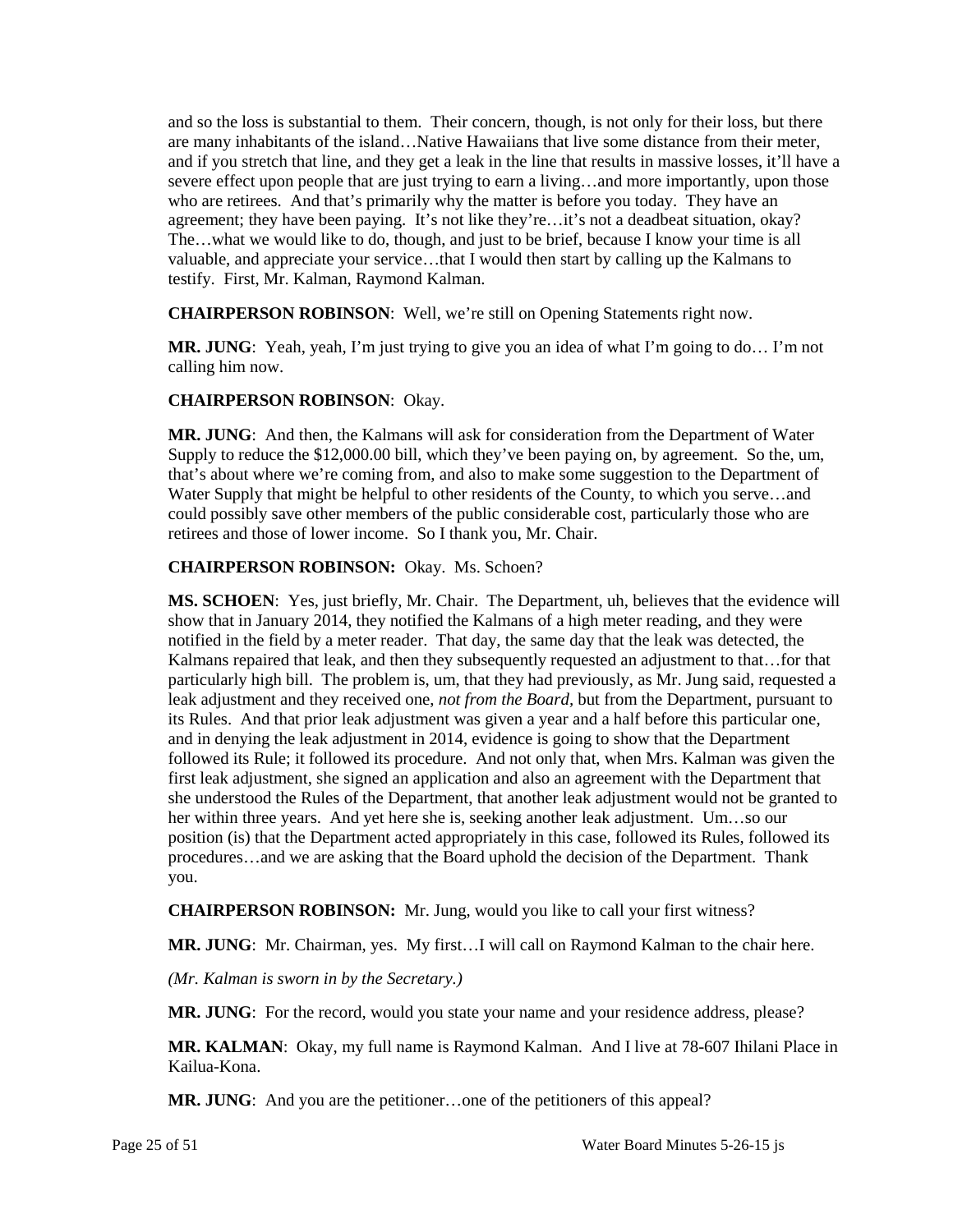**MR. KALMAN**: That is correct.

 **MR. JUNG**: Mr. Kalman, the…you had…this is not the first leak adjustment that you had at your residence. Is that correct?

**MR. KALMAN**: That is correct.

**MR. JUNG**: What's the first…when was the first leak?

**MR. KALMAN**: Um, it was in 2012. Just exactly when, I don't remember. It was 2012.

**MR. JUNG**: As far as that leak is concerned, were you billed for that?

**MR. KALMAN**: We were, and we did ask for an adjustment on that.

**MR. JUNG**: And is…does Exhibit No. 1 here reflect the bill you received on or about, uh, August of 2012?

**MR. KALMAN**: Yes.

 **MR. JUNG**: Okay, and as far as Exhibit 2 is concerned, does this reflect another bill that you received?

**MR. KALMAN**: Yep, that's the one we received for that issue we're talking about.

**MR. JUNG**: Okay, so that's the matter, and that for \$12,240.90, correct?

**MR. KALMAN**: That's correct.

**MR. JUNG**: After you received that bill, did you have cause to investigate the nature of the leak…or the loss of the water?

MR. KALMAN: Which bill are we talking about, the first one or the second one?

**MR. JUNG**: The second one.

**MR. KALMAN**: Yes, I did.

**MR. JUNG**: What was the cause of the leak?

**MR. KALMAN**: The *cause* of the leak?

**MR. JUNG**: Yes.

 actually broken peculiarly. It was broken from the bottom up, and broken in such a way that it **MR. KALMAN:** We have no idea what the cause of the leak was. It was broken...the pipe was allowed enough water to go through to our residence, which is considerably downhill from the break…with no evidence that there was a leak…so…

 in it… Did you take this picture? **MR. JUNG**: I'll show you what's marked as Exhibit 3… This picture of the pipe with the break

**MR. KALMAN**: Uh, yes. That's a… Uh, no, I didn't. Item 3, right?

**MR. JUNG**: Yes, Exhibit No. 3. Do you know who took this picture?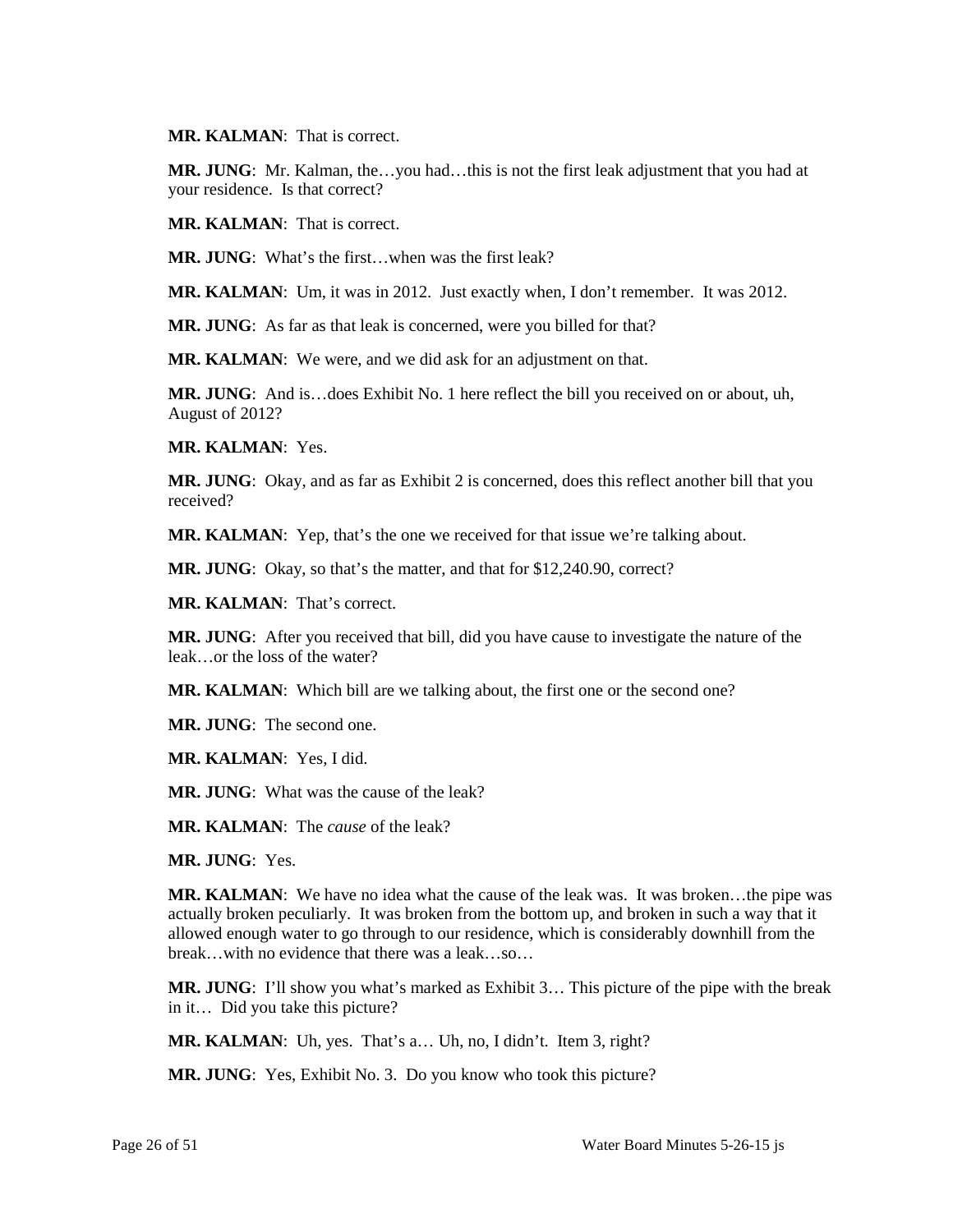**MR. KALMAN**: Yes, that was, uh, taken by Carl Shepherd, the guy who actually repaired the leak.

 is here… I'll present that… We couldn't fit it in. When you established the nature of the leak…you had someone repair it, as you just testified. Correct? **MR. JUNG**: He repaired the leak…I see. Okay. Now, as far as Exhibit 4, we have a…the pipe

**MR. KALMAN**: Correct.

 Department of Water Supply concerning the preventive measures to be taken, with respect to **MR. JUNG**: Very good. And at that time, did you go to the… Did you speak to anybody at the future leaks?

**MR. KALMAN**: At *that* time?

**MR. JUNG**: Yes.

**MR. KALMAN**: No.

**MR. JUNG**: Okay. Did you at any time speak with anyone from the Department of Water Supply concerning the preventive measures that would prevent, or give notice of, leaks?

 mechanically stop or prevent a leak. Or at least shut off the water…shut off the valve, to prevent a greater loss. So I started looking myself. **MR. KALMAN**: No, I didn't, because I didn't…I didn't… When I had spoken with them before, they had indicated to me that there wasn't anything that existed…uh…that would

**MR. JUNG**: At approximately what time did you talk to someone at the Department of Water Supply concerning a valve that would prevent a leak?

**MR. KALMAN**: I believe, once I found it, and I then, uh…wanted to be sure that I could install it…without there being any problem.

**MR. JUNG**: Okay. Were you…?

MR. KALMAN: I was told to go ahead.

**MR. JUNG**: Okay. I'll show you what's been marked as Exhibit No. 6. Do you recognize it?

**MR. KALMAN**: Yep, that's the Bermad valve that I put in on the water system that had the leak.

**MR. JUNG**: Okay, and how did you find out about the Bermad valve?

**MR. KALMAN**: Internet…Google.

**MR. JUNG**: Google. Okay. And prior to the leak, were you aware of this?

**MR. KALMAN**: No.

**MR. JUNG**: What did you find out on the Internet about this valve?

**MR. KALMAN**: Well, I just started with doing different search terms until I found this particular valve. And I found that it would shut off at a pre-set point that you set, and decided that I had to try it, and I just ordered it.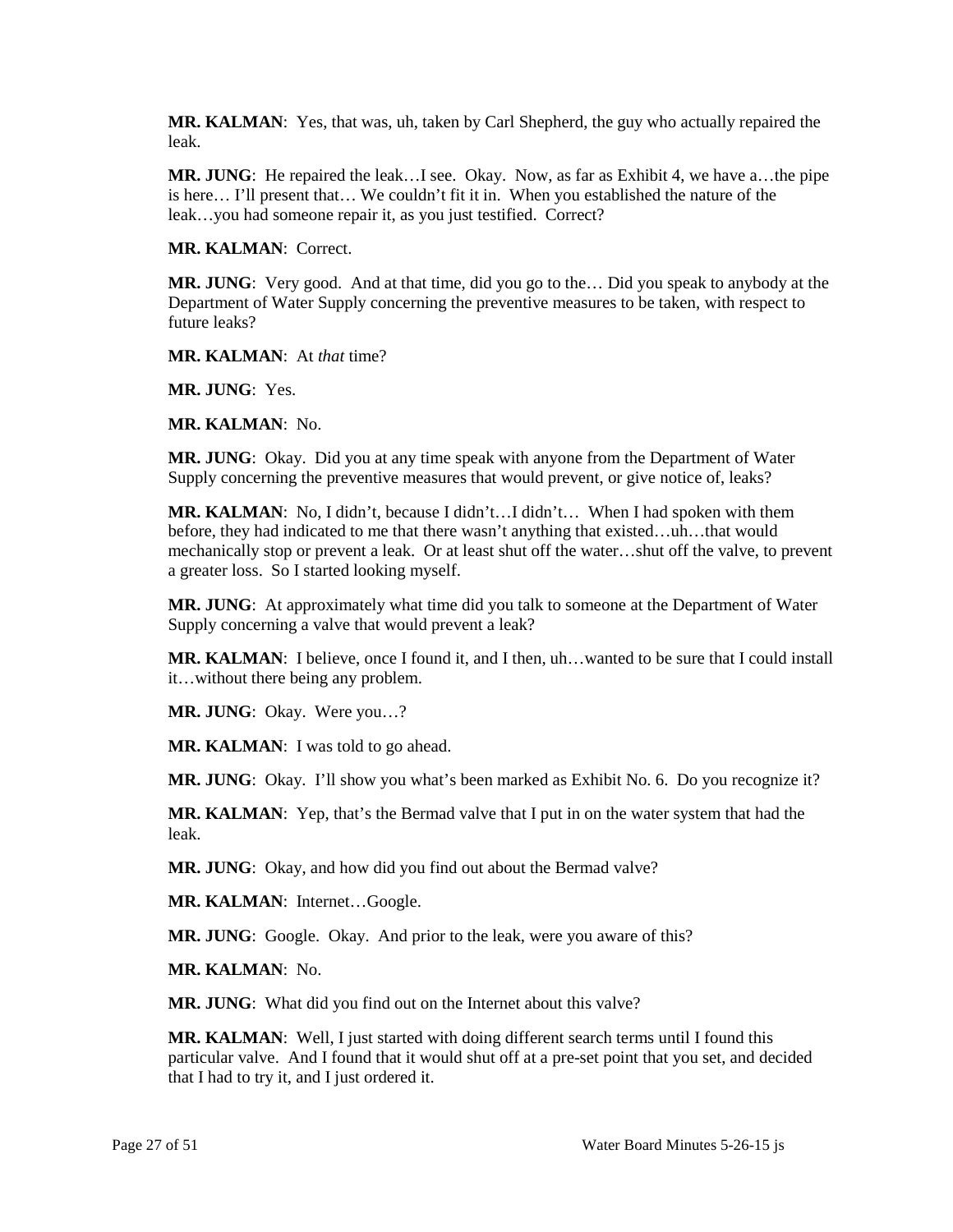**MR. JUNG**: Okay. I direct your attention to Exhibit 7. Can you identify it?

**MR. KALMAN**: That's the installed Bermad valve, on our water line, yes.

**MR. JUNG**: Okay. And were you instructed to put this there by the Department of Water Supply?

**MR. KALMAN**: No.

**MR. JUNG**: Did you receive any information concerning the existence of this valve from the Department of Water Supply?

**MR. KALMAN**: No.

 **MR. JUNG**: Did the Department of Water Supply even advise you that there was no such mechanical device?

**MR. KALMAN**: Yes.

**MR. JUNG**: And about when did that occur?

 **MR. KALMAN**: That happened in 2012, after I had repaired the pipe from the break that we asked for an adjustment. I went to the Department of Water Supply in person, asked to speak with an engineer, and was told basically that there...that unless you have electricity at the meter, there was nothing that would shut it off.

**MR. JUNG**: Okay, I show you what's marked as Exhibit No. 8. Can you identify it?

**MR. KALMAN**: Yeah, it's a credit card bill.

**MR. JUNG**: And what's it for?

 **MR. KALMAN**: Uh, it has on it, I guess…yeah, it has the cost of the Bermad valve that I ordered.

**MR. JUNG:** And that's what... \$133.85?

**MR. KALMAN**: That's correct.

 **MR. JUNG**: Okay. And what was this…what was your own understanding… What was this valve supposed to do?

 **MR. KALMAN**: Uh, the valve…if there was a leak down line, would shut off at a pre-set volume of water that passes through…um…the valve. And you can set it from anywhere from zero, on this particular valve, to 5,000 gallons.

**MR. JUNG**: And why did you install that valve in your water line?

**MR. KALMAN**: Because I didn't want to lose the resource, and didn't want to have a big bill.

**MR. JUNG**: Okay, did you advise at any time the Department of Water Supply concerning this valve?

**MR. KALMAN**: I did.

**MR. JUNG**: And when did you do that?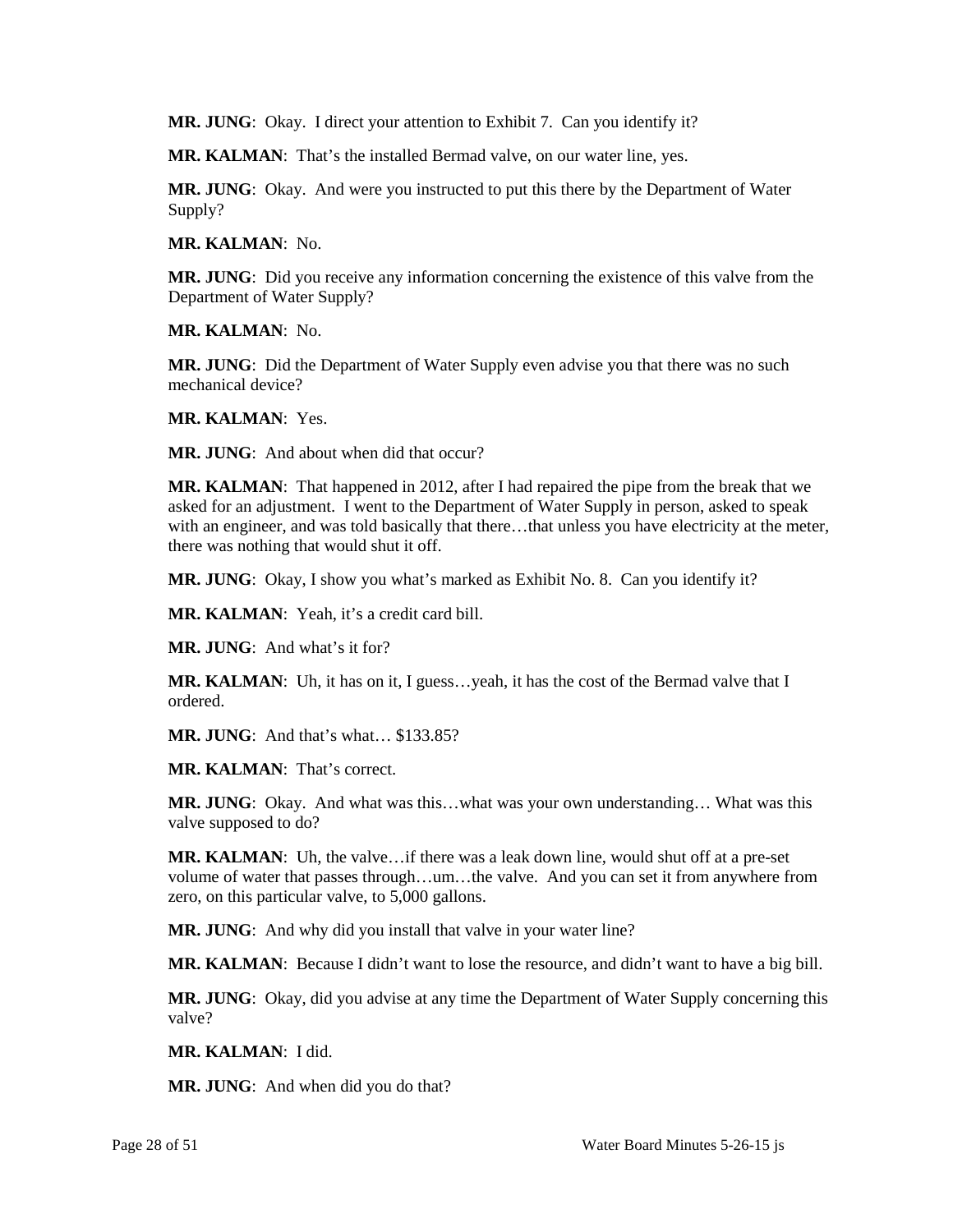**MR. KALMAN**: After I had installed it, I believe we met with the Water Department…and showed them the pictures, described how it works and all that.

**MR. JUNG**: Okay. And after that time, did you request a second adjustment of your water bill?

**MR. KALMAN**: We did.

**MR. JUNG**: Okay, and that's the subject of the appeal today, correct?

**MR. KALMAN**: Correct.

 **MR. JUNG**: Okay, because it was denied. Since that time, have you been making your water bill payments?

**MR. KALMAN**: Yes, we have.

**MR. JUNG**: Okay, no further questions of Mr. Kalman.

**CHAIRPERSON ROBINSON:** Ms. Schoen?

**MS. SCHOEN**: So let me direct your attention back to Exhibits 6 and 7. So does Exhibit 6 depict the valve that you installed on your own property?

**MR. KALMAN**: That is correct.

MS. SCHOEN: Okay, and that is installed on your line?

**MR. KALMAN**: That is correct.

**MS. SCHOEN**: Okay, is it anywhere near the meter, or is it more toward…?

**MR. KALMAN**: It's right…well, immediately after the meter. I installed a pressure-reduction valve, and then I installed this, so it's within a distance like that.

**MR. JUNG**: Let the record show he was showing about a foot?

MR. KALMAN: About a foot. Maybe not even that much...

 **MS. SCHOEN:** Now, when you, um, spoke with somebody from the Department of Water Supply in 2012…your first leak adjustment, do you remember who you spoke with?

 room out to the counter. **MR. KALMAN**: No. I asked to speak with an engineer… A gentleman came from the back

 **MS. SCHOEN**: Okay. Did you speak with any other entity besides the Department of Water Supply in 2012, after you had that leak?

**MR. KALMAN**: Yes.

**MS. SCHOEN**: You did…?

 was Ferguson's…and I don't know what they call it now, but I spoke with the counter guy, and **MR. KALMAN**: Yeah, I went to…I went down to Ferguson's Plumbing, and uh, I think that asked if they had any knowledge of any kind of valve. He said he didn't have any.

**MS. SCHOEN**: Okay. So Ferguson's…you went to Ferguson's, and they are a pump/plumbing supply store, correct?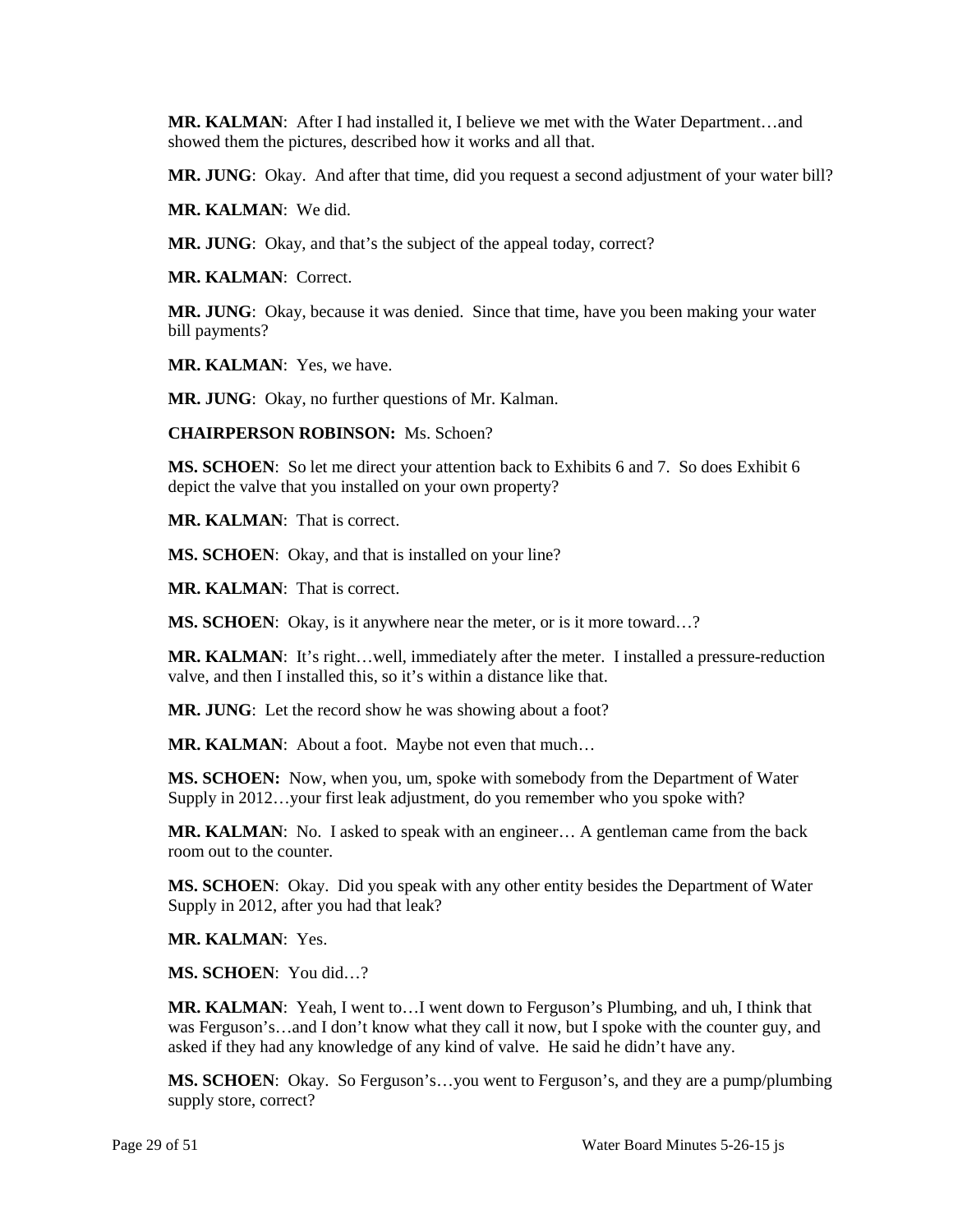**MR. KALMAN**: Yeah.

**MS. SCHOEN**: And they didn't have anything?

**MR. KALMAN**: Uh, he wasn't aware of anything.

**MS. SCHOEN**: Okay. Did you speak with any other entity besides Department of Water and Ferguson's?

**MR. KALMAN**: In 2012?

**MS. SCHOEN**: Yes.

**MR. KALMAN**: No.

**MS. SCHOEN**: How about Kona Irrigation Supply? Did you speak with them?

**MR. KALMAN**: I don't know…I don't even know if they were there then.

**MS. SCHOEN:** Okay. I'm gonna direct your attention to the Department's Exhibit I (*pronounced "eye").* 

#### **CHAIRPERSON ROBINSON:** Exhibit I?

 **MS. SCHOEN**: I. Did you prepare…on the third page of Exhibit I…did you prepare the chronology of events that is depicted in that Exhibit? One page over…

**CHAIRPERSON ROBINSON:** One more?

**MR. KALMAN**: This here?

**MS. SCHOEN**: Yeah.

**MR. KALMAN**: Uh, no, I didn't. I didn't prepare it.

**MS. SCHOEN**: Okay, so your wife prepared it?

**MR. KALMAN**: Yeah.

**MS. SCHOEN**: Okay. Thank you. Thank you, I have nothing further.

**CHAIRPERSON ROBINSON**: Thank you. Mr. Jung, anything else?

**MR. JUNG:** No Re-Direct.

**CHAIRPERSON ROBINSON**: Okay. Board members, do you have any questions for the witness?

 **MS. WILSON**: Um, I'm sorry, I was wondering how long after the leak was detected that the pipe was actually fixed?

**MR. KALMAN**: Um, the sequence of events was that I got a phone call from a person…I don't know whether it was the meter person or someone at the Department of Water Supply…asking if I knew of…that I had an excessive use of water…or was I aware of a leak…because we had leaked something in the neighborhood of two million gallons of water. And I told her, I'm not aware of it. And I went up and shut the water off within however long it took me to get up to the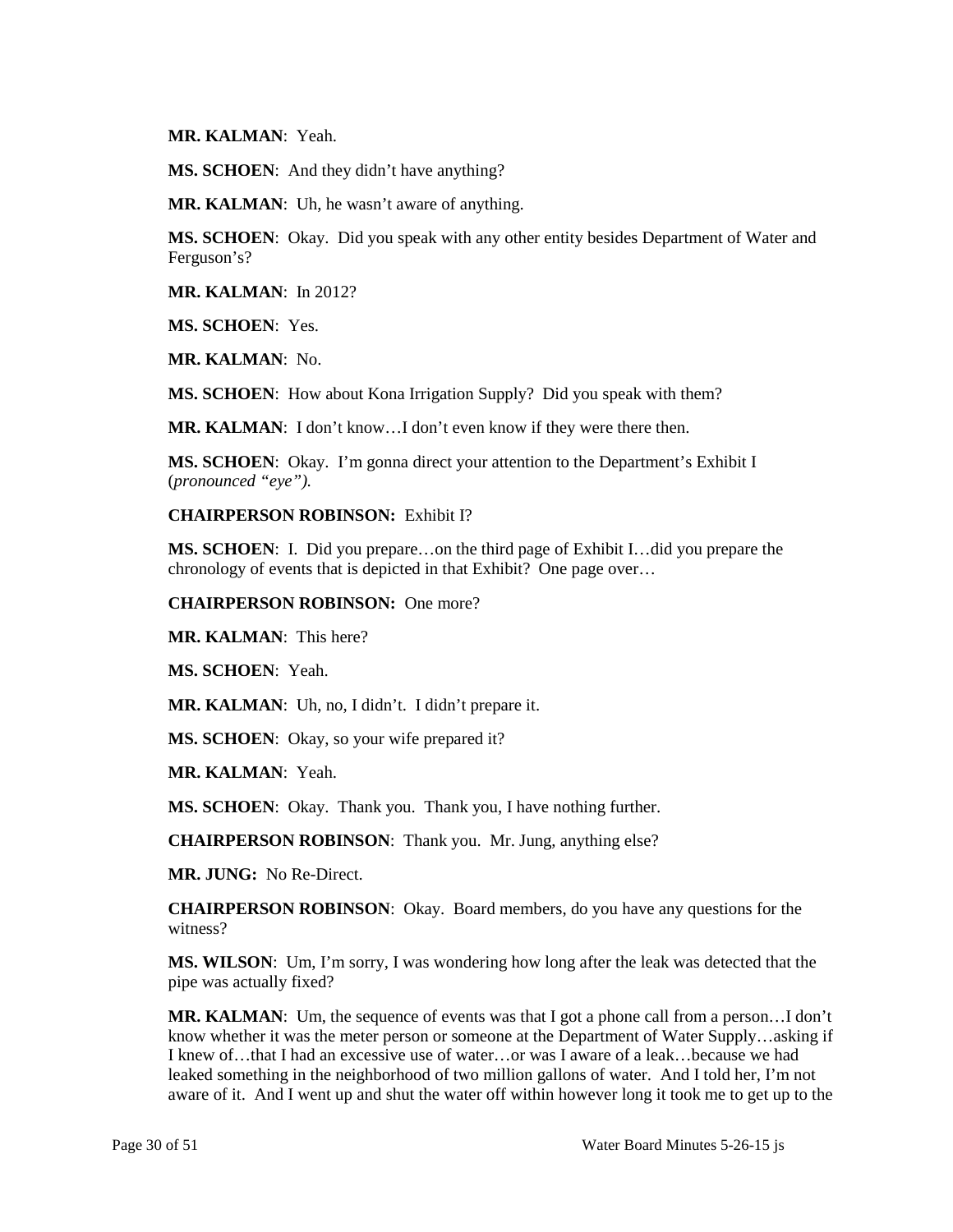meter. And it stayed shut off until it was repaired. And, and, and I don't even believe I turned it on until after I had the valve installed…so…

**MS. WILSON**: So it was within hours…? Was it within days?

 the valve…the Bermad valve…it's coming from Georgia. It took about a week, I guess, to get it. So it stayed off. **MR. KALMAN**: Well, the repair was done within a day. The valve stayed off until we received

**MR. ELARIONOFF**: This is PVC pipe?

**MR. KALMAN**: Correct.

**MR. ELARIONOFF**: What diameter?

**MR. KALMAN:** I believe it's an inch and a quarter.

 implies…or it looks like there's curving there… It broke at a curve. **MR. ELARIONOFF**: Inch and a quarter. And from the picture on (Exhibit) 3, the picture

**MR. KALMAN**: It broke like that.

*(Ms. Kalman produces the broken pipe, which is in two pieces.)* 

**MR. ELARIONOFF**: But the line is straightened.

**MS. KALMAN**: Yeah.

**MR. KALMAN**: It broke upward.

 **CHAIRPERSON ROBINSON**: Wait, wait. Do you wanna bring the pipe up and show us? Just give it to Mr. Kalman; he can show it.

**MR. KALMAN:** It was...it was broken like this. Subsequently, it's come apart, but it was broken like this, and it was enough there that the water continued to flow through it.

**MR. ELARIONOFF**: So it was like a fountain?

 **MR. KALMAN**: Um…I didn't see it. The guy who I hired to crawl through the bushes to find the leak saw, and he just shouted back: "Shut it off! I found it!" I'm assuming it was there…

**MR. ELARIONOFF**: So this was in the bushes, then? Okay, thank you.

**MR. JUNG**: Would the…?

**CHAIRPERSON ROBINSON**: Just a moment, just a moment. Mr. Uyeda?

**MR. UYEDA**: I had a question regarding your Exhibits. So Exhibit 1…that's your water bill from 2012…?

**CHAIRPERSON ROBINSON**: Uh, Exhibit 1. Okay, go ahead.

**MR. KALMAN**: Yes.

**MR. UYEDA**: And that's…in 2012; that is the bill that you folks requested an adjustment on?

**MR. KALMAN**: That's the first one, yes.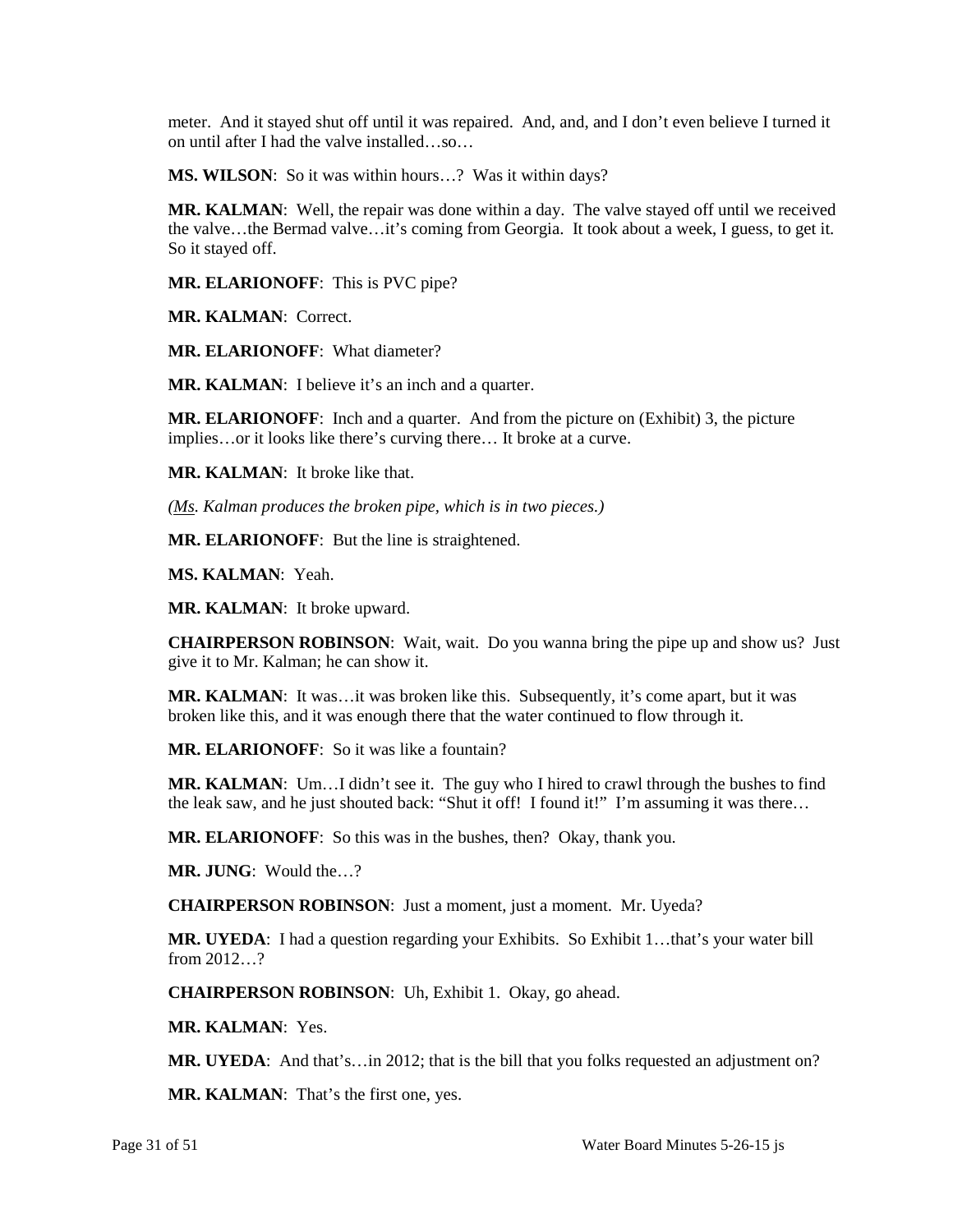**MR. UYEDA**: The first one.

**MR. JUNG**: Is that the adjusted amount?

**MR. KALMAN**: I don't know on that. I don't know what… It was considerably more than that.

**MR. UYEDA**: Okay, and then, Exhibit 2 is the 2014 leak and the bill to it?

**MR. KALMAN**: Yes.

**MR. UYEDA**: Okay.

**CHAIRPERSON ROBINSON**: Any further questions?

 **MR. ARIKAWA**: Mr. Chair, regarding that picture in No. 3…the pipe is free-standing; it's not lying on the ground, or supported by any standpipes or anything…? It's just in the air…straight?

**MR. KALMAN**: Uh…

**MR. ARIKAWA:** It's not lying on the ground, supported by...?

 ground from the time that it leaves the…uh…the valve box… **MR. KALMAN**: I think if you look at the bottom picture, it *is* lying on the ground. It's on the

**MR. ARIKAWA**: It's on the ground?

**MR. KALMAN**: Yeah.

**MR. ARIKAWA**: Okay, that's on the ground…? Okay. That's on the ground, okay.

**MR. KALMAN**: Yeah, as are…as are lots of other water lines in that area.

**CHAIRPERSON ROBINSON**: Mr. Arikawa?

**MR. ARIKAWA**: That's fine; I just wanted to clarify that picture.

**CHAIRPERSON ROBINSON**: Okay, Mr. Takamine?

**MR. TAKAMINE**: You know, typically for…and maybe you can let me know, but how far was this run, this inch-and-a-quarter water pipe?

**MR. KALMAN**: How far?

**MR. TAKAMINE**: Approximately.

 **MR. KALMAN**: From the meter…which comes out three-quarter, and then it goes up to inch and a quarter, and I believe it's inch and a quarter all the way to the house, which is about a halfmile away.

 might use, like, a Driscoll pipe if you're going above ground. But was there a particular reason **MR. TAKAMINE**: A half-mile. I'm just curious…like typically, for long installations, you why you used a PVC pipe?

**MR. KALMAN**: I didn't install this pipe. This was…this was when I bought the house…

**MR. TAKAMINE**: Oh, okay.

**MR. KALMAN**: Fifteen years ago, yeah.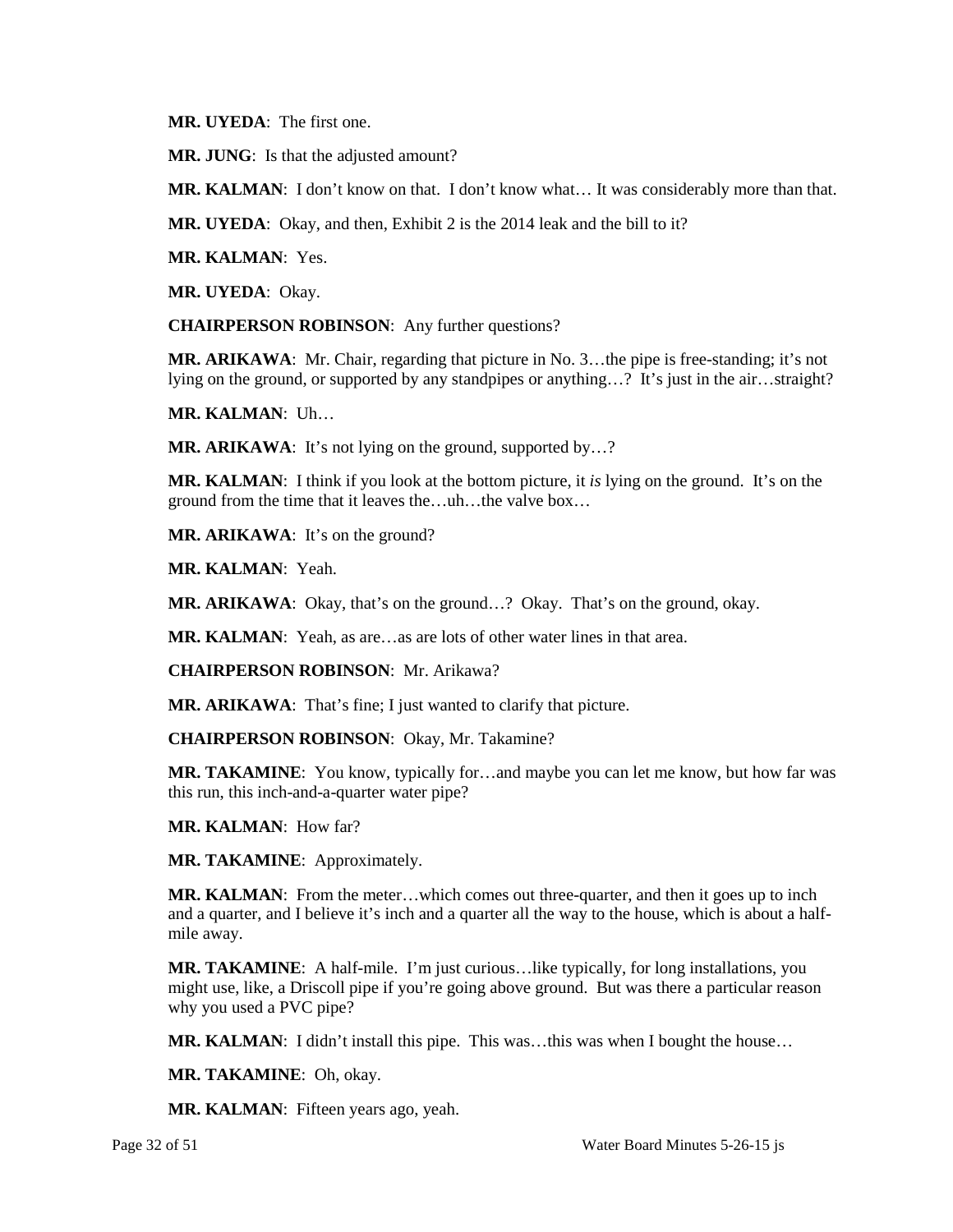**CHAIRPERSON ROBINSON**: Anyone else? All right, thank you very much.

**MR. KALMAN**: Thank you.

 **MR. JUNG**: Just a matter of procedure, Mr. Chairman, this is one of our Exhibits; it's Exhibit No. 4. It's mentioned…I don't know procedurally…you want me to…?

**CHAIRPERSON ROBINSON**: Yeah, we entered it in. We showed. I think Ms. Schoen stipulated it.

**MR. JUNG**: Yeah, it is… I just… The physical one… Who do we give it to?

**CHAIRPERSON ROBINSON**: Yeah, the court clerk takes possession (*inaudible*). Okay, your next witness?

**MR. JUNG**: I call Victoria Kalman as the next witness.

*(Ms. Kalman is sworn in by the Secretary.)* 

**MR. JUNG**: Mrs. Kalman, will you state you full name, for the record, please?

**MS. KALMAN**: Yes, Victoria Lucille Kalman.

**MR. JUNG**: And you're married to Mr. Raymond Kalman?

**MS. KALMAN**: For 50 years.

**MR. JUNG**: And sure it seems like yesterday.

**MS. KALMAN:** I suppose it depends on who you ask.

**MR. JUNG:** You've heard the testimony of Mr. Kalman, correct?

**MS. KALMAN**: Mmm hmm.

**MR. JUNG**: Do you have any…do you find any errors in his testimony?

 Walua Road at that little tail end south of Kamehameha III, and we're at the bottom of Ihilani We did always fear a catastrophic loss such as this. And not only concerned from a financial standpoint…but just from a resource-management standpoint… Water is our precious thing here, and we just felt, as a responsible member of the community, we really could not afford to, um, be at such great risk. Our meter is located at the end of this road… It's sketchy at the end of the road there… And I personally don't like it if I have to go up there by myself, because of the nature of **MS. KALMAN:** Well, I would say, there were a couple of things that I would like to speak to. One was, there was a question about the pipe itself. And because it wasn't a through-and-through break, it left like a ramp, and the water just…we never lost water pressure. Our meter is at Place. So I don't know exactly what the drop is, but it's substantial. And the pipe actually at one point runs under the highway, and we've never been able, frankly, to locate the entirety of it. And it's a daily matter of great concern to us, which was why, back in 2012, when we had that first break, Ray was so concerned, and made a special point of going up to the Department of Water Supply, and attempting to find out if there was some way that we could control our risk of loss… While the first bill was something that was not so exorbitant, you couldn't budget for it… the community up there. So it's not like it's easy to check on the status of your meter with frequency. So we were very intent on finding about…and very discouraged, when Ray came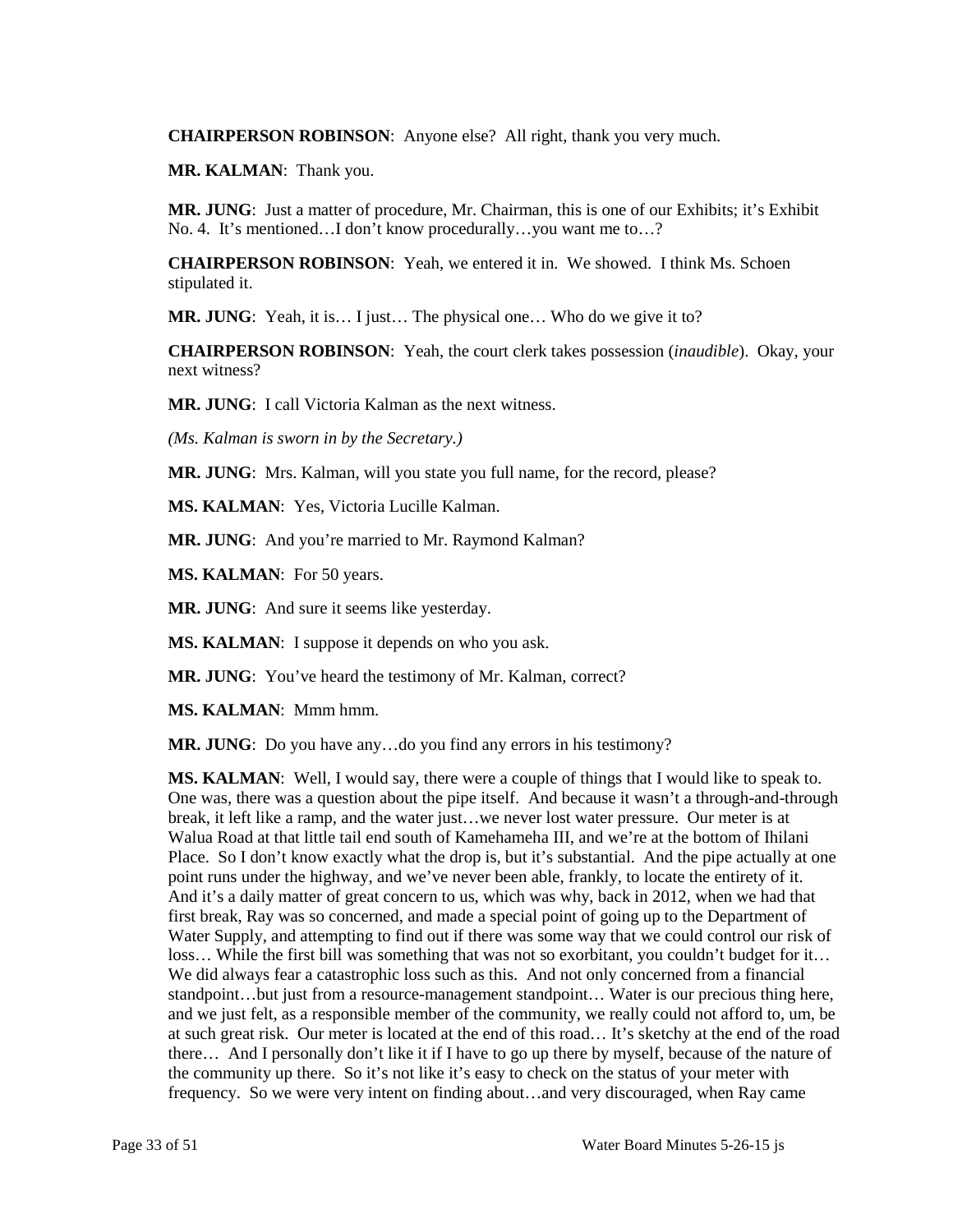more on the history. And as to the question about Kona Irrigation Supply…I thought that was the name of the company, and if I miswrote it, my bad. It may have been Ferguson. Yeah. So when this happened while Ray was on the phone trying to get Carl Shepherd out there to see if he could home with the news that, um, because there was no power source at the meter location...that there was no way to prevent or control the scope of a future loss. So that's just kind of a little bit find where the break was…and we were crossing our fingers, 'cos in the meanwhile, we had called two leak detection companies who advised us that because of the number of turns in the pipe, and because it went under the State highway, there was no way that they could actually determine where a leak was located. So, once again, the issue of controlling it.

**MR. JUNG:** Let's just...why are you...why are you making this appeal?

 **MS. KALMAN**: Well, because we really feel that if we had known there was a valve we could have installed…we haven't been laboring under the idea that there was nothing we could do…we just not out there, unless you have power. So we, we just didn't look for… would have pursued looking, but we thought, gee, this person is in the field… They are trained in this area of endeavor, and if this guy is saying it doesn't exist, then it seems odd, but I guess it's

 **MR. JUNG**: What do you…what is it that you're looking for from the Department of Water Supply crew? What's the… What's the problem that you hope to ameliorate?

 **MS. KALMAN**: Well, two, maybe three. One is, I don't believe this is a fair bill for us. And I don't believe it's a fair bill because I don't…not because of the policy about frequency of leak affairs, and in so relying, we suffered a terrible financial loss. But for that misinformation, I to install it, and never have to face this loss. The second reason is, I don't think the District can You know how when you buy a new car, all of a sudden, that's the only car you see on the road? You know how when you buy a new car, all of a sudden, that's the only car you see on the road? Well, it was kinda like that with this leak. We started talking about it with friends and colleagues, and it was like every third person we talked to had had a big leak event. So then I thought, well, omigosh, do you know how many pages you're asking for? This is gonna be thousands and thousands of dollars, so I thought, well, jeez, we're already looking at this huge water bill…let's adjustments…but because we relied on the Department's superior knowledge in conducting our believe we would have found that valve, just as we did this time. And we would have been able afford this kind of loss. You know, as in your Minutes, as a consequence of this, we started… gee, I wonder how big this problem really is, so I made a document request, which the Department was absolutely fabulous in helping me with… And in fact, they first called and said see if we can scale it back, so…

 **MR. JUNG**: Let me ask *you* some questions here, if I may, so we can try to get through it. What did you discover as far as loss of…the County's loss of water through those records in 2012…2014?

 actually was Chairman Robinson who observed that at one meeting that more than 10 billion like cleaning fire hydrants and stuff like that, but you know, 10 billion gallons! That was mentioned, I don't think this is a fair bill for us, because if we had known, it would never have I think the Department should be letting everybody know, whether it's a bill stuffer to let the community know that they don't have to be at risk. I mean, if you drive Māmalahoa, you see the as our line was, is, still to this day. So I think there should be an information campaign…that it **MS. KALMAN**: Whew, it was, like, over 750 high water bills every month. Um, and I think it gallons of water are charged every year to non-revenue sources, which include leaks…also things disturbing to me. At any rate, so it seems to me that there's a couple of things. I personally, as I happened. And the second thing is, everybody who has a water service connection oughta know. miles and miles and miles and miles of spaghetti…and everyone of those lines is at the same risk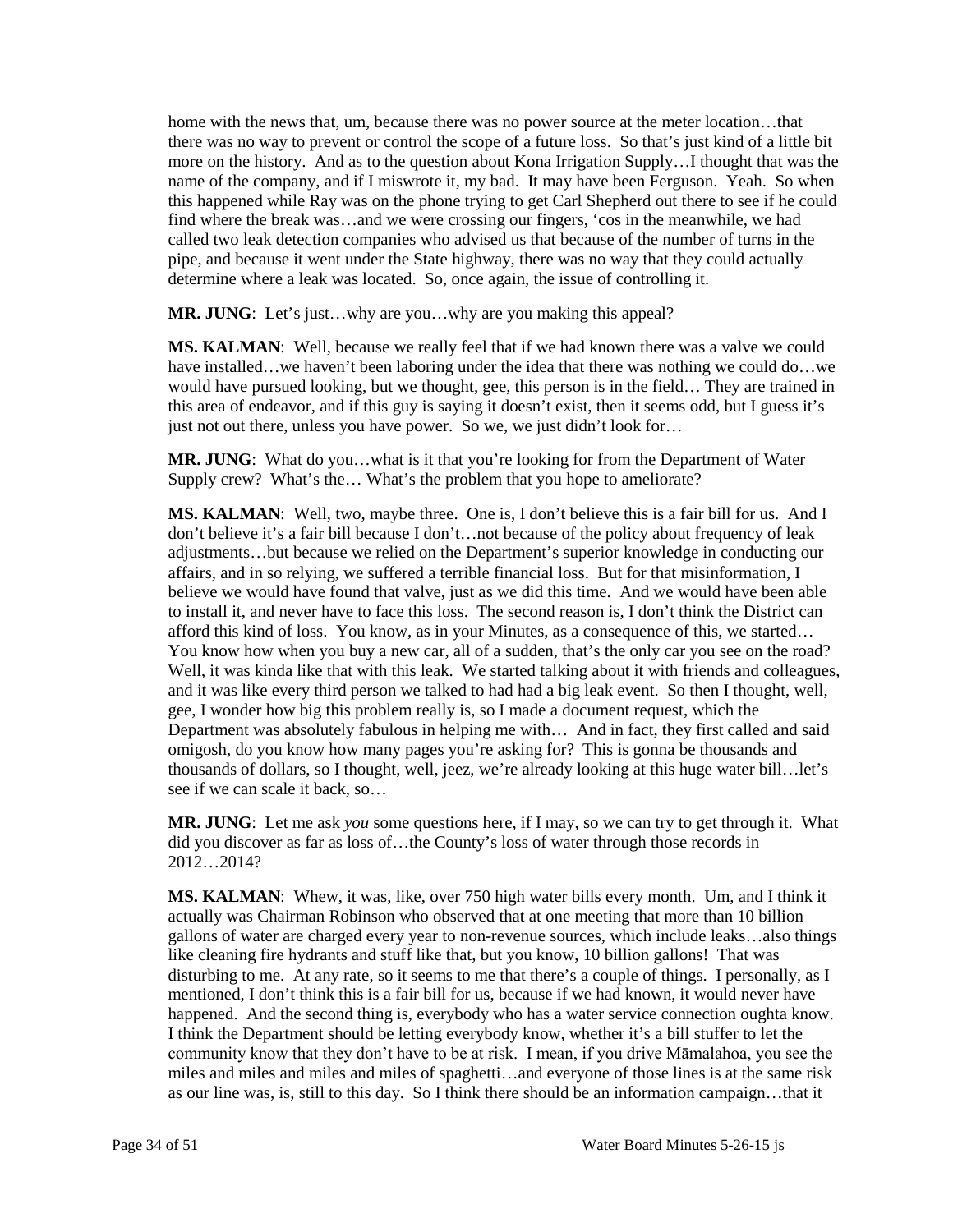fits to consider a policy of asking people to install it. You know, we have an ag services Totally appropriate request by the Department. And it seems to me so, too, if you're a remote um, offered the opportunity at least, if not required, to install a flow control valve, so that this loss shouldn't be just once… I think it should happen routinely, and certainly anytime somebody applies for a new water service… And then, um, I would, I would invite the Board, uh, if it sees well…and part of having that service is you have a backflow prevention valve on that line… meter at a location where you can't see what's going on easily, that perhaps you also should be, of our precious water resource can be ameliorated to some extent.

**MR. JUNG**: Okay, so to what extent was… You've made a… Ray has testified that he's making installment payments, correct?

**MS. KALMAN**: Yes.

**MR. JUNG:** You're both on Social Security?

**MS. KALMAN**: Yes.

**MR. JUNG**: Okay. And what effect does the bill have on…?

 **MS. KALMAN**: This bill is the equivalent of a full year of Social Security benefits for my husband. I think that when you think about it in that context, you see the gravity and the risk that every water user is at. We did it…if this had broken clean through, you know, if an animal had run through and it'd broken clean through…something like that…um, we would have known within 24 hours, because the line would've emptied, and there would've been nothing recharging our line, because it's a gravity-feed. It would've been obvious that there was a problem. But this wasn't a through-and-through break, as I think it's Exhibit 3…

**MR. JUNG**: Three.

 **MS. KALMAN**: That shows it still intact. And so it was just kind of burbling out all around the side, but at the same time, the line kept recharging, so we had no warning whatsoever. Think about all the people in our community who have, you know, part-time residences here…or they have properties that are remote to where their dwelling is. I, I just think it's a lot of risk that's, um, currently not addressed in any way. Then we did also put in a larger value that has a bigger see fit to inform all subscribers that these are available to them. I immediately called and shared the Hilo office, so that Engineering would have it and know of its availability, but to my volume, so you don't have to run out there and re-set it all the time…on the agricultural water. So we now have two of these valves in place; they're working splendidly. They're not difficult to install or to use, and I would hope at the very minimum, the Department of Water Supply would the information…sent links to the location to where you could order it… That kind of stuff…to knowledge, there hasn't been any dissemination of information.

 um, maybe investigate, and if it's proper, they can make some recommendations that might spare **MR. JUNG**: Okay. With respect to any proposals, uh, Exhibit 19 has the letter that we sent, and on the last few pages, the proposals…how to remediate the problem, and suggestions how to deal with the public as to inform them of this. Particularly, you have not only local farmers, but a number of Native Hawaiian families that…if they were to get a bill like this…there were 750 that one year… It can be catastrophic. So I know that the Department of Water Supply is desperately trying to serve the needs of the people of the County…in this particular…if they would just, uh, some heartbreak in the future, so…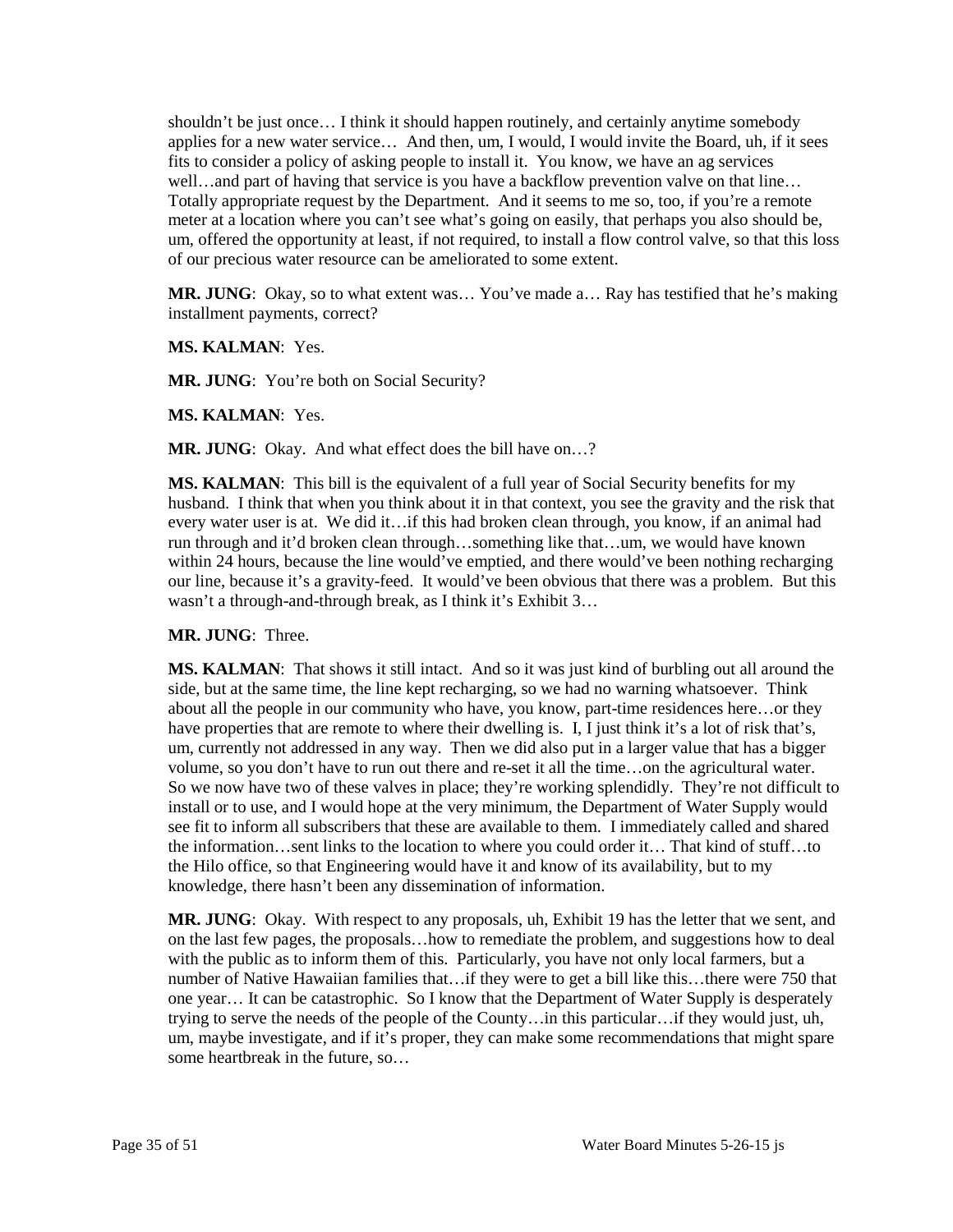people know, that's it's out there and available, and something that could be a resource to them. **MS. KALMAN**: I, I appreciate that the Department might not want to be perceived as endorsing any particular piece of equipment, but if we found one, there's got to be more of them out there. At the very least, you can share the search term "volumetric flow control valve," and at least let

**MR. JUNG**: No further questions required.

**CHAIRPERSON ROBINSON**: Ms. Schoen?

**MS. SCHOEN**: Mrs. Kalman, so did you prepare the chronology…Exhibit I?

**MS. KALMAN**: The chronology? Yes, I did.

**MS. SCHOEN**: And also the request for relief from charges? Did you prepare this?

**MS. KALMAN**: Yes, I did.

 what your understanding was of what happened in this situation? **MS. SCHOEN**: Okay, so would you say the chronology of events, um, adequately describes

 **MS. KALMAN**: I think it's pretty accurate, although, you know, I'm sure I might have overlooked something.

**MS. SCHOEN**: Okay. So I'm looking at the entry dated July 2012…

**MS. KALMAN**: Yes.

**CHAIRPERSON ROBINSON:** I'm sorry, which Exhibit?

**MS. SCHOEN:** Exhibit I. The Department's Exhibit I. Um, it's about the third page…

**MS. KALMAN**: Uh huh…

 **MS. SCHOEN**: Entitled "Chronology of Events." Um, it indicates there that, um, you were advised by the Department that there was no power at the site, um, there was no valve available. Is that correct?

**MS. KALMAN**: Because there was no power.

**MS. SCHOEN**: Okay.

**MS. KALMAN**: Yes.

 **MS. SCHOEN**: So you also…the records indicate that you also consulted with Kona Irrigation Supply. Is that correct?

**MS. KALMAN**: Right. Ray…well, maybe it was Ferguson. That's something that you asked Mr. Kalman about, and I don't know which company it was. It thought it was Kona Irrigation Supply; perhaps it was Ferguson.

**MS. SCHOEN**: Okay.

**MS. KALMAN**: Um, but what Mr. Kalman reported to *me*, was that he had gone in, spoken to the person at the counter, asked if they stocked anything that would be a mechanical device that didn't require electricity…that he could use to do leak prevention or to control the volume of a leak.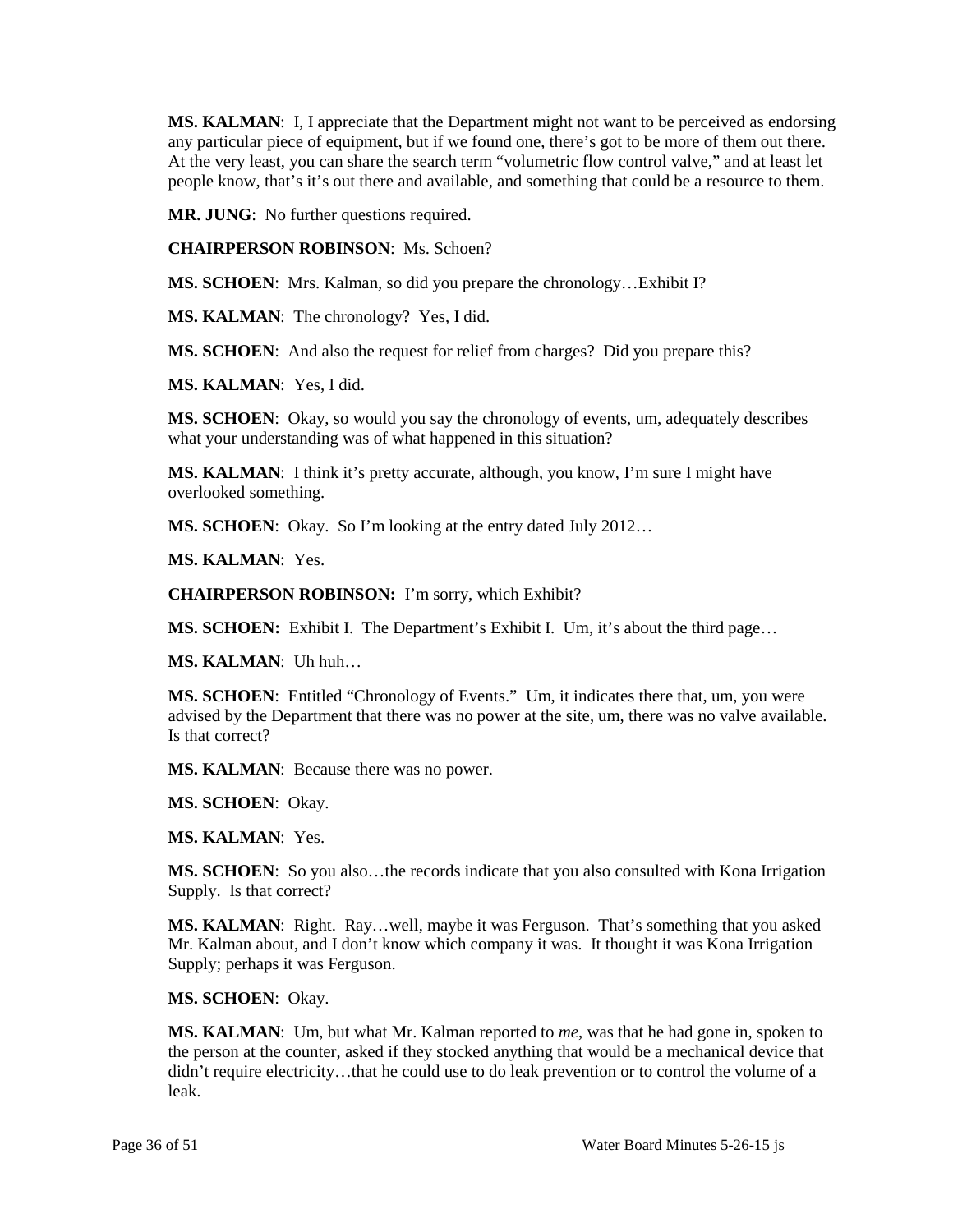**MS. SCHOEN**: Mmm hmm…

**MS. KALMAN**: And they told him No.

**MS. SCHOEN**: No. There was nothing.

**MS. KALMAN**: What they told him was that they had nothing.

 these…besides the entities listed here? **MS. SCHOEN**: Okay. How about…did you talk to your plumber or anybody else besides

**MS. KALMAN**: No.

**MS. SCHOEN**: Okay. So not only did you rely upon the Department's position, but you also relied upon what was told to you by Kona Irrigation, and/or Ferguson. Is that correct?

**MS. KALMAN**: What we understand it to be, was confirming of what Mr. Kalman had been told by the Department.

 if *you* applied for and signed that application and agreement for adjustment of water leakage? **MS. SCHOEN**: I'm gonna turn your attention to, um, the Department's Exhibit F. And, um, ask

**MS. KALMAN**: Yes, I absolutely did.

**MS. SCHOEN:** So do you recall what you agreed to when you signed this document?

 clear that I believe this adjustment is appropriate, because of detrimental reliance, and I also…I **MS. KALMAN**: I do. I don't dispute that. Um, Ms. Schoen, I think my testimony is pretty suppose would say...I have no idea why that pipe broke. I mean, there was nothing... We have no idea.

**MS. SCHOEN**: So it's your position today that this second leak adjustment, 2014, should be granted…?

**MS. KALMAN**: Yes.

**MS. SCHOEN**: In other words…

 have to pay more than the value of the water that we would have lost, had the valve been in place at the time the pipe broke this time, which is set for 5,000 gallons, which is typical use for us. **MS. KALMAN**: I actually…I think, beyond a leak adjustment… I don't believe that we should And, um, which is actually the first payment that I sent once we received this bill; I immediately sent in a \$60 payment, which was typical for our bi-monthly bill for our household use.

**MS. SCHOEN:** So you're not just saying you want the adjustment to apply to your \$12,000.00 bill – which would probably result in, say, half of that, 5,000 or 6,000…? You want the Board to basically wipe out your whole bill, and go back to 2012? Is that what you're saying?

 from the break in 2012…we would have been able to control our risk of loss, just as we are today. absolutely fair under the law, I would say we detrimentally relied, to our loss, and I…the scope of **MS. KALMAN**: I, I believe that the proper bill should be…what we…the volume of water we would have lost, had the valve been in place all along…which, if we had had it in 2012 forward, I am aware that that's a request for extraordinary relief… Um, needless to say, this is a burdensome bill. We would be grateful for relief, absolutely, but if you ask me what do I think is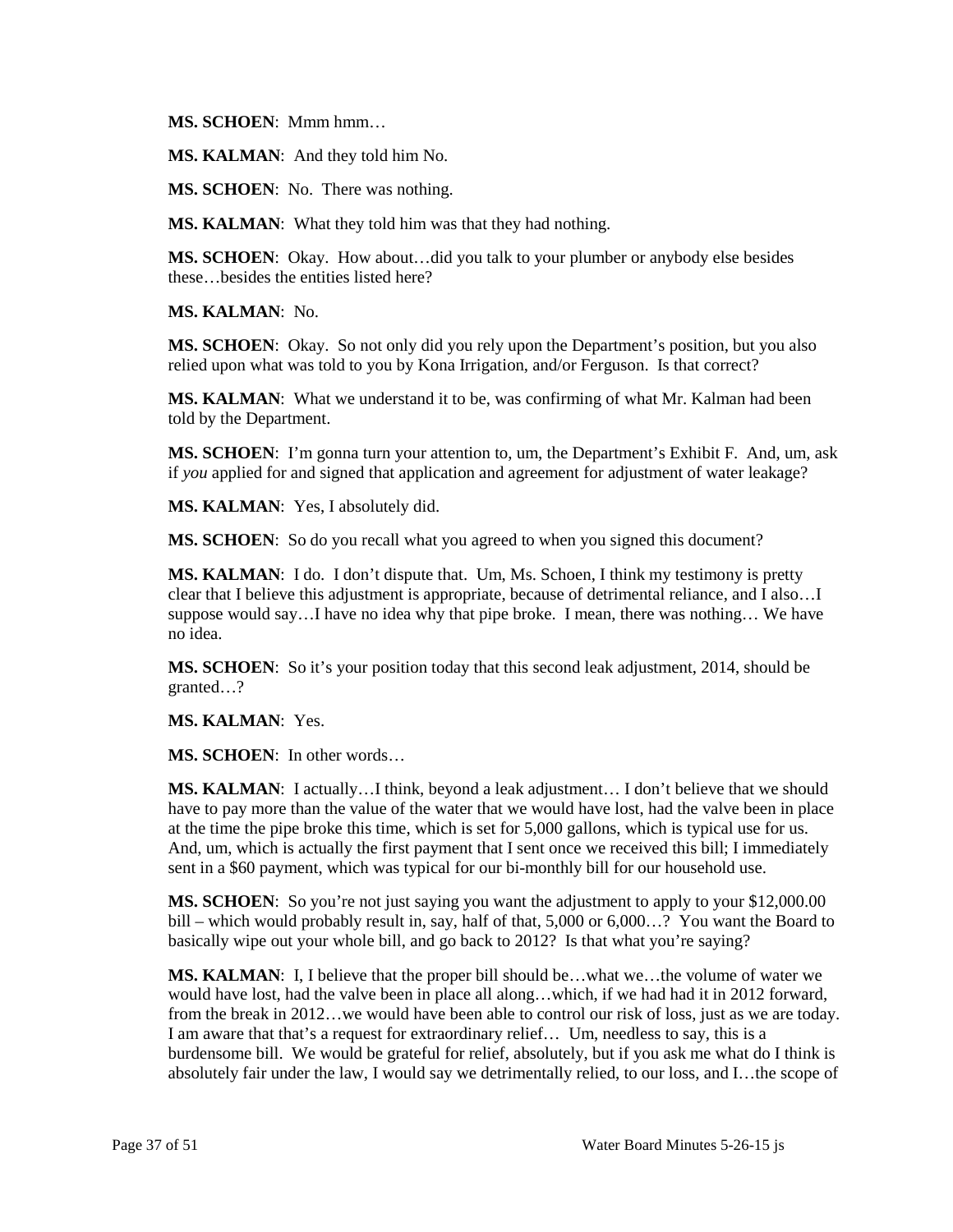measure for detrimental reliance is the damage incurred. We were damaged to the tune of \$12,000.00 plus.

 **MS. SCHOEN**: Mrs. Kalman, are you aware of the Department's Rule regarding the customer being responsible for, um…sole control of the water delivered from the Department's meter?

**MS. KALMAN**: Yes.

**MS. SCHOEN**: And are you aware that the Department is not responsible for maintenance and repairs to pipes and fixtures beyond the meter?

 **MS. KALMAN**: I'm not suggesting they should be…that that…this is what they… This is the bargain that we strike in rural life.

 agreement in 2012. Is that correct? **MS. SCHOEN**: And the bargain, basically, that you entered into when you signed this

 MS. KALMAN: I'm not disputing my signature. I certainly, uh, didn't think I would have been misled.

**MS. SCHOEN**: Thank you, Mr. Chair. I have nothing further.

**CHAIRPERSON ROBINSON**: Okay. Mr. Jung, no Re-Direct?

**MR. JUNG**: No Re-Direct.

**CHAIRPERSON ROBINSON**: No Re-Direct. Okay. You're excused.

**MS. KALMAN**: Thank you. Any questions that I may answer?

**CHAIRPERSON ROBINSON**: I'm sorry, I'm sorry. I got ahead of myself. Thanks for correcting me. Board members, any questions for Ms. Kalman?

**MR. ELARIONOFF**: Can I go ahead?

**CHAIRPERSON ROBINSON**: Okay.

**MR. ELARIONOFF**: Um, I should've asked your husband, too, probably, but do you know how far the second break was from the first break?

**MS. KALMAN**: I do not know.

**MR. ELARIONOFF**: Okay. And um…how far was the second break from the house?

**MS. KALMAN**: Approximately half a mile. At one point I thought I had prepared an Exhibit...by the Google maps thing that had, um...

**MS. SCHOEN**: It's Exhibit 4, for the Board's information.

**MS. KALMAN**: Sorry, um, thank you.

**MR. ELARIONOFF**: I just wanted to reconfirm that.

**MS. KALMAN**: Sorry, it was…it was… Actually, Mr. Kalman can tell you better than I where this break was…

**MS. SCHOEN**: Oh sorry.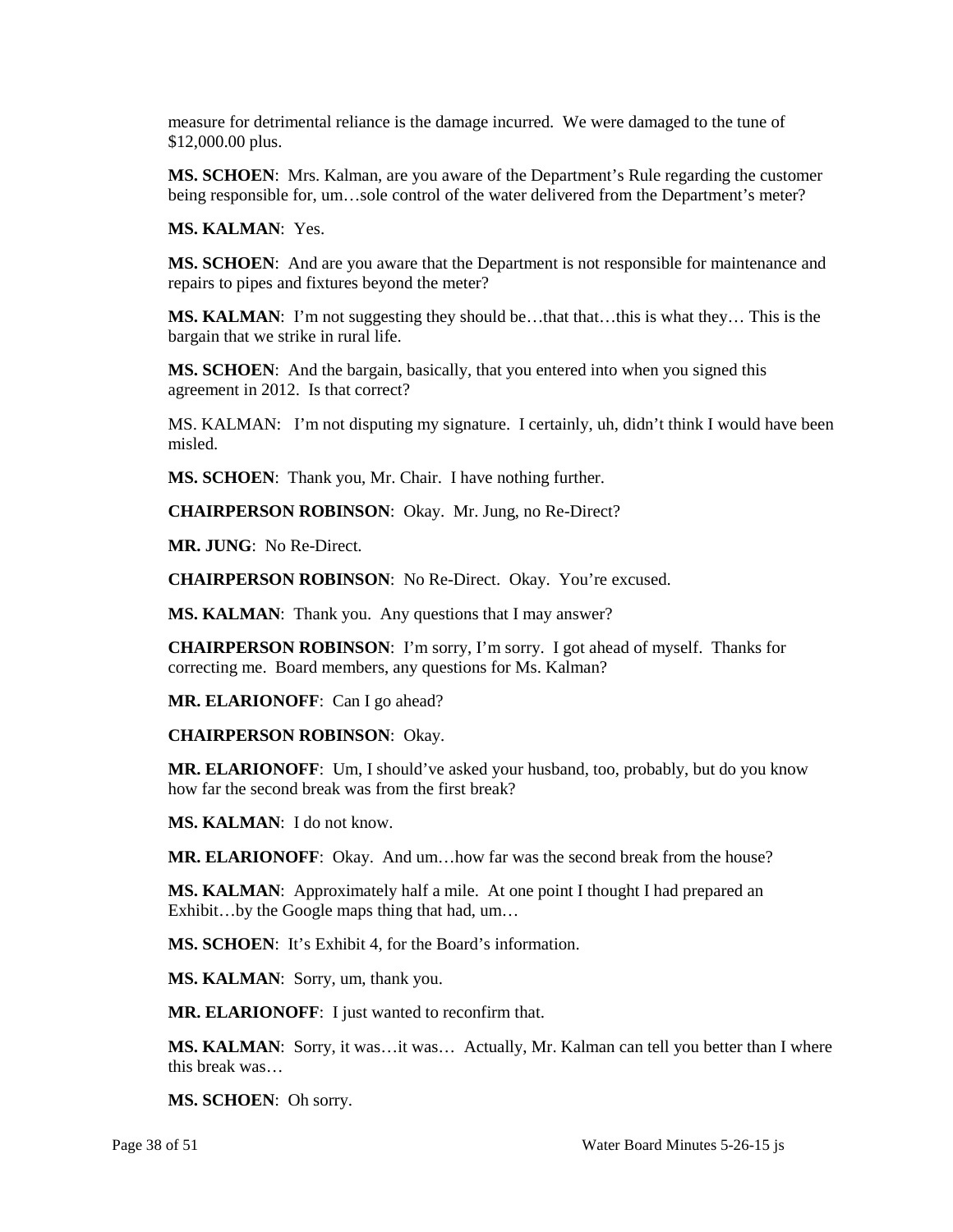**MS. KALMAN**: Relative to the meter itself. But you can see the meter is sort of in the upper right of that…

**CHAIRPERSON ROBINSON**: It's Exhibit 5?

 **MS. KALMAN**: And it's, uh… So the meter is up here, on that little flag of Walua Road, and then it comes down and somehow goes under the highway, and, uh, then wiggles…wiggles, uh… It's way down Ihilani Place to our location.

 **MR. ELARIONOFF**: So…so the property the pipes travels off of the half-mile…is that all your property, or does it cross a number of other properties, County properties?

**MS. KALMAN**: Oh, oof…lots…

**MR. ELARIONOFF**: Sorry?

**MS. KALMAN**: Lots of different properties.

**MR. ELARIONOFF**: Wow.

**MS. KALMAN**: Yes.

**MR. ELARIONOFF**: And is there…do you know if there is a life expectancy, or a life guarantee on PVC pipes exposed?

 not an expert at these things. **MS. KALMAN**: Oh, um, I think a lot of it is situational, depending on how much sun, um, the pipe is exposed to, so pipes under cover tends to have a longer life, is my understanding. But I'm

**MR. ELARIONOFF**: And you folks have had this pipe on your property for 15 years now?

**MS. KALMAN**: Yes, we have.

**MR. ELARIONOFF**: Okay, thank you.

**CHAIRPERSON ROBINSON**: Mr. Uyeda.

 **MR. UYEDA**: Have you folks tested that flow control valve that you installed, to make sure it works?

 **MS. KALMAN**: Yes, actually we did a whole series of tests, um… We set it for a particular volume, and, um, we did some kind of retrospective studies of what our typical use had been, to try and figure out, daily, how much flow we should anticipate. And then Ray would go up there and chart it, and so we made a sort of a table that, by flow and days and that kind of thing…and it seems surprisingly accurate.

 Board to, because of, you relied upon representation by the Department of Water Supply that the that these ones that did not require electrical…electrical, you know, electricity, to operate… If **CHAIRPERSON ROBINSON**: Okay. Any further questions from anyone? I just have two, actually. Um, detrimental reliance… Failure of resource management… So you're asking the valves that were available required an electrical source… And you're saying, had you known in 2012, when you had the break previously, and you asked about the resources that were available, you'd known those were available, that you would have installed it at that time…and would not have had the catastrophic loss that you had in 2014. So you're requesting from the Board relief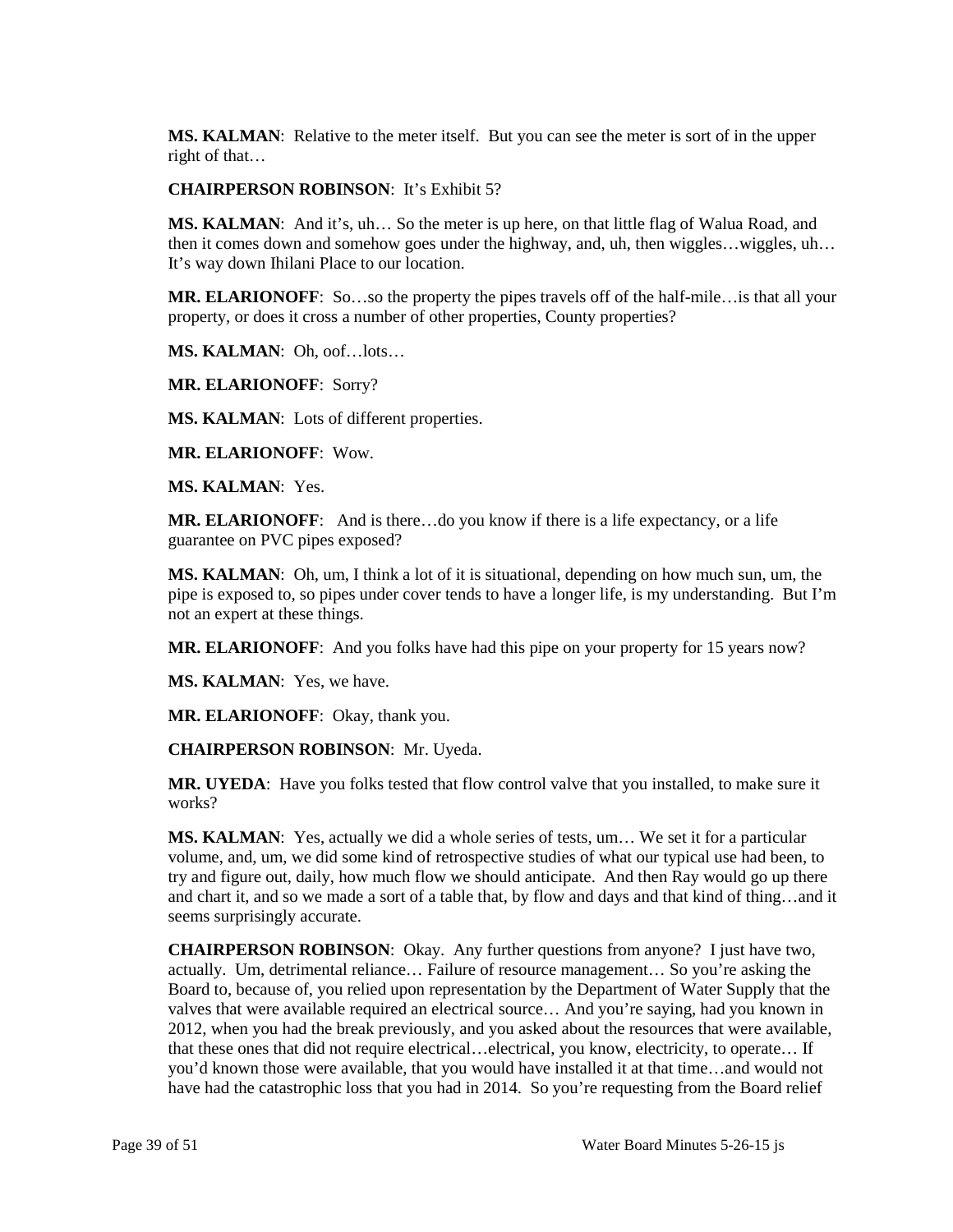for the entire amount, over and above what you would normally be charged for a two-month period? Is that correct?

**MS. KALMAN**: Yep, that's at the top of my wish list.

**CHAIRPERSON ROBINSON**: Okay… You said yes?

**MS. KALMAN**: Yes.

 does talk about leak detection, and does talk about ways to stop leaks from occurring…in the **CHAIRPERSON ROBINSON**: Okay. And then, the Department does send out notices, and little monthly mailers…

**MR. KALMAN**: I've seen those with regard to, you know, toilet valves and things like that…dripping faucets… But what I'm talking about is the supply side, yeah.

 **CHAIRPERSON ROBINSON**: Okay. Okay. That's my only questions. Thank you very much. All right.

**MS. KALMAN**: Thank you. Thank you for your time.

**CHAIRPERSON ROBINSON**: Sure. Any further witnesses, Mr. Jung?

**MR. JUNG**: No further witnesses, other than closing the, um, the appellant.

**CHAIRPERSON ROBINSON**: Well, we'll do the closing afterwards.

**MR. JUNG**: Well, I was gonna say the Appellant rests…for purposes of procedure.

**CHAIRPERSON ROBINSON**: Okay, thanks. Ms. Schoen?

**MS. SCHOEN**: Uh, yeah, Mr. Chair, the Department will call Calvin Uemura, please?

**CHAIRPERSON ROBINSON**: I'm sorry…Calvin Who?

**MS. SCHOEN**: Uemura.

**CHAIRPERSON ROBINSON**: Uemura. Okay.

 *(Mr. Uemura is sworn in by the Secretary.)* 

**MS. SCHOEN**: Would you please state your name and your position at the Department?

**MR. UEMURA**: I'm Calvin Uemura. I'm Customer Service Supervisor.

**MS. SCHOEN**: Uh, what do you do at Customer Service?

**MR. UEMURA**: We manage the billing for our customers…Water Department customers.

**MS. SCHOEN:** And I'm sorry...what was your title again at Customer Service?

**MR. UEMURA**: I'm Customer Service Supervisor.

 **MS. SCHOEN**: You're the supervisor. Okay. And what are, um…are there any other duties that you perform that you can describe to the Board?

 **MR. UEMURA**: I guess if you start from the beginning, my section is responsible for the meter readers who go out and read each customer's account…um… Also, from that point, the readings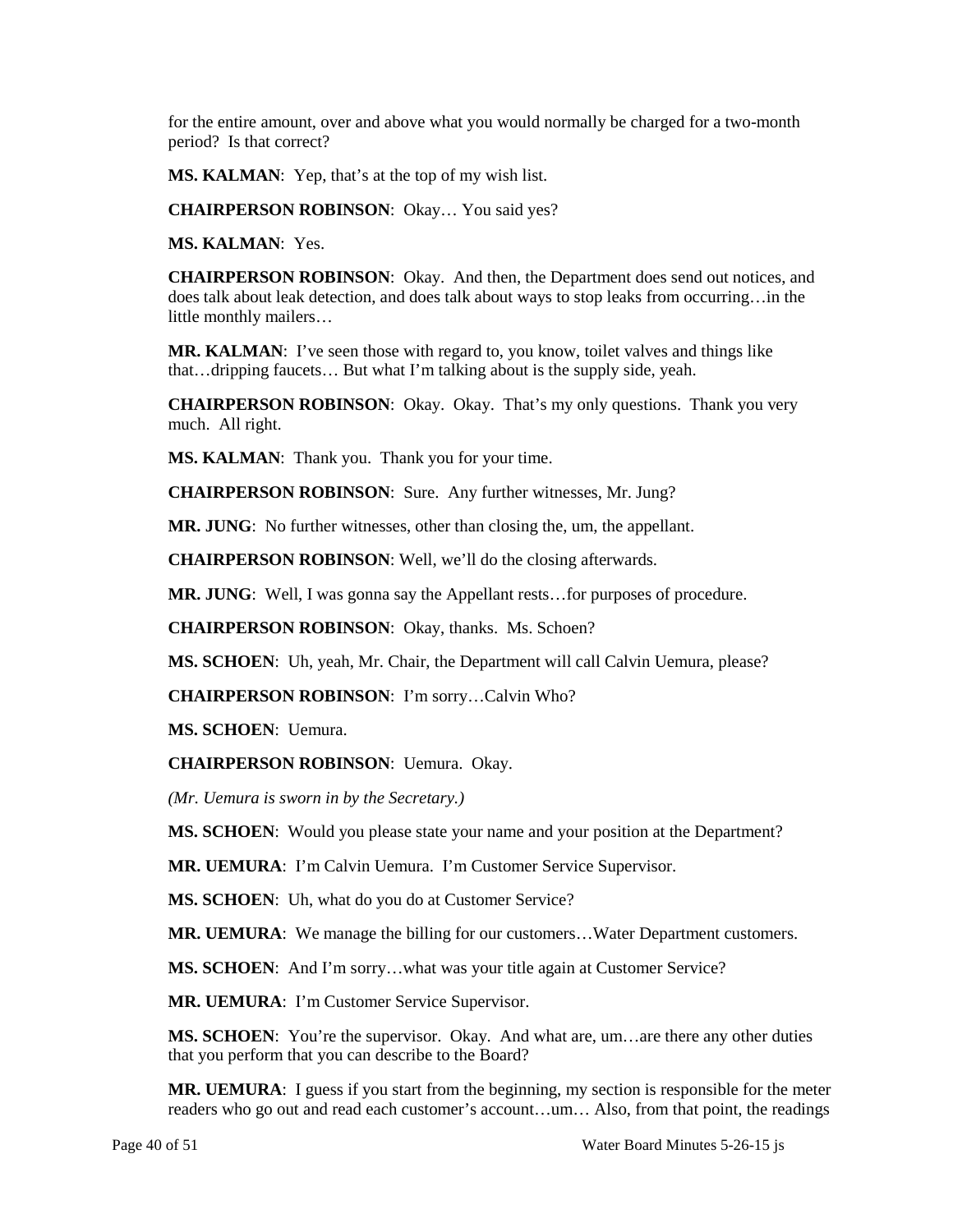are brought back to our main office, where we process the billing. Prior to actually physically sending it out, we review the accounts for accuracy…anything that flags out as being abnormal, whether it's high or low... Low...meaning possibly a broken meter... Once we have established that the, um, readings are correct, we process the customers' bills. And then, of course, on the other end, my section is also responsible for any adjustments, um, and customer payments.

**MS. SCHOEN**: So I want to have you look at the Department's Exhibits, and just review briefly Exhibits…uh, I guess, all of the Exhibits, and um, ask you whether or not you're familiar with those records.

**MR. UEMURA**: Um, you want me to go through each one…or…?

**MS. SCHOEN**: Yeah. Yeah.

**MR. UEMURA**: Okay.

 **MS. SCHOEN**: Why don't you, as you're doing that, why don't you describe for the Board…um, uh… Starting with Exhibit B, what the documents depict. Starting with B.

**MR. UEMURA**: Oh, B?

**MS. SCHOEN**: Yeah.

 **MR. UEMURA**: Okay, Exhibit B is the print-out of our customer water usage history…in this particular case, it's for the Kalman account. First line is the actual date… The reading date is the date that the meter was read… Uh, the days column represents, um, just the number of calendar regular…simply is that the meter was physically read. Um… days between the previous read to the current read. So in other words, from November  $14<sup>th</sup>$ through November, uh, January  $15^{\text{th}}$ …62 days have elapsed. Uh, regular billing…billing-type

**MS. SCHOEN**: I'm gonna direct your attention to the second page of Exhibit B, um, and there are some handwriting notes on that… Are those your notes?

**MR. UEMURA**: Yes, it is.

**MS. SCHOEN**: Okay, can you describe to the Board what those notes…um…?

 **MR. UEMURA**: Um, starting at the bottom of the chart: July 16, 2012. That's the usage period in which the Kalman account was granted a leak adjustment for 39,000 gallons. The January  $15<sup>th</sup>$  entry is for 1,957,000 gallons, and that's the period that the request for leak adjustment was denied.

**MS. SCHOEN**: Okay. Turning to, um, Exhibit C…what does that, um, Exhibit depict?

 January 22, 2014, is the billing for the large second leak. **MR. UEMURA**: Um, this is the Balance History, that lists billing amounts as well as payment received from the customer. On the second page, January 14, 2013 in the amount of \$70.57, was the amount of leak adjustment granted this account for the 39,000-gallon bill. The top entry,

 **MS. SCHOEN**: Okay. Mr. Uemura, can you tell the Board basically what happens when a customer has a dispute over a water bill? What is your involvement, if any? Anything?

 **MR. UEMURA**: Any dispute over water, well, we would first investigate the situation. In the case of, um, when an application for an adjustment is requested within the…I guess…prohibited period with the three-year time limit, we would, um, review the original application…make sure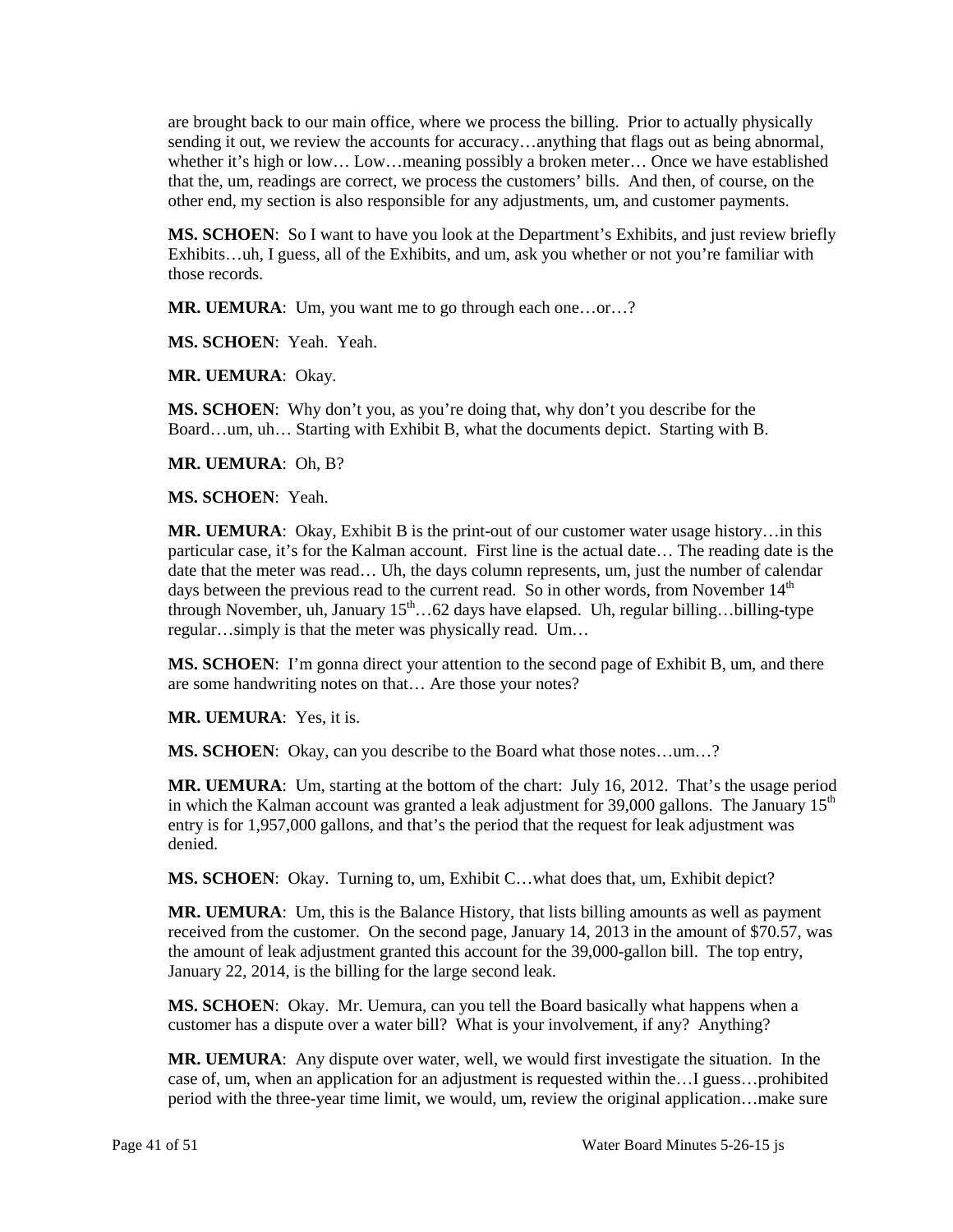the dating is correct…um…in comparison with the date they're requesting…and um, if it is, then send a letter of denial.

 **MS. SCHOEN**: Okay. What happens, um…is there any other options for the customer once an application is denied?

 do offer a payment arrangement, if the payment is so large it creates a hardship. **MR. UEMURA**: In terms of an adjustment on the account, no. Um, in terms of the balance, we

**MS. SCHOEN**: So that's what you did in this case with the Kalmans. Is that correct?

**MR. UEMURA**: Correct.

**MS. SCHOEN**: Okay. So there was a payment plan that was worked out, pending the appeal of this case. Is that correct?

**MR. UEMURA**: Yes.

**MS. SCHOEN:** Okay...okay. How does the customer get notified that they may have a...?

 **MR. UEMURA**: Actually…well…um, the customer is notified any time their usage…and it's previous usage, and if it's over...I believe it's 2.5 times the previous usage, it'll generate a notice. notice." So it'll be generated on the bottom of the bill, and simply stating that their usage is strictly a straight-line mathematical formula that our billing system uses… It looks at their It may not necessarily be...and we don't call it a "leak notice"…it's called a "high reading above their normal.

**MS. SCHOEN**: Besides the bill, is there any other way that they're notified?

 dial…if there's down movement, then their instructions are to contact the for that customer. So at that point, we review the total usage, and if it's extremely high from their normal…, then we warn the call (?) to the customer. So that's on extreme cases, we will call the **MR. UEMURA**: Yes. In the case of, um…in the field we have, in our hand-held devices, it's got a very rudimentary formula, but it can figure out that it's basically extremely high or extremely low. On the high cases, and especially for the meter readers, um, and in this case especially…um…where… On the meter there's a dial, and basically it registers how quickly water is flowing through it. So with the ring-out, and as well as the, um, visual inspection on the customer…uh…because the hand-held is very limited, you know. It's got name, address, meter number… They'll normally call the office and ask what the previous, or normal, reading for the customer, and comparing what their current reading is… If it's beyond, uh…and really there's no set amount, meaning, uh, you know, a 3,000-gallon normal bill, and you've got 12,000. **That's** a large amount. If you got a 100,000-gallon bill, and you got a 125,000, that's not a large amount customer directly.

**MS. SCHOEN**: So in this case, the Kalmans were called directly. Is that right?

## **MR. UEMURA**: Yes.

**MS. SCHOEN**: Okay. So, as soon as, uh, as soon as the matter was detected, they were contacted in the field?

## **MR. UEMURA**: Yes.

**MS. SCHOEN**: Okay. When…do you know…do the records indicate when a bill was sent to them in relation to when they were first notified in the field?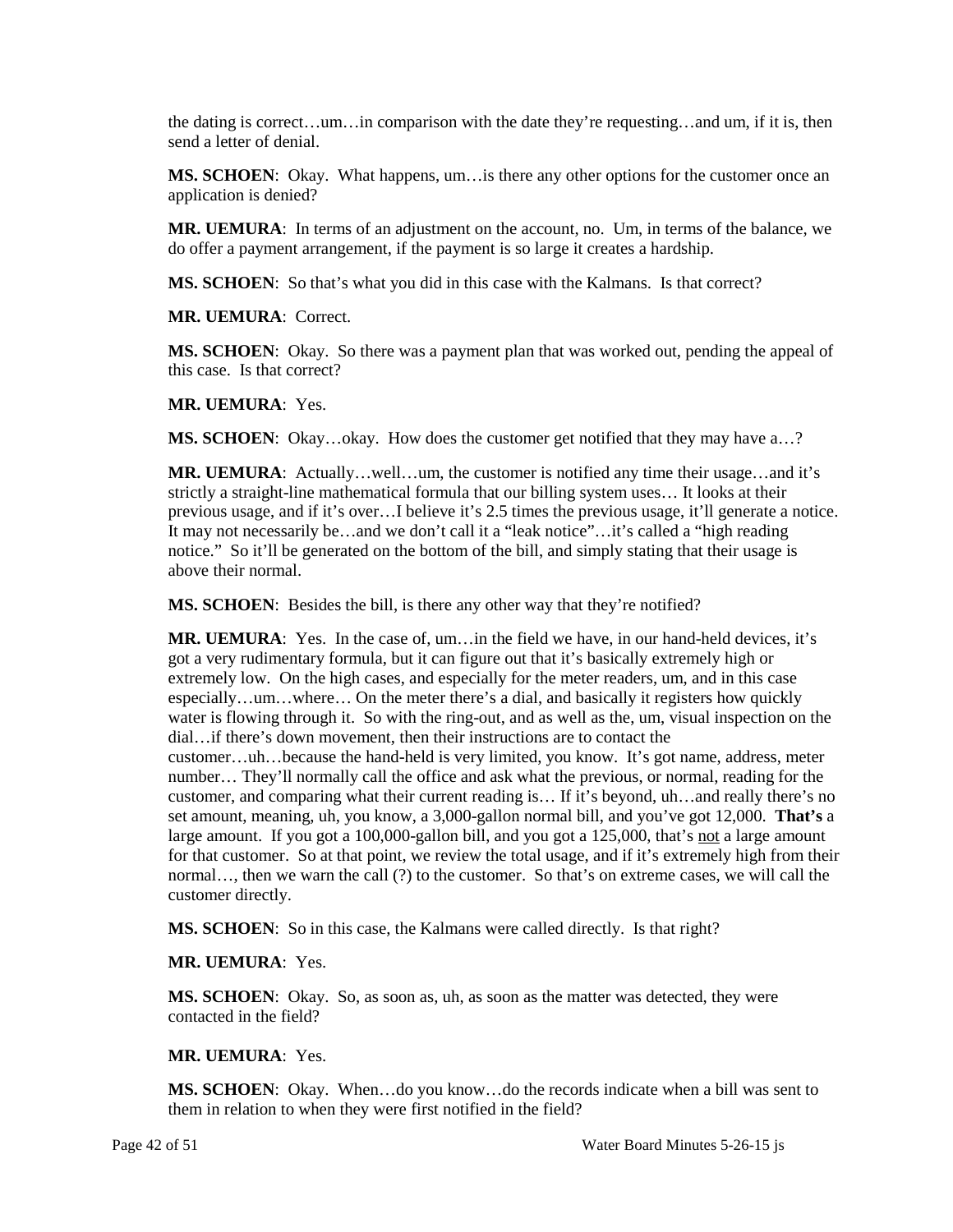**MR. UEMURA**: So, um, let's see. Exhibit B tells that the meter was read on November 15th…

**CHAIRPERSON ROBINSON**: You said Exhibit D?

**MR. UEMURA**: I'm sorry, Exhibit **B**. "B" as in "boy."

**CHAIRPERSON ROBINSON**: Okay.

MR. UEMURA: That's the date that the meter was read, that's January 15<sup>th</sup>, and Exhibit C, uh, Page 2, January  $22<sup>nd</sup>$ , was when the bill was mailed out to the customer.

**MS. SCHOEN**: As part of Customer Services, does the Department offer advice as to any type of product that can assist the customer with leak detection?

 general question we're asked is, how to find the leak, or tips on how to, you know, um, not necessarily, um…in the case… There are many, many customers with a mile-long waterline, and if it's your first leak, you may not know where to even start. So we try to help the customer to now…the device that we're talking…discussing here… Um, I do tell the customer that there are devices out there. And you know, if they look through the Internet or their plumbing supply **MR. UEMURA**: Normally...normally, for most of our customers, no. Simply because the customer is more concerned with repairing their high bill…their leak. So really, if anything, the isolate the problem. Um…if they were asked, and quite frankly, since I'm aware of that houses...obviously, we don't recommend names of a company or a specific site to go to. But, um, since we've become aware of it, yes, we do, if we're asked that.

 **MS. SCHOEN**: Okay. The Kalmans testified earlier regarding documents that were given to them by the Department. Did you participate in producing documents in response to their request?

#### **MR. UEMURA**: Yes.

**MS. SCHOEN:** Okay. Part of that request, and I'm referring to… I think it's Exhibit 18…

#### **CHAIRPERSON ROBINSON**: Exhibit 18?

 **MS. SCHOEN**: Yes. Basically, they asked, um, for documents related to applications for leak adjustments. Are you familiar with producing such documents?

#### **MR. UEMURA**: Yes.

 **MS. SCHOEN**: Okay. So for the period, as Mrs. Kalman said, there were a lot of documents… Um, your Department contacted her, and she actually limited the time period. Is that correct?

#### **MR. UEMURA**: Correct.

**MS. SCHOEN**: Okay. So what was the amount of applications that the Department received for leak adjustments for the period of July 2013 to June 2014, which would have covered the period in which the Kalman leak occurred?

**MR. UEMURA:** Approximately, it came to 1,058 or something in that neighborhood.

**MS. SCHOEN**: So you…the Department received about 1,100 applications. How many were granted? Or how many were denied?

**MR. UEMURA**: Um…under 50 were denied.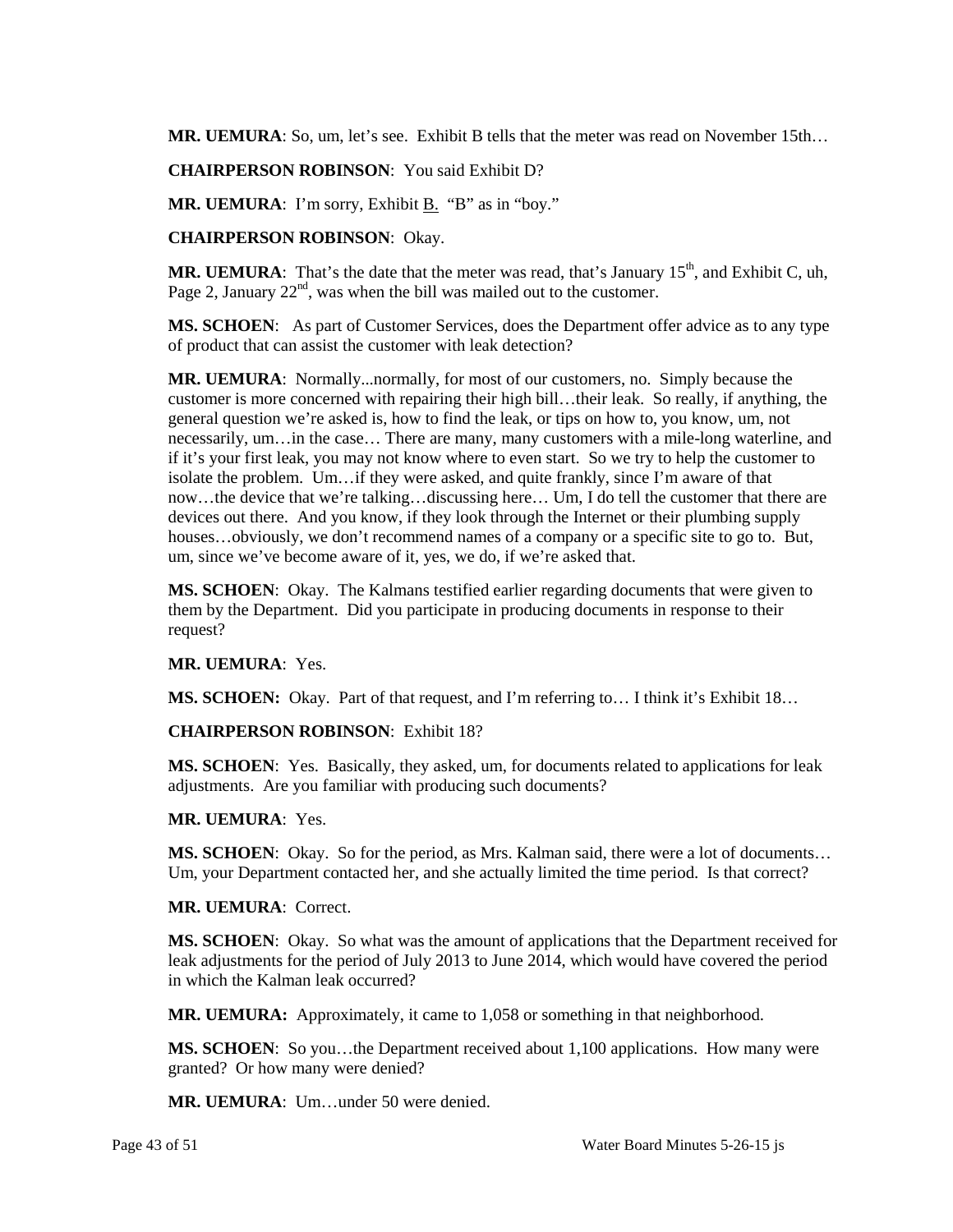**MS. SCHOEN**: And do you know the reason for the 50 denials?

 the customer has not fixed the leak within a specified period of time. **MR. UEMURA**: Uh, two main causes: one would be that the customer was still within the threeyear limitation…, and the second normal or common reason a leak adjustment is denied is that

**MS. SCHOEN**: Okay. So basically, the customer has to repair the leak immediately…

**MR. UEMURA**: Yes.

**MS. SCHOEN**: And then, not within the three-year period of the first leak adjustment.

**MR. UEMURA**: Correct.

 **MS. SCHOEN**: So if you do, I guess, the simple math, um…what is the number or the percentage of leak applications that are granted, in relation to the entire customer base of the Department?

**MR. UEMURA**: It's about 2.5 percent of our customers get a leak adjustment, on an annual basis.

**CHAIRPERSON ROBINSON**: 2.5 percent of all customers?

**MR. UEMURA**: Yes.

**MS. SCHOEN**: Okay, Mr. Chair, I have nothing further.

**CHAIRPERSON ROBINSON**: Mr. Jung?

 **MR. JUNG**: Yes, Mr. Uemura, with respect to your last testimony, you said that there'd be 2.5 percent of all customers were denied, or 2.5 percent of the number of applications?

**MR. UEMURA**: 2.5 percent of all customers are granted a leak adjustment annually.

**MR. JUNG**: How many total customers, Mr. Uemura?

**MR. UEMURA**: About 41,000.

**MR. JUNG**: About 41,000? And the…when you have these leak adjustments, do you have a range in which we're talking… What volumes here?

**MR. UEMURA**: Volumes?

**MR. JUNG**: I'll rephrase the question. During that time period in question…how many people had leaks in excess of a million gallons...? Would you know?

**MR. UEMURA**: I calculated about six percent.

**MR. JUNG**: About six percent?

**MR. UEMURA**: It was based on the data that we provided the Kalmans.

**MR. JUNG**: I think that they said that you were very responsive in that regard, as far as (*inaudible*)…

**MR. UEMURA**: Well, we try.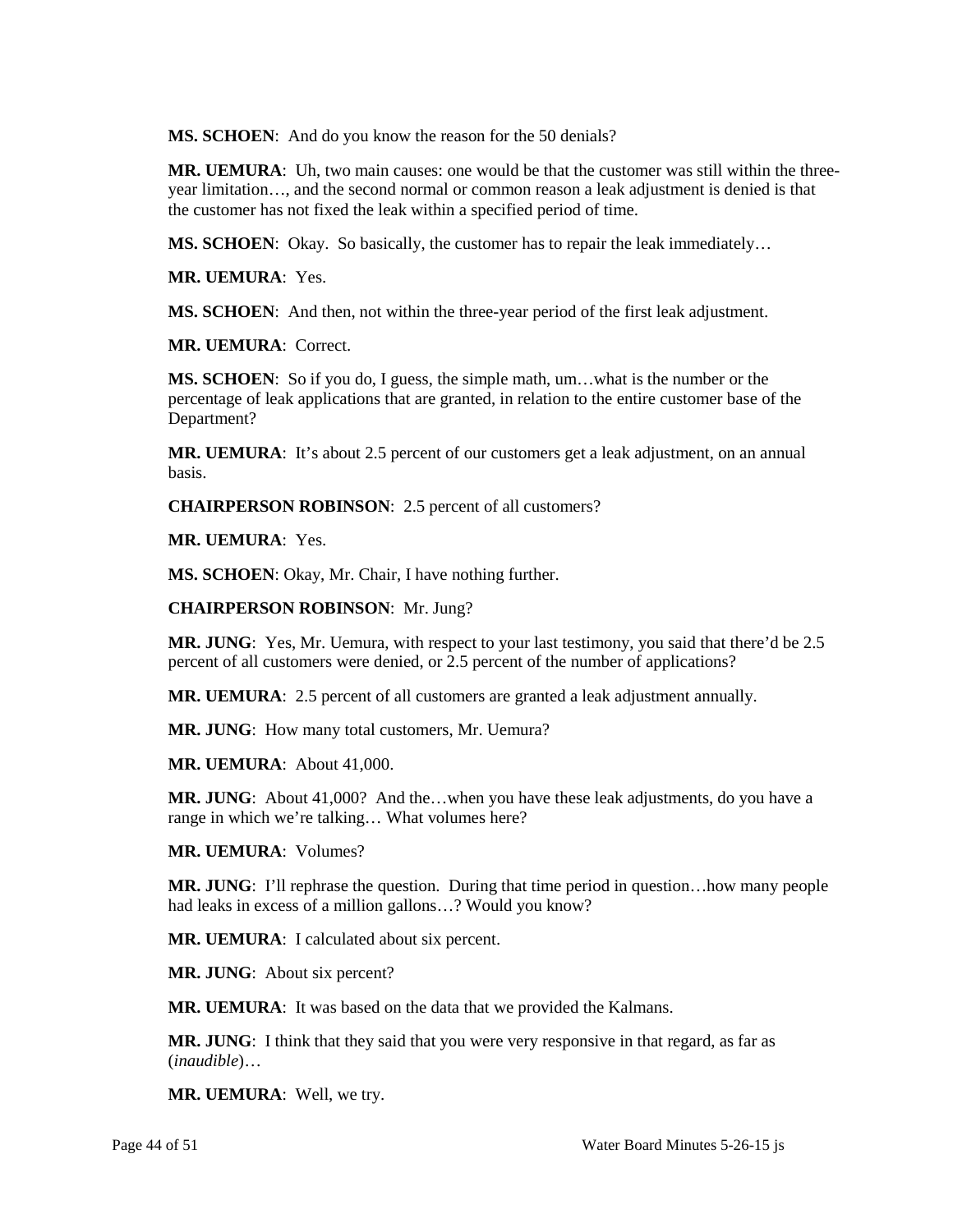**MR. JUNG**: Oh no, we understand that. But…so six percent of 41,000 is…a little over…close to… $?$ 

**MR. UEMURA**: Three times that…3,000 customers…?

 **MR. JUNG**: Three thousand customers…that would have an excess leakage of a million gallons?

**MR. UEMURA**: No, not the 41,000. Of the 1,056 leak adjustments…

**MR. JUNG**: Okay. Now…with respect to the leak adjustments, or the leaks themselves, the three-year period… Now, what's the basis for the three-year period?

**MR. UEMURA**: Uh, it's the limit set by our Rules and Regulations.

**MR. JUNG**: And who establishes the Rules and Regulations, to your knowledge?

**MR. UEMURA**: The Board does.

**MR. JUNG**: Okay, and the Board can change the Rules and Regulations?

**MR. UEMURA**: If they see fit.

 **MR. JUNG**: Okay. Based on your testimony, if I understand it to be, is that the Department of Water Supply tries to, um, maximize the preservation of the water to the people that it supplies. Correct?

**MR. UEMURA**: Sorry, I don't follow.

 **MR. JUNG**: You try to maximize the use of water…or you conserve water to the extent that we can, because water is a precious commodity in the County, correct?

 **MR. UEMURA**: Yes, it is, but that's really not my section to do so…meaning that my would have to defer to our Manager or the Administrative section. responsibility is to make sure that we bill our customers accurately, and in a timely manner. So we read the meters, and we bill on… If you want to say stewardship, or, or, the preservation…I

**MR. JUNG**: Oh, but you don't feel that that is part of your responsibility, correct?

**MR. UEMURA**: Um, no, my responsibility is to bill my customers.

**MR. JUNG**: Okay. As far as, since the issue with the Kalman, I think your testimony was that you *are* recommending the use of…the use of valves, not specific ones, but you have done that in order to help the customers. Is that correct?

**MR. UEMURA**: If I am asked that question by a customer, yes.

**MR. JUNG**: And if you're not asked the question, you don't volunteer it. Is that right?

**MR. UEMURA**: Yes.

**MR. JUNG**: Okay. No further questions.

**CHAIRPERSON ROBINSON**: Ms. Schoen?

**MS. SCHOEN**: No. No Re-Direct.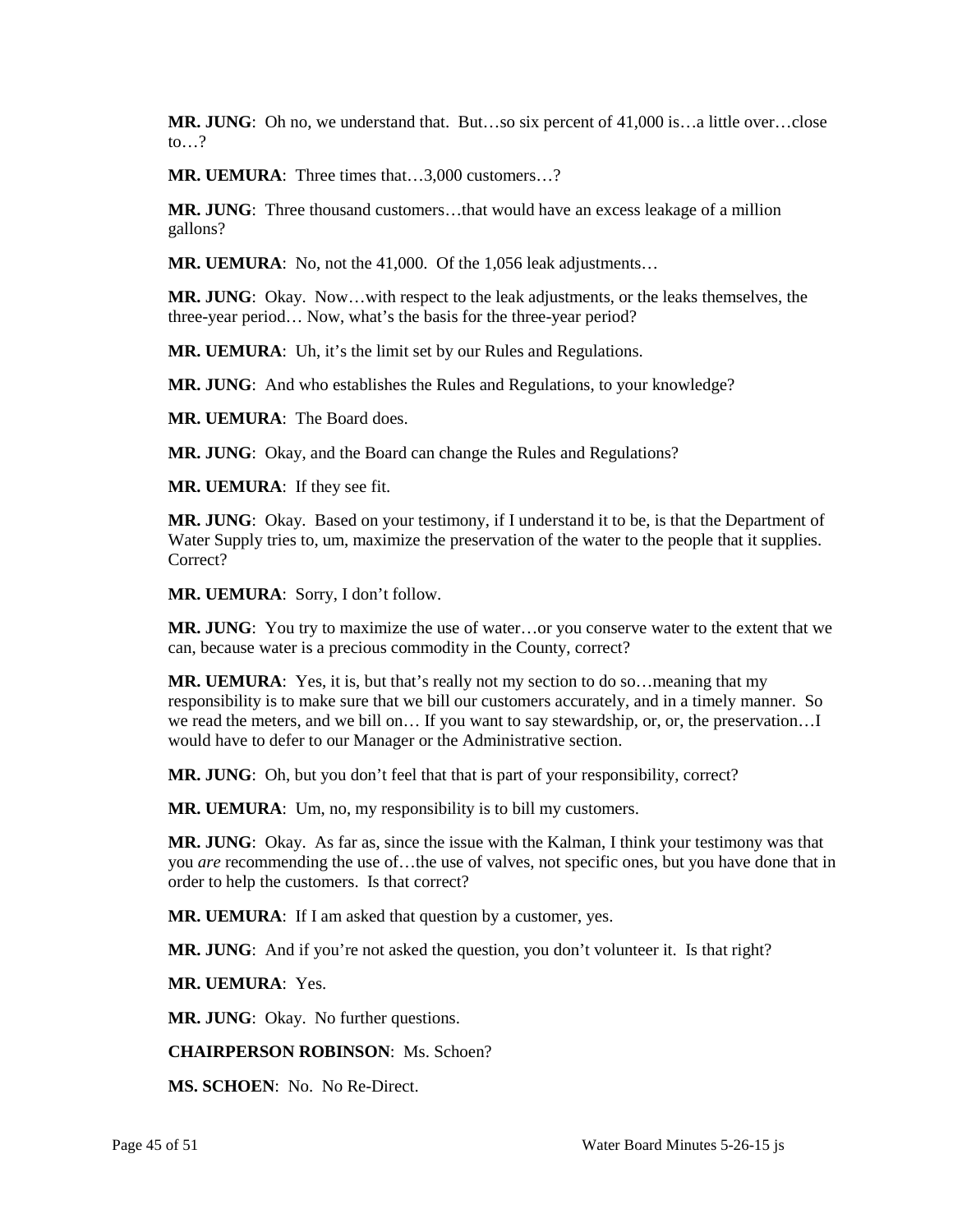**CHAIRPERSON ROBINSON**: Okay, at this point, do any Board members have questions for Mr. Hemura?

 **MR. ELARIONOFF**: Mr. Uemura, um…I know it's not your…Yours is, I understand, it's all the billing part. Um, so when you…when someone doesn't pay their bill, how do you cover the need for that?

**MR. UEMURA**: I'm sorry…?

**MR. ELARIONOFF**: Well, you know…

**MR. UEMURA**: When they don't pay the bill?

**MR. ELARIONOFF**: Yeah, when someone doesn't pay the bill, what happens to that amount of water that's gone…? How do you compensate for its loss? Or *do* you?

 **MR UEMURA**: Well, for the amount that is lost, the Department absorbs the loss…or our timely basis. Um, on the other side of the coin is, if you don't pay your bill, I remove your meter, customers do, because the…if we don't collect the revenue for that…if, you know, someone else has to pay it…it would be our good-paying customers, meaning our customers who pay on a or we discontinue service.

**MR. ELARIONOFF**: I had rather you renew the Board. (*General laughs*)

**MS. WILSON**: Objection!

**MR. ELARIONOFF**: Next case! That's all the questions I have. Thank you.

 of these flow meters that are installed after the Board of Water Supply meter, the Department of Water Supply meter…that can prevent losses. Previously, you were not. Is that correct? **CHAIRPERSON ROBINSON**: Anyone else? If I could, Mr. Uemura… So now you're aware

**MR. UEMURA**: For myself, yes.

 recommend anything, but they *are* out there. We would suggest that you look into getting one. Or, you wouldn't say "suggest," you'd say: "These are available." **CHAIRPERSON ROBINSON**: Right. And then, now, when people have a leak, or sometimes someone asks, you can say, well, they're out there. You can't recommend what type…we can't

 then, we process it, and we really don't hear anything back from the customer…well, until they **MR. UEMURA**: You know, when it gets down to…really…the interaction with the customer in most cases…and I wanna (*inaudible*) in most cases, 98, 99 percent of the time, the customer is just concerned with fixing that leak…um… Once he's got that done, really, there's no further contact with the customer…meaning that we get the form…in large cases, through the mail; from get another leak.

 All right, at this time, I think, uh, we've completed… No, wait. I'm getting ahead of myself again. Um, we'll have Closing Arguments from either side. Mr. Jung, we'll start with you. **CHAIRPERSON ROBINSON**: Okay. Okay, then you're dismissed. Thank you very much.

that are not issues here. No one's arguing about what Rules the Board has adopted before. No one's arguing about the fact that a leak exists. No one's arguing that there wasn't, uh, in 2012, there was a prior adjustment. No one's arguing that the Department of Water Supply has been cooperative in providing documents. No one's arguing about the amount of water that's lost. But **MR. JUNG**: Well, thank you, Mr. Chairman, members of the Board. There are certain things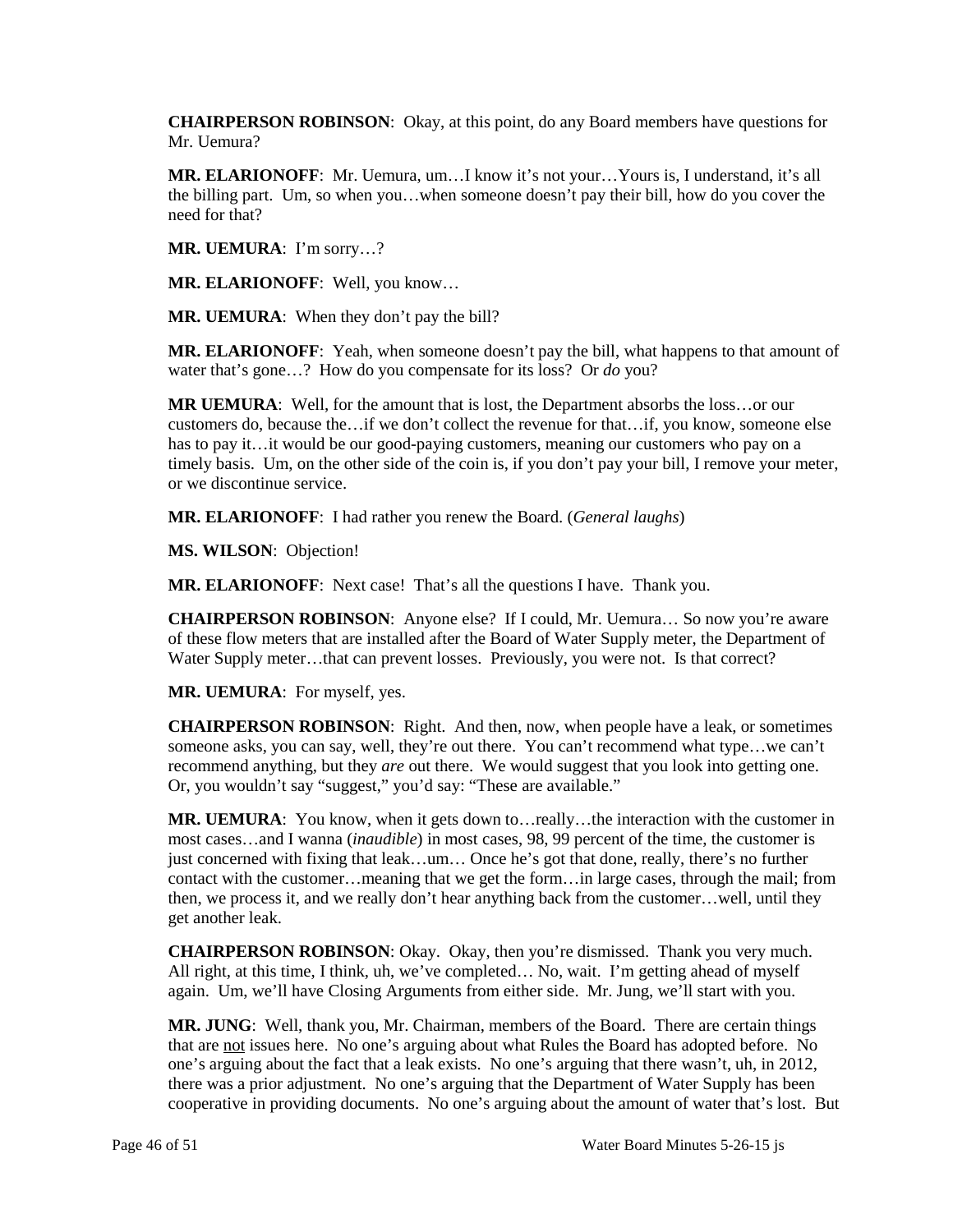practice… You decide what's fair…and not fair. And sometimes life's not fair, particularly residence some distance from where the meter is set. And when that happens, if there's a break this Board decides that, in cases of catastrophic loss, where there's no indication, or it's you still have your water pressure… This can ruin families, particularly some of the older circumstances, think of it in terms, not of this specific instance, but generally, as the Department have a Contested Case...where you understand the facts to be. And the facts, I don't think, are probably dealt with your general circumstance, where your loss is just a, you know, a few dollars worst. I've, quite frankly, heard of others, but there's nothing in evidence here…but I'm not going to belabor the point. But it can be much more than that, and it could be ruinous. The other is, if it's not fixed within reasonable notice – that's not an issue in this case. I think as soon as the testimony of the Kalmans was they made a general inquiry, and were told that nothing was available without electricity to fix it. Mr. Uemura has been very candid, and he said now that lines. That's what we're asking you to take into consideration here. Um…the Board can make volunteer to, uh, to tell anybody about these volumetric flow valves, but if they ask, then he would tell them. He's now aware that they exist, and they're available to our community. And in order to, uh, avoid…whether it's just one, or 10, or 20, or 50 catastrophic events…those are I would ask that the Board amend its Rules to deal with this, or modify, or if you want to call it a it is also my understanding that, as Ms. Schoen has so well argued, that there is a three-year Rule. modify, amend, or take into consideration those catastrophic events that can really affect our submission…and I won't reiterate them again, um, but we would ask that at least the public be the reason that we're here is because there…sometimes…you have a catastrophic loss, and that's not covered by the Rules. This Board establishes the Rules and Regulations. You establish the where you have people that are living in remote areas, or where waterlines are...run to a of a half a mile or more, particularly if you have some families that are on farms…a loss like that can ruin them financially. And sometimes you won't know…because you do have a two-month billing cycle, and no one's arguing that that's bad, either. But what happens is, whether or not impossible to find out that you have a loss…where you have a gravity-feed, you have a break, but members of our community that are…relying on things sometimes as we…some senior citizens, uh… Sometimes you don't pay attention to your…the amount on your water bill…unless sometimes it's \$12,000.00 for a two-month period. Well, I guess what I'm saying is that…to the extent that there is some reliance, where you have an appeal, and you understand the of Water Supply, the Board… How are you gonna treat these things in the future…where you disputed here. Then, will the Board, as the sole provider of water supply for the people of our community…how will we act when you have a catastrophic event like this, which is not discoverable? The denials that Mr. Uemura testified to were basically two: the three-year period, and why you have that Rule is, you decided that that seemed reasonable at the time. And it or something that is not necessarily catastrophic. Um, I'm not sure that this \$12,000.00 bill is the bill came in, the Kalmans…after they recovered from the heart attack…decided to go out and fix it, shut the valve and then shut off the water, and then fix it and looked into resolution. The they know that there are valves like that, that work purely on a mechanical basis that can really save people in need, particularly retirees and those who are farmers, where you have these longer this adjustment; you have your own Rules and Regulations. There are issues of detrimental reliance, and I think it's undisputed, though, that what Mr. Uemura said is that we're not gonna people in our community… This is residential, and it matters to these people. And I would, uh…also, based on what the Department of Water Supply has done before…is granted most, and it's a credit to your Department and to the Board… And in the event of catastrophic loss like this, settlement of a kind…the Board has that authority under the law. That's my understanding. And We don't contest it. But that Rule was set by this Board, and this Board, I think, has the ability to community. Um, again, the proposals that we've made are Exhibit 19 of the Appellant's made aware, particularly residential consumers, that these valves are available…and that will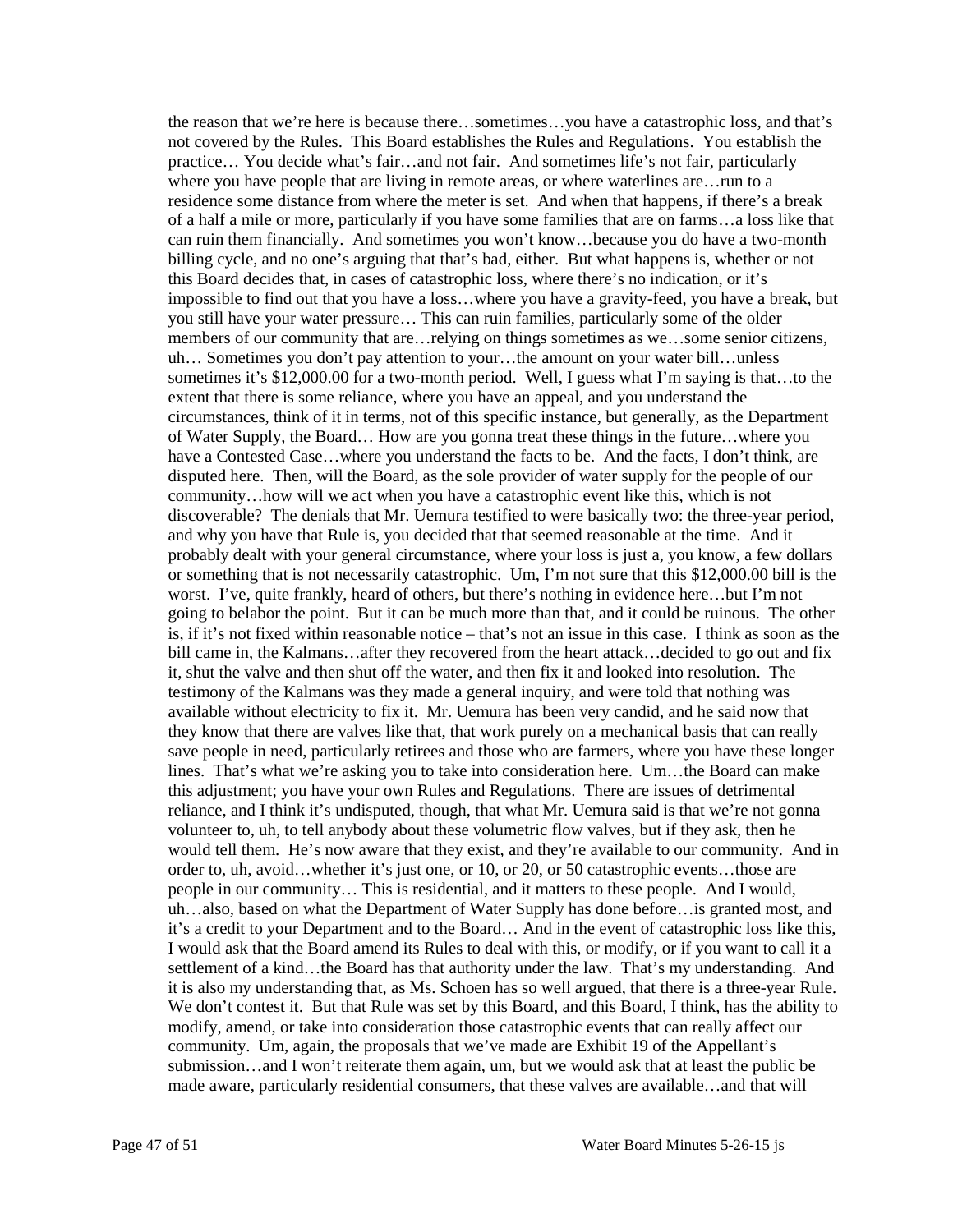certainly serve to minimize any catastrophic events in the future. I thank the Board and staff for its attention. Thank you.

# **CHAIRPERSON ROBINSON**: Thanks. Ms. Schoen?

 show that the Department acted inappropriately, or was in error when it denied the second leak Department is not responsible for the maintenance and repairs to the pipes and fixtures beyond requirement, though, on the consumer's limited to an adjustment for a three-year period. requirement, though, on the consumer's limited to an adjustment for a three-year period. Unfortunately, as Mr. Jung argued, there's no Rule for catastrophic leaks that could…that we have before the Department...um...and that can be applied in this case – that Rule does not exist. that leak adjustment, so we believe that the Department acted appropriately, responsively. that leak adjustment, so we believe that the Department acted appropriately, responsively. Mrs. Kalman signed an application and agreement for that first leak adjustment, and it specifically spells out what she was agreeing to. You heard her testimony; she knows what it consulted others, and were told the same thing. Um, it's unfortunate that they have this **MS. SCHOEN**: Yeah, Mr. Chair. Um…we're here today in a Contested Case Hearing, where the Appellant has the burden of proof, according to Chapter 91, and the burden of persuasion…to adjustment to the Kalmans. And we believe the evidence shows that the Board…I'm sorry, the Department…acted in accordance with its Rules, which are very clear. Rule 3-10 states that the consumer has sole control of the water delivered beyond the Department's meter…and the the meter. Despite the fact that the consumer has sole control, adjustments may be granted for excessive bills caused by leakages. And there are certain parameters when granting a leak adjustment, and you will find those in Rule 3-10, Sub-section 3. And basically, they're limited to one-half of the consumer's excessive water use billed, over and above the previous six-month average water use, and the repairs have to be immediately made. Um…there's also another Here, the Kalmans received an excessive bill; they made the repair, but they were already granted says. But yet she's here before you asking for relief. They blame the Department for not knowing about any type of valve or mechanism that can help them in 2012, but they also sought…um…advice from plumbing supply stores, from Kona Irrigation, from Ferguson's. And that's documented in Exhibit I, which the Kalmans themselves prepared for the Department… So they cannot now argue that they detrimentally relied upon the Department's position, when they catastrophic bill, but we are asking that, um, the Board deny the appeal in this case, and to rule in favor of the Department, in that they acted appropriately, in accordance with their Rules. Thank you.

 deliberate in public. And, um, if any member would like to make a Motion, or either have discussion, we can do that. We can discuss, or we can entertain a Motion as well. **CHAIRPERSON ROBINSON**: All right, at this time, we're concluding the evidentiary portion of the Contested Case proceedings, and we'll begin our deliberations…and in deliberating…we'll

 **MS. GARSON**: If you have procedural questions at this point, if you want to move into Executive Session, you can.

**CHAIRPERSON ROBINSON**: Oh, for the procedural portion…we could…

**MS. GARSON:** I just want to make sure everybody understands...

**CHAIRPERSON ROBINSON**: Okay, so we could go into Executive Session, if we have procedural questions, correct?

**MS. GARSON**: Yes.

**MR. ELARIONOFF**: Uh, Mr. Chairman, I would like to go into Executive Session. I have a question I would like to ask.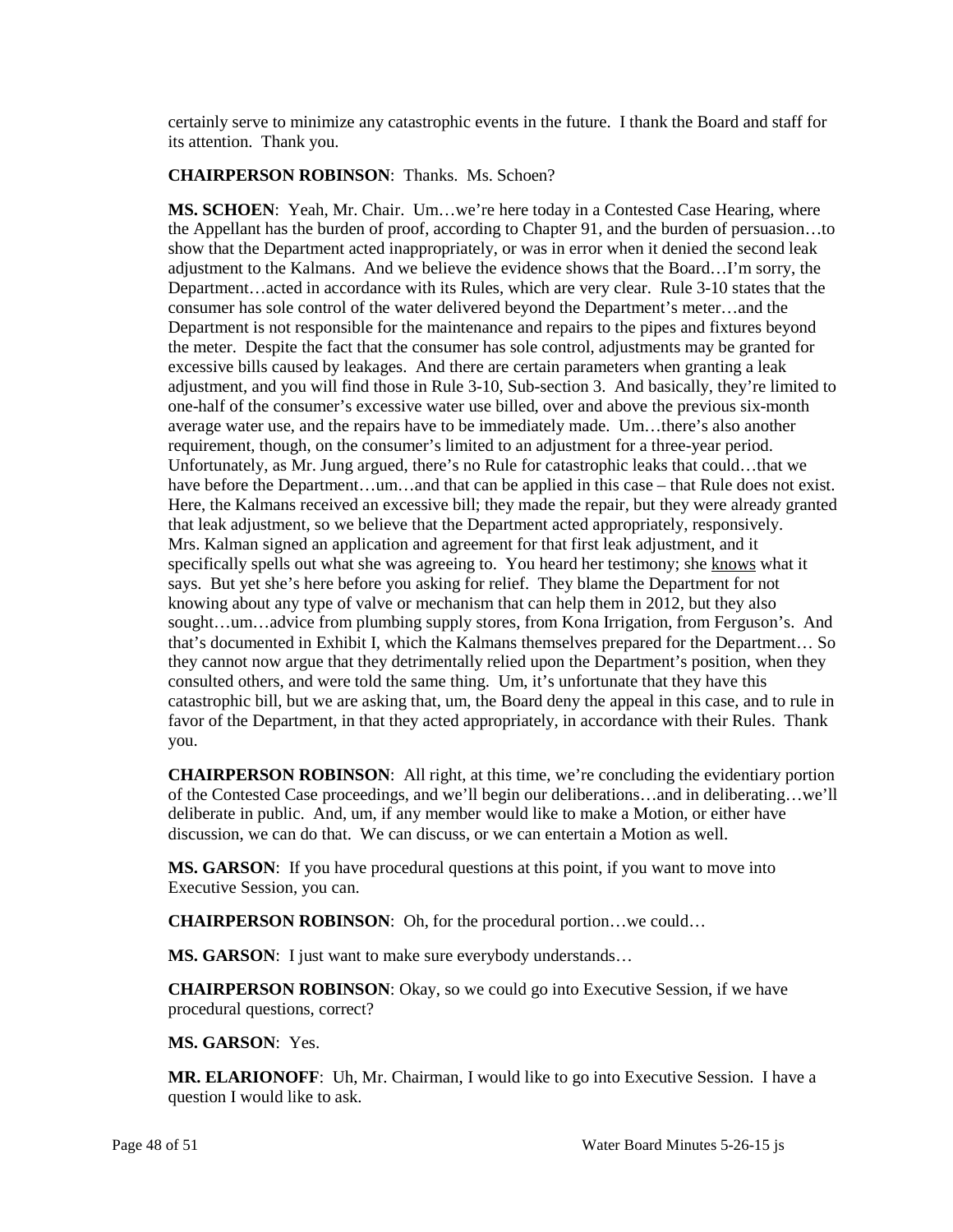**CHAIRPERSON ROBINSON**: Okay, so there's a Motion for Executive Session. Is there a second?

**MR. UYEDA**: I second.

**CHAIRPERSON ROBINSON**: Second by Mr. Uemura (sic). All those in favor, say Aye.

*(Motion to move into Executive Session carries unanimously by voice vote. Executive Session began at 1:03 p.m., and ended at 1:19 p.m.)* 

 appeal today…I mean, the Contested Case Hearing? **CHAIRPERSON ROBINSON**: Anybody have any further discussion after we've heard the

**MR. ARIKAWA**: I'd like to make a Motion. I'd like to make a Motion to deny the appeal, based on our Rules and Regulations.

**CHAIRPERSON ROBINSON**: Okay, so there's a Motion to the Board to deny the appeal, based on the Rules and Regulations of the Department of Water Supply. Is there a second?

#### **MR. ELARIONOFF**: Second.

**CHAIRPERSON ROBINSON**: Okay, moved and seconded by Mr. Leningrad Elarionoff. Is there any further discussion?

 evidence, that's why the Motion is to not grant the appeal. **MR. UYEDA**: Yeah, I'd like to say something. Based on the evidence prepared or presented to us today, um…the Department did not know that there was no flow control valve available. Also, the evidence showed that Ferguson's and Kona Irrigation also did not know at that time that there was no flow control valves. And also, based on our Rules, I think, 3-10…based on all the

**CHAIRPERSON ROBINSON**: Correct. That's in reference to the detrimental reliance item.

**MR. UYEDA**: Correct.

## **CHAIRPERSON ROBINSON**: Correct.

 on all the evidence that I heard, uh, and the things that were not denied, or accepted as fact… Um, know, I went and had it checked, and found out that there was something wrong. So the first a lifespan…or you know, based on the amount of pipe that's exposed…how much of it is exposed to the elements… So that's part of the warning. Um…then Mr. Kalman said that the break was in least check it twice, 'cos something's gonna happen. Mr. Kalman said life is not fair. True, it's protect the water. I would think that, um, that would have stimulated them to be more **MR. ELARIONOFF**: Mr. Chair, um, the reason I seconded the Motion…um, you know, based to begin with, in a very practical sense, I see the first break in the pipe as a warning… It tells you that something's going on. Uh, I had a heart attack, and my doctor said: "You're okay." You break was a warning, okay? Mrs. Kalman was aware that there's a…that the PVC pipe does have the bushes, or, you know, it couldn't be found. And the distance from the house, or I would suspect that…if I was in that predicament, I would make a little more effort to maintain, or at not fair. But, um…you know, they wen' inquired, and was told that there was no such device to conscientious about the maintenance of some PVC pipeline that, um, you know, may not have an eternal lifespan, but has a limited lifespan. And so I support the Motion to deny. Thank you.

 **CHAIRPERSON ROBINSON**: Thank you. Any further discussion? Do we need a roll call vote for this?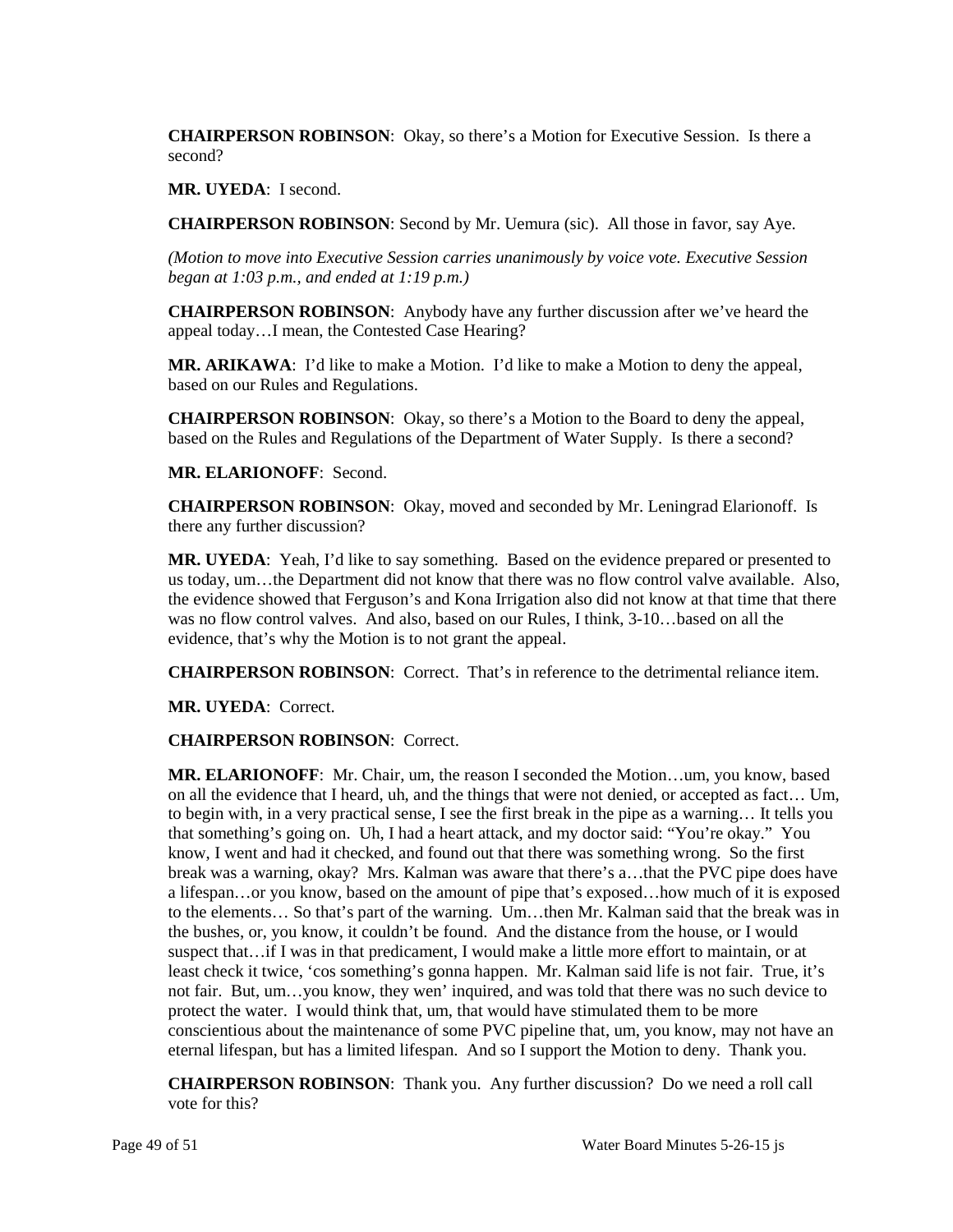#### **SECRETARY**: No, sir.

 **CHAIRPERSON ROBINSON**: Okay, all those in favor, say Aye. *(All six Board members present say Aye.)* Any contrary-minded? The Motion is denied then…uh, the Motion is to deny the Contested Case.

**MR. JUNG**: We thank the Department of Water Supply for its attention and consideration.

**CHAIRPERSON ROBINSON**: Okay, thank you.

 **MS. GARSON**: I'll circulate the Findings of Fact and Conclusions of Law. And they will...they'll take it up at the next meeting.

**MR. JUNG**: Who will prepare the Findings of Fact and Conclusions of Law?

 **MS. GARSON**: I will prepare it and circulate it, and then they'll adopt it at the next meeting, so if you have any objections, put in your objections.

**MR. JUNG**: Okay.

**MS. SCHOEN:** I'm sorry when are the objections due?

**MS. GARSON**: At the time of the meeting.

MS. SCHOEN: And you're talking about the next Kona meeting?

 **MS. GARSON**: I'm sorry, I was talking about the next Hilo meeting, so we can adopt them…so it's June  $23^{\text{rd}}$ . June  $23^{\text{rd}}$ . You can do your submittals in writing.

**MR. JUNG**: Yes, that will be fine. Thank you.

**CHAIRPERSON ROBINSON**: Thank you.

(*Contested Case Hearing ended at 1:25 p.m.)*

#### **I. DISCUSSION OF PROCESS AND CRITERIA FOR SELECTION OF NEW MANAGER-CHIEF ENGINEER OF THE DEPARTMENT OF WATER SUPPLY:**

 Ms. Garson suggested to Chairperson Robinson that any discussion of the applications should be discussed in Executive Session. She further suggested deferring this Item until the Board handles the remaining Items on the Agenda.

Chairperson Robinson agreed, and deferred this Item and Item 8(J) until the end of the meeting.

# J. **EXECUTIVE SESSION RE: PROCESS AND CRITERIA FOR SELECTION OF NEW MANAGER-CHIEF ENGINEER OF THE DEPARTMENT OF WATER SUPPLY:**

(*Items 8(I) and this Item deferred to the end of the meeting.)* 

## K. **MANAGER-CHIEF ENGINEER'S REPORT:**

The Manager-Chief Engineer provided an update on the following:

1) Public Information and Education Specialist Update - Ms. Aton reported that Drinking Water Week activities included radio ads and an informational booth at the Prince Kuhio Plaza to familiarize the public about the importance of water.